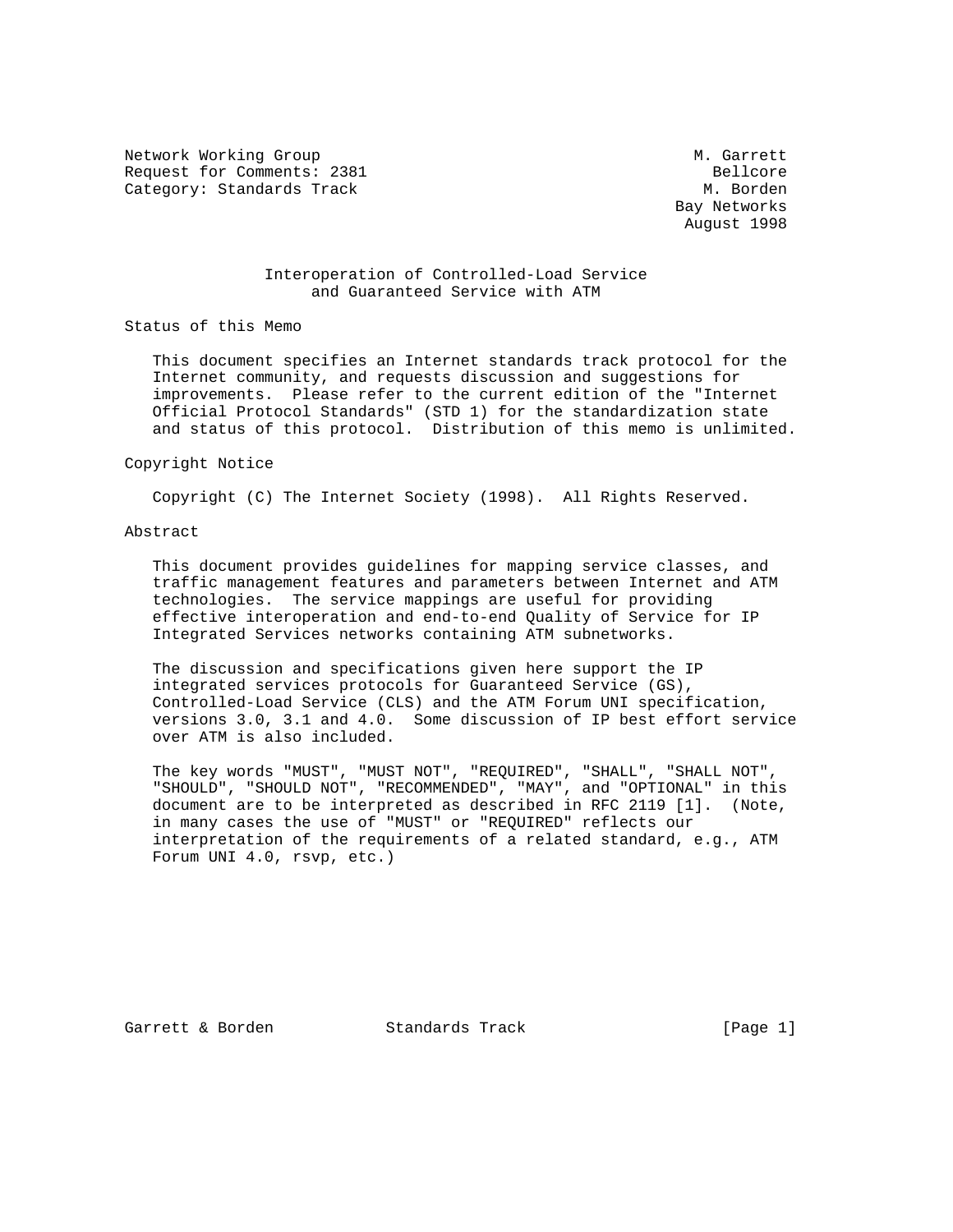|                                                                        | 3  |
|------------------------------------------------------------------------|----|
| 1.1 General System Architecture                                        | 4  |
|                                                                        | 7  |
| 2.0 Major Protocol Features for Traffic Management and QoS             | 8  |
| 2.1 Service Category and Bearer Capability                             | 8  |
| 2.1.1 Service Categories for Guaranteed Service                        | 9  |
| 2.1.2 Service Categories for Controlled Load  10                       |    |
| 2.1.3 Service Categories for Best Effort                               | 11 |
| 2.2 Cell Loss Priority Bit, Tagging and Conformance Definitions.       | 11 |
|                                                                        | 13 |
| 2.4 Broadband Low Layer Information  13                                |    |
|                                                                        |    |
| 2.5.1 Translating Traffic Descriptors for Guaranteed Service. 15       |    |
| 2.5.2 Translating Traffic Descriptors for Controlled Load              |    |
|                                                                        |    |
| 2.5.3 Translating Traffic Descriptors for Best Effort Service 19       |    |
|                                                                        |    |
| 2.7 Additional Parameters -- Frame Discard Mode  22                    |    |
| 3.0 Additional IP-Integrated Services Protocol Features  22            |    |
| 3.1 Path Characterization Parameters for IP Integrated Services . 22   |    |
|                                                                        |    |
| 3.3 Use of Guaranteed Service Adspec Parameters and Slack Term  25     |    |
|                                                                        |    |
|                                                                        |    |
| 5.0 Summary of ATM VC Setup Parameters for Guaranteed Service  27      |    |
| 5.1 Encoding GS Using Real-Time VBR  28                                |    |
|                                                                        |    |
| 5.3 Encoding GS Using Non-Real-Time VBR  30                            |    |
|                                                                        |    |
|                                                                        |    |
| 5.6 Encoding GS Using UNI 3.0 and UNI 3.1.  31                         |    |
| 6.0 Summary of ATM VC Setup Parameters for Controlled Load Service  32 |    |
| 6.1 Encoding CLS Using Non-Real-Time VBR  32                           |    |
|                                                                        |    |
|                                                                        |    |
| 6.4 Encoding CLS Using Real-Time VBR  35                               |    |
|                                                                        |    |
| 6.6 Encoding CLS Using UNI 3.0 and UNI 3.1.  35                        |    |
| 7.0 Summary of ATM VC Setup Parameters for Best Effort Service  36     |    |
| 7.1 Encoding Best Effort Service Using UBR  37                         |    |
|                                                                        |    |
|                                                                        |    |
| Appendix 1                                                             |    |
|                                                                        |    |
|                                                                        |    |
|                                                                        |    |

Garrett & Borden Standards Track [Page 2]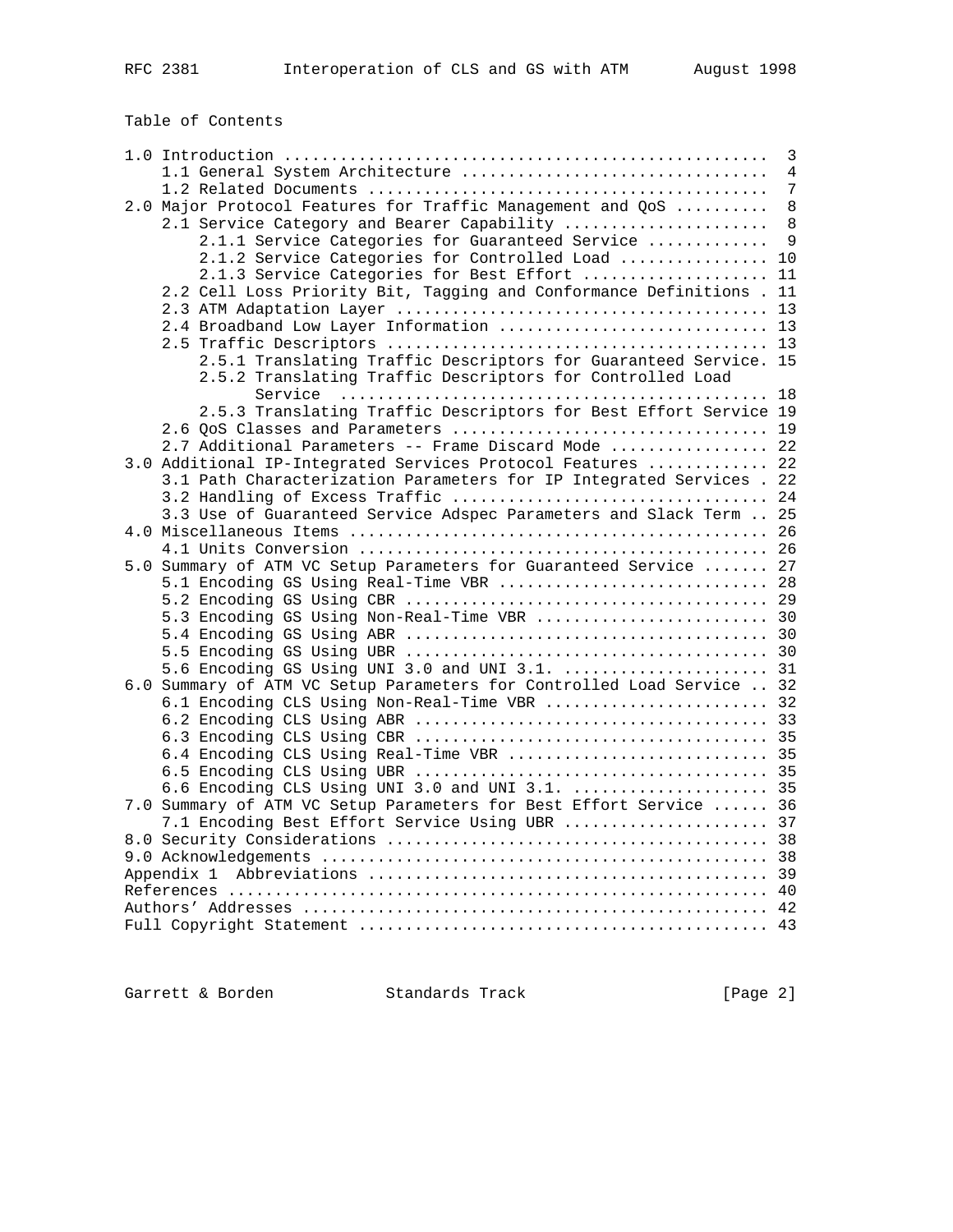## 1.0 Introduction

 We consider the problem of providing IP Integrated Services [2] with an ATM subnetwork. This document is intended to be consistent with the rsvp protocol [3] for IP-level resource reservation, although it applies also in the general case where GS and CLS services are supported through other mechanisms. In the ATM network, we consider ATM Forum UNI Signaling, versions 3.0, 3.1 and 4.0 [4, 5, 6]. The latter uses the more complete service model of the ATM Forum's TM 4.0 specification [7, 8].

 This is a complex problem with many facets. In this document, we focus on the service types, parameters and signalling elements needed for service interoperation. The resulting service mappings can be used to provide effective end-to-end Quality of Service (QoS) for IP traffic that traverses ATM networks.

 The IP services considered are Guaranteed Service (GS) [9] and Controlled Load Service (CLS) [10]. We also discuss the default Best Effort Service (BE) in parallel with these. Our recommendations for BE are intended to be consistent with RFC 1755 [11], and [12], which define how ATM VCs can be used in support of normal BE IP service. The ATM services we consider are:

| CBR    | Constant Bit Rate               |
|--------|---------------------------------|
| rtVBR  | Real-time Variable Bit Rate     |
| nrtVBR | Non-real-time Variable Bit Rate |
| UBR    | Unspecified Bit Rate            |
| ARR    | Available Bit Rate              |

 In the case of UNI 3.x signalling, where these service are not all clearly distinguishable, we identify the appropriate available services.

 We recommend the following service mappings, since they follow most naturally from the service definitions:

| $\rightarrow$ | CBR or rtVBR                  |
|---------------|-------------------------------|
| $\rightarrow$ | nrtVBR or ABR (with a minimum |
|               | cell rate)                    |
| $\rightarrow$ | UBR or ABR                    |
|               |                               |

 For completeness, however, we provide detailed mappings for all service combinations in Sections 5, 6, 7 and identify how each meets or fails to meet the requirements of the higher level IP services. The reason for not restricting mappings to the most obvious or natural ones is that we cannot predict how widely available all of these services will be as ATM deployment evolves. A number of

Garrett & Borden Standards Track [Page 3]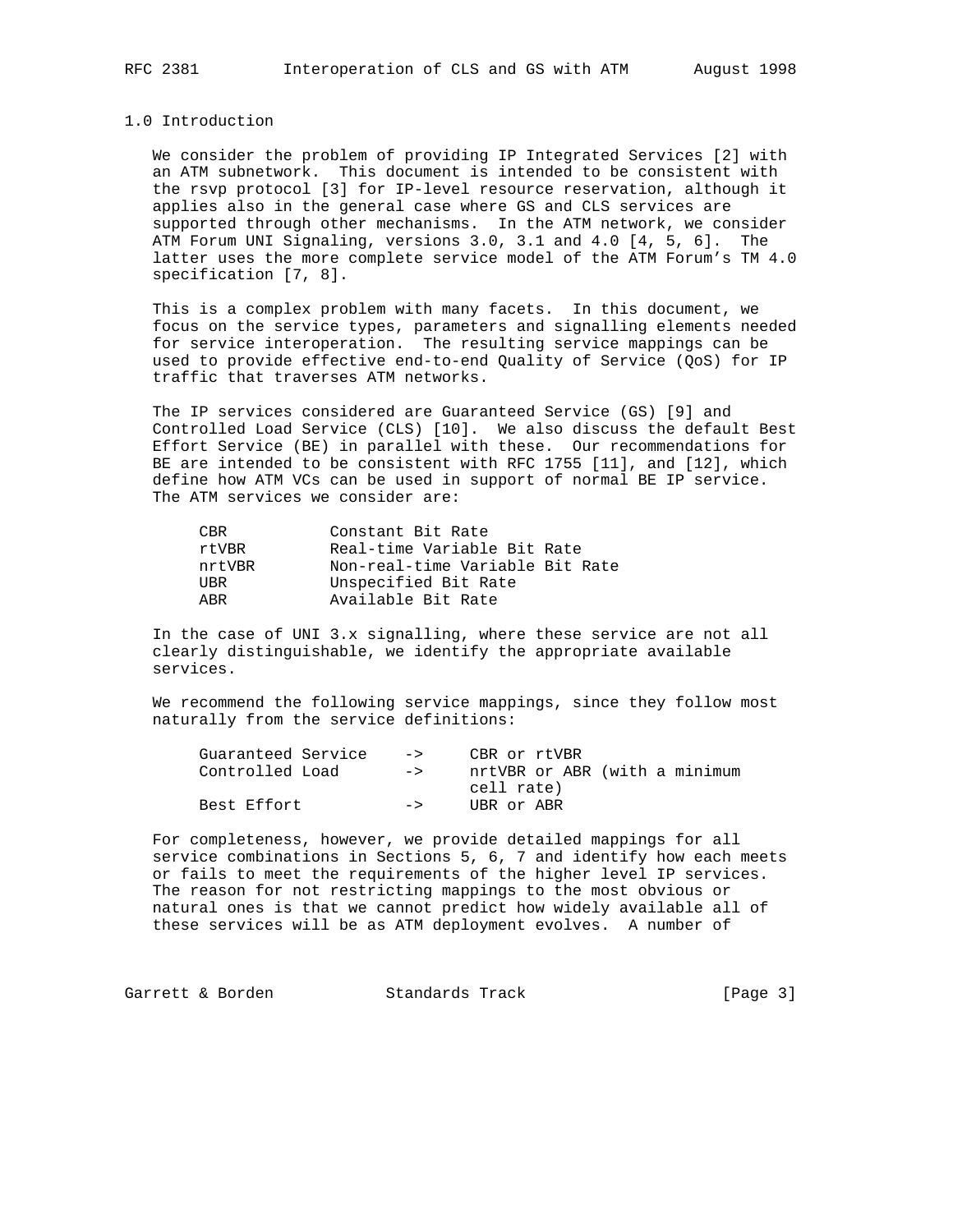differences in service definitions, such as the treatment of packets in excess of the flow traffic descriptor, make service mapping a relatively complicated subject.

 The remainder of this introduction provides a general discussion of the system configuration and other assumptions. Section 2 considers the relevant ATM protocol elements and the corresponding features of Guaranteed, Controlled Load and Best Effort services (the latter being the default "service"). Section 3 discusses a number of remaining features of the IP services and how they can be handled on an ATM subnetwork. Section 4 addresses the conversion of traffic descriptors to account for ATM-layer overheads. Section 5 gives the detailed VC setup parameters for Guaranteed Service, and considers the effect of using each of the ATM service categories. Section 6 provides a similar treatment for Controlled Load Service. Section 7 considers Best Effort service.

 This document is only a part of the total solution to providing the interworking of IP integrated services with ATM subnetworks. The important issue of VC management, including flow aggregation, is considered in [13, 14, 15]. We do not consider how routing, QoS sensitive or not, interacts with the use of ATM VCs. We expect that a considerable degree of implementation latitude will exist, even within the guidelines presented here. Many aspects of interworking between IP and ATM will depend on economic factors, and will not be subject to standardization.

1.1 General System Architecture

 We assume that the reader has a general working knowledge of IP, rsvp and ATM protocols. The network architecture we consider is illustrated in Figure 1. An IP-attached host may send unicast datagrams to another host, or may use an IP multicast address to send packets to all of the hosts which have "joined" the multicast "tree". In either case, a destination host may then use RSVP to establish resource reservation in routers along the internet path for the data flow.

 An ATM network lies in the path (chosen by the IP routing), and consists of one or more ATM switches. It uses SVCs to provide both resources and QoS within the ATM cloud. These connections are set up, added to (in the case of multipoint trees), torn down, and controlled by the edge devices, which act as both IP routers and ATM interfaces, capable of initiating and managing VCs across the ATM user-to-network (UNI) interface. The edge devices are assumed to be fully functional in both the IP int-serv/RSVP protocols and the ATM UNI protocols, as well as translating between them.

Garrett & Borden Standards Track [Page 4]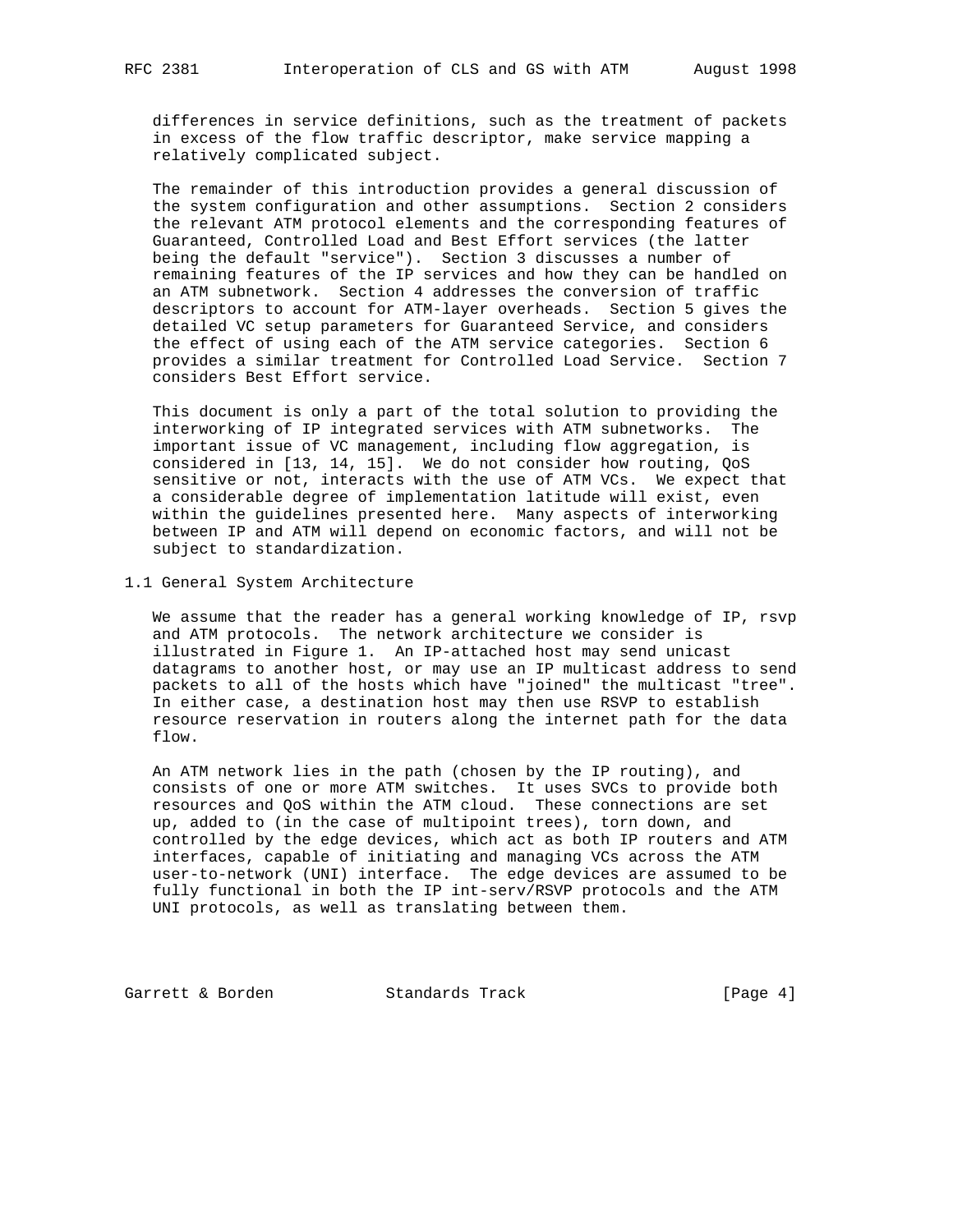ATM Cloud ----------------- H ----\ ( ) /------- H H ---- R -- R -- E-( X -- X -- X )-E -- R -- R -- H  $H$  ----/  $\qquad \qquad$  ( )  $\qquad \qquad$  | ----------------- \------ H  $H$  ------------ Figure 1: Network Architecture with Hosts (H), Routers (R), Edge Devices (E) and ATM Switches (X).

 When considering the edge devices with respect to traffic flowing from source to destination, the upstream edge device is called the "ingress" point and the downstream device the "egress" point. The edge devices may be considered part of the IP internet or part of the ATM cloud, or both. They process RSVP messages, reserve resources, and maintain soft state (in the control path), and classify and schedule packets (in the data path). They also initiate ATM connections by signalling, and accept or refuse connections signalled to them. They police and schedule cells going into the ATM cloud. The service mapping function occurs when an IP-level reservation (RESV message) triggers the edge device to translate the RSVP service requirements into ATM VC (UNI) semantics.

 A range of VC management policies are possible, which determine whether a flow initiates a new VC or joins an existing one. VCs are managed according to a combination of standards and local policy rules, which are specific to either the implementation (equipment) or the operator (network service provider). Point-to-multipoint connections within the ATM cloud can be used to support general IP multicast flows. In ATM, a point to multipoint connection can be controlled by the source (or root) node, or a leaf initiated join (LIJ) feature in ATM may be used. The topic of VC management is considered at length in other ISSLL documents [13, 14, 15].

 Figure 2 shows the functions of an edge device, summarizing the work not part of IP or ATM abstractly as an InterWorking Function (IWF), and segregating the control and data planes.

Garrett & Borden Standards Track [Page 5]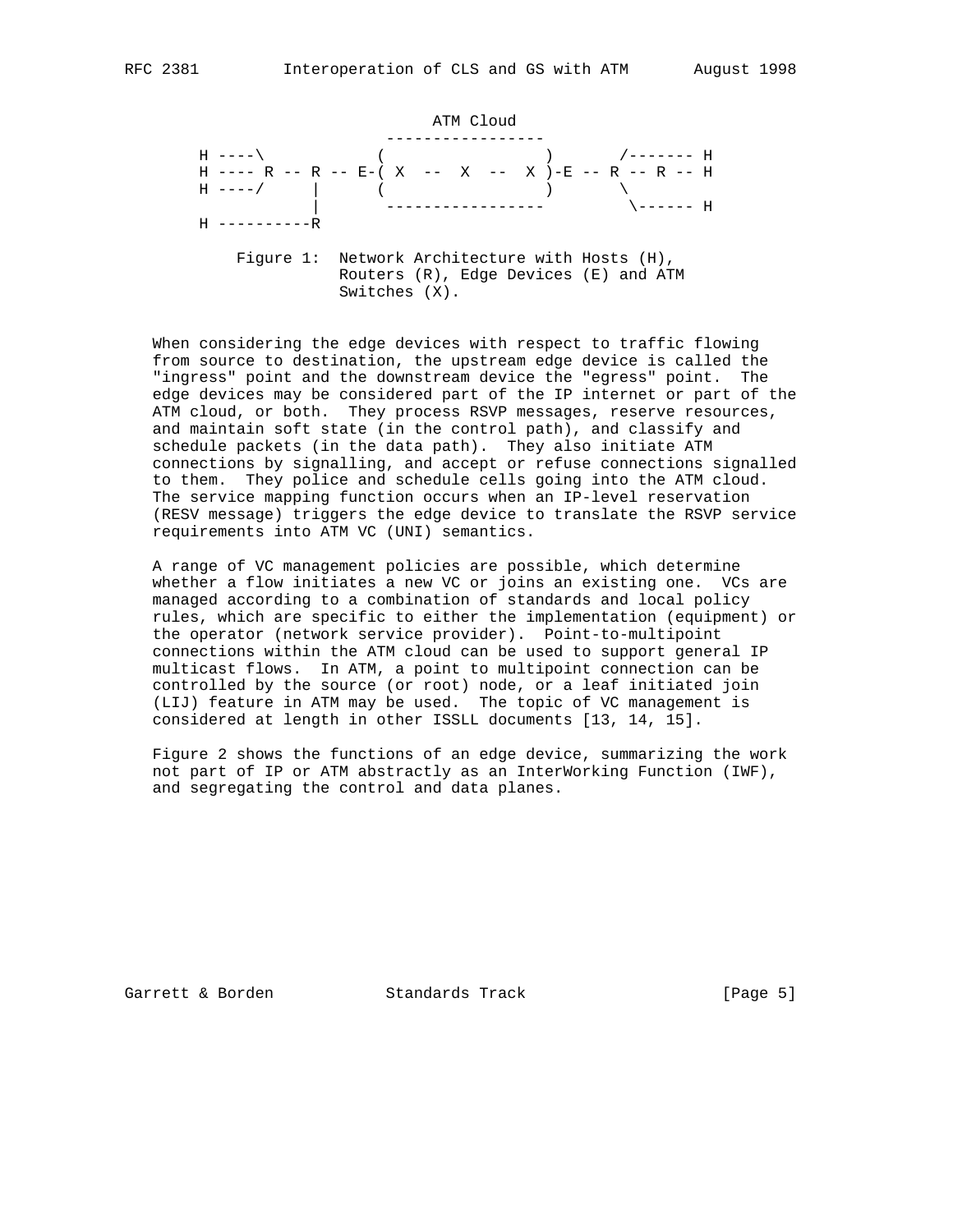| ΙP                                          |                                  |                                                                     |                                  | ATM                                         |
|---------------------------------------------|----------------------------------|---------------------------------------------------------------------|----------------------------------|---------------------------------------------|
|                                             |                                  | IWF                                                                 |                                  |                                             |
| admission and<br>policy control             | $\lt$ - - >                      | service mapping<br>VC management<br>address resolution              | <-->                             | ATM<br>signalling &<br>admission<br>control |
| classification,<br>policing &<br>scheduling | $\left\langle - - \right\rangle$ | ATM Adaptation Layer<br>Segmentation and<br>Reassembly<br>Buffering | $\left\langle - - \right\rangle$ | cell<br>scheduling/<br>shaping              |
|                                             |                                  |                                                                     |                                  |                                             |

Figure 2: Edge Device Functions showing the IWF

 In the logical view of Figure 2, some functions, such as scheduling, are shown separately, since these functions are present on both the IP and ATM sides. However it may be possible in an integrated implementation to combine such functions.

 The service mapping and VC management functions can be highly interdependent. For example: (i) Multiple integrated-services flows may be aggregated to use one point-to-multipoint VC. In this case, we assume the IP flows are of the same service type and their parameters have been merged appropriately. (ii) The VC management function may choose to allocate extra resources in anticipation of further reservations or based on an empiric of changing TSpecs. (iii) There MUST exist a path for best effort flows and for sending the rsvp control messages. How this interacts with the establishment of VCs for QoS traffic may alter the desired characteristics of those VCs. See [13, 14, 15] for further details on VC management.

 Therefore, in discussing the service mapping problem, we will assume that the VC management function of the IWF can always express its result in terms of an IP-level service with some QoS and TSpec. The service mapping algorithm can then identify the appropriate VC parameters as if a new VC were to be created for this service. The VC management function can then use this information consistent with its own policy, which determines whether the resulting action uses new or existing VCs.

Garrett & Borden Standards Track [Page 6]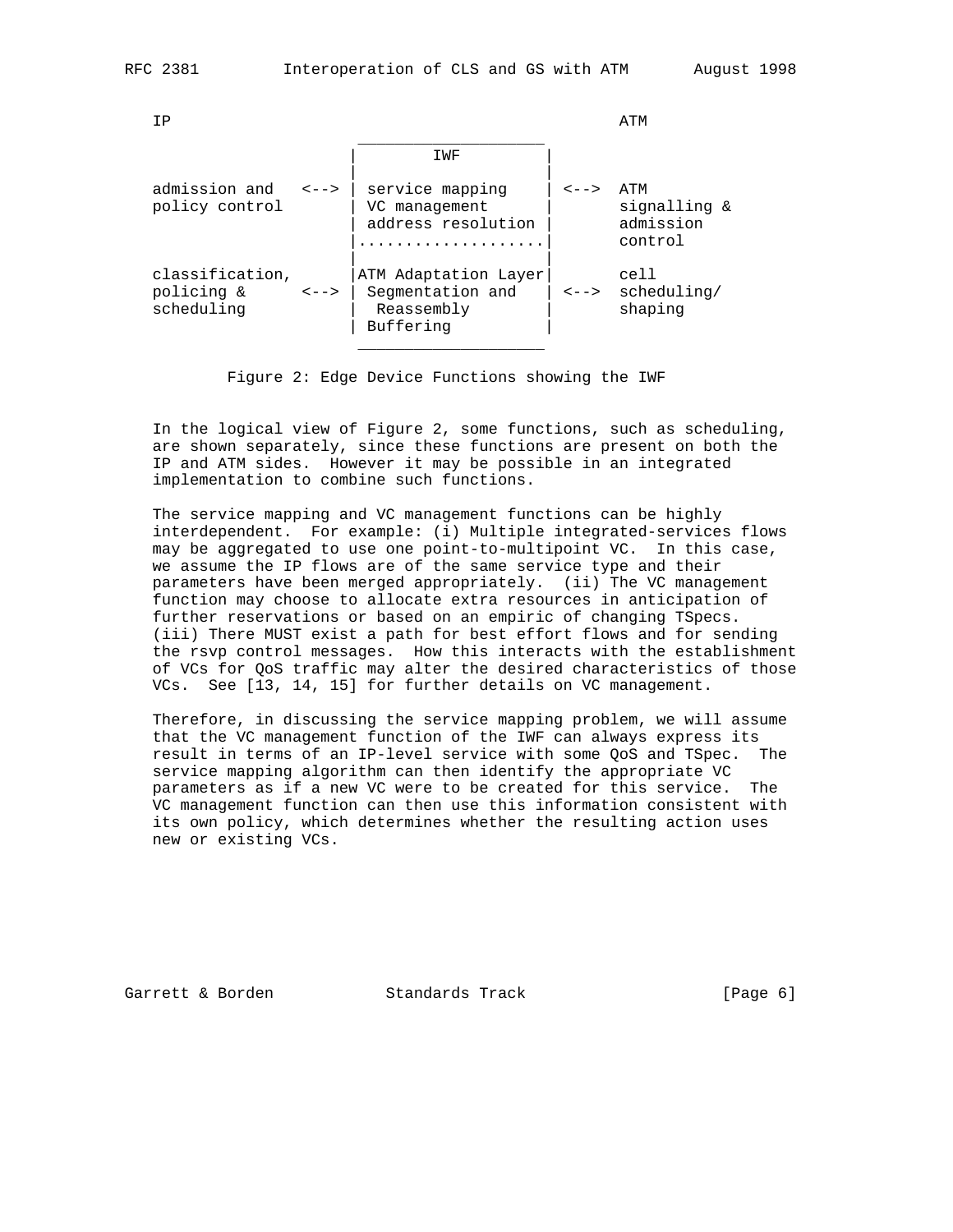#### 1.2 Related Documents

 Earlier ATM Forum documents combined signalling, traffic management and other areas into a single document, e.g., UNI 3.0 [4] and UNI 3.1 [5]. The 3.1 release was used to correct errors and fix alignment with the ITU. While UNI 3.0 and 3.1 are incompatible in terms of actual codepoints, the semantics are generally the same. Therefore, we will often refer to UNI 3.x to mean either version of the ATM protocol.

 After 3.1, the ATM Forum released documents separately for each technical working group. The UNI Signalling 4.0 [6] and Traffic Management 4.0 [7] documents represent a consistent overall ATM protocol, and we will sometime refer to the combination as TM/UNI 4.0.

 Within the IETF, related material includes the work of the rsvp [3],  $int-serv$   $[2, 9, 10, 16, 17]$  and ion working groups  $[11, 12]$ . Rsvp defines the resource reservation protocol (which is analogous to signalling in ATM). Int-serv defines the behavior and semantics of particular services (analogous to the Traffic Management working group in the ATM Forum). Ion defines interworking of IP and ATM for traditional Best Effort service, and generally covers issues related to IP/ATM routing and addressing.

 A large number of ATM signalling details are covered in RFC 1755 [10]; e.g., differences between UNI 3.0 and UNI 3.1, encapsulation, frame-relay interworking, etc. These considerations extend to IP over ATM with QoS as well. The description given in this document of IP Best Effort service (i.e. the default behavior) over ATM is intended to be consistent with RFC 1755 and it's extension for UNI 4.0 [11], and those documents are to be considered definitive. For non-best-effort services, certain IP/ATM features will diverge from the following RFC 1755. We have attempted to note such differences explicitly. (For example, best effort VCs may be taken down on timeout by either edge device, while QoS VCs are only removed by the upstream edge device when the corresponding rsvp reservation is deleted.)

 Another related document is RFC 1821 [17], which represents an early discussion of issues involved with interoperating IP and ATM protocols for integrated services and QoS.

Garrett & Borden Standards Track [Page 7]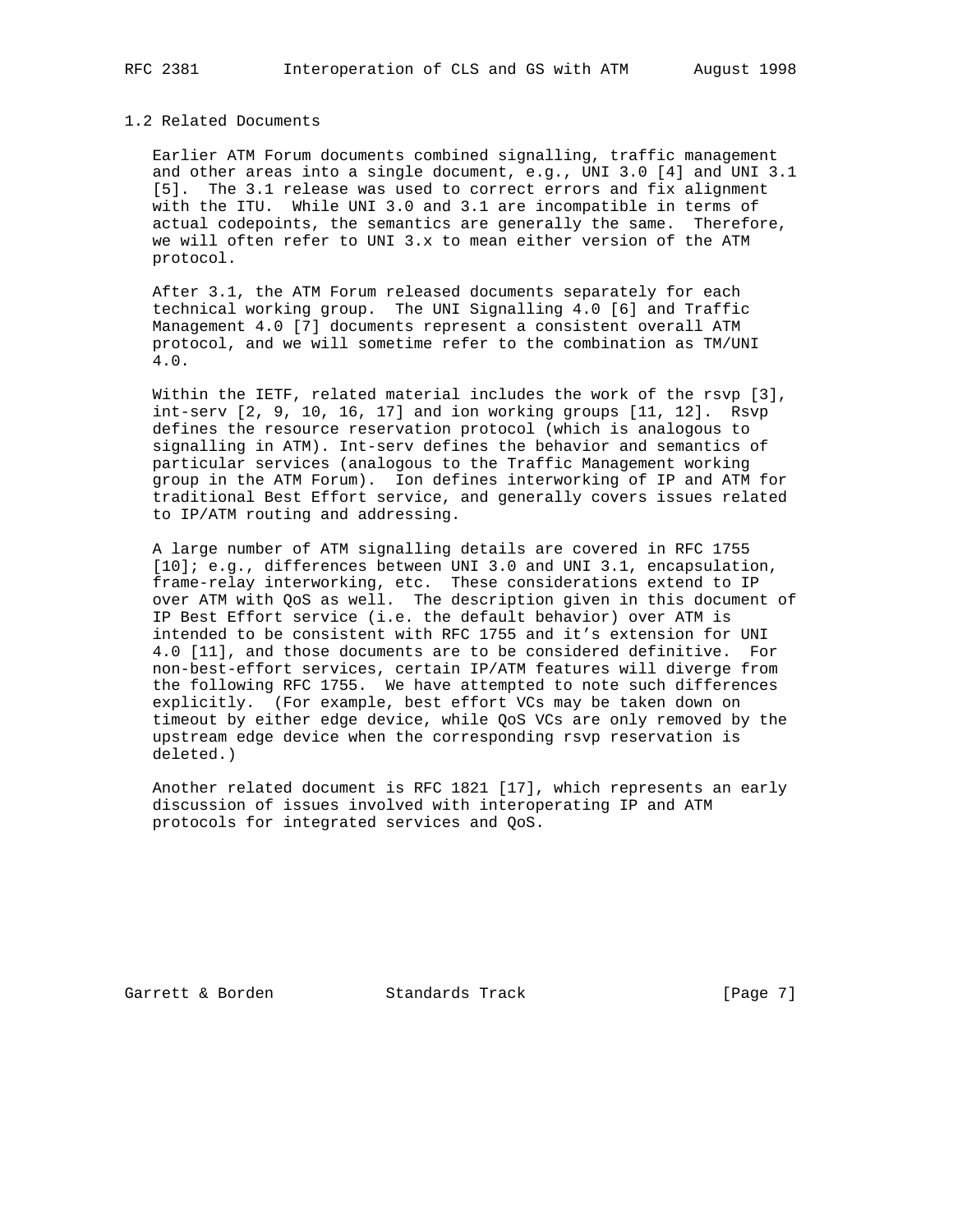2.0 Major Protocol Features for Traffic Management and QoS

 The ATM Call Setup is sent by the ingress edge device to the ATM network to establish end-to-end (ATM) service. This setup contains the following information.

 Service Category/Broadband Bearer Capability AAL Parameters Broadband Low Layer Information Calling and Called Party Addressing Information Traffic Descriptors QoS Class and/or Parameters Additional Parameters of TM/UNI 4.0

 In this section, we discuss each of these items as they relate to creating ATM VCs suitable for GS, CLS and BE services. We do not discuss routing and addressing at all, since they are (at least presently) independent of QoS. Following the section on service categories, we discuss tagging and conformance definitions for IP and ATM. These do not appear explicitly as set-up parameters in the above list, since they are implied by the policing method used.

2.1 Service Category and Bearer Capability

 The highest level of abstraction distinguishing features of ATM VCs is in the service category or bearer capability. Service categories were introduced in TM/UNI 4.0; previously the bearer capability was used to discriminate at this level.

 These elements indicate the general properties of a VC: whether there is a real-time delay constraint, whether the traffic is constant or variable rate, the applicable traffic and QoS description parameters and (implicitly) the complexity of some supporting switch mechanisms (e.g., ABR).

 For UNI 3.0 and UNI 3.1, there are only two distinct options for bearer capabilities (in our context):

 BCOB-A: constant rate, timing required, unicast/multipoint; BCOB-C: variable rate, timing not required, unicast/multipoint.

 A third capability, BCOB-X, can be used as a substitute for the above two capabilities, with its dependent parameters (traffic type and timing requirement) set appropriately. The distinction between the BCOB-X formulation and the "equivalent" (for our purposes) BCOB-A and BCOB-C constructs is whether the ATM network is to provide pure cell relay service or interwork with other technologies (with interoperable signalling), such as narrowband ISDN. Where this

Garrett & Borden Standards Track (Page 8)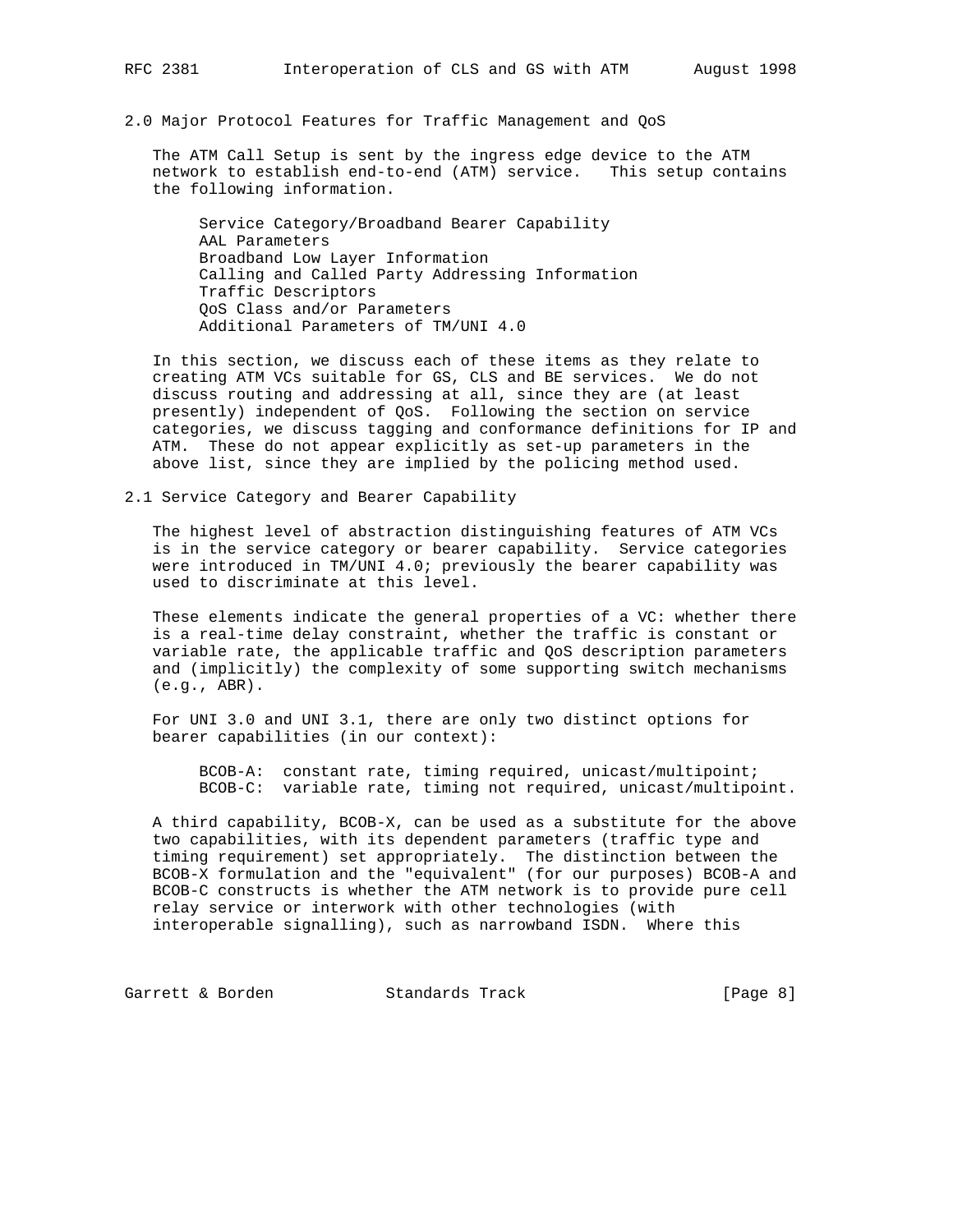distinction is applicable, the appropriate code SHOULD be used (see [5] and related ITU specs, e.g., I.371).

In TM/UNI 4.0 the service categories are:

 Constant Bit Rate (CBR) Real-time Variable Bit Rate (rtVBR) Non-real-time Variable Bit Rate (nrtVBR) Unspecified Bit Rate (UBR) Available Bit Rate (ABR)

 The first two of these are real-time services, so that rtVBR is new to TM/UNI 4.0. The ABR service is also new to TM/UNI 4.0. UBR exists in all specifications, although it is called "best effort" in UNI 3.x. In either case it is indicated by the "best effort" indication flag (and the QoS Class set to 0).

 The Service Category in TM/UNI 4.0 is encoded into the same signalled Information Element (IE) as the Bearer Capability in UNI 3.x, for the purpose of backward compatibilty. Thus, we use the convention of referring to Service Category (CBR, rtVBR, nrtVBR, UBR, ABR) for TM/UNI 4.0 (where the bearer capability is implicit). When we refer to the Bearer Capability explicitly (BCOB-A, BCOB-C, BCOB-X), we are describing a UNI 3.x signalling message.

 In principle, it is possible to support any service through the use of BCOB-A/CBR. This is because the CBR service is equivalent to having a "pipe" of a specified bandwidth. However, it may be significantly more efficient to use the other ATM services where applicable and available [17].

2.1.1 Service Categories for Guaranteed Service

There are two possible mappings for GS:

 CBR (BCOB-A) rtVBR

 Real-time support is REQUIRED for GS. Thus in UNI 3.x, the Bearer Class BCOB-A (or an equivalent BCOB-X formulation) MUST be used. In TM/UNI 4.0 either CBR or rtVBR is appropriate. The use of rtVBR may encourage recovery of allocated bandwidth left unused by a source. It also accommodates more bursty sources with a larger token bucket burst parameter, and permits the use of tagging for excess traffic (see Section 2.2).

Garrett & Borden Standards Track [Page 9]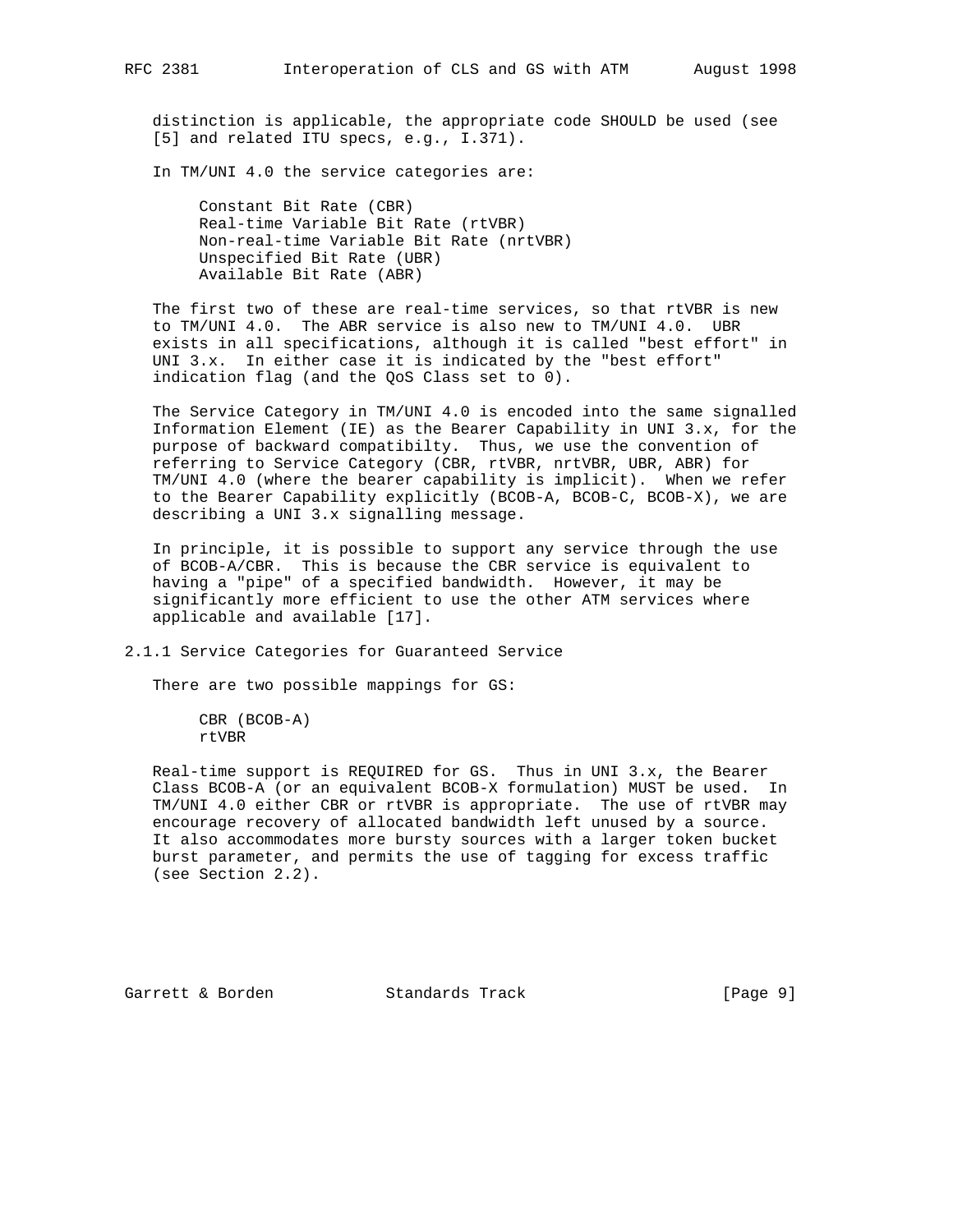Neither the BCOB-C Bearer Class, nor nrtVBR, UBR, ABR are good matches for the GS service. These provide no delay estimates and cannot guarantee consistently low delay for every packet.

 For BCOB-A or CBR, specification of a peak cell rate (PCR) is REQUIRED by ATM standards. In these cases, PCR is the nominal clearing rate with a nominal jitter toleration (bucket size), CDVT.

 When rtVBR is specifed, two rates, PCR and SCR are REQUIRED (by ATM standards). This models bursty traffic with specified peak and sustainable rates. The corresponding ATM token bucket depth values are CDVT, and CDVT+BT, respectively.

2.1.2 Service Categories for Controlled Load

There are three possible good mappings for CLS:

 CBR (BCOB-A) nrtVBR (BCOB-C) ABR

 Note that under UNI 3.x, there are equivalent services to CBR and nrtVBR, but not ABR. The first, with a CBR/BCOB-A connection, provides a higher level of QoS than is necessary, but it may be convenient to simply allocate a fixed-rate "pipe", which we expect to be ubiquitously supported in ATM networks. However unless this is the only choice available, it would probably be wasteful of network resources.

 The nrtVBR/BCOB-C category is perhaps the best match, since it provides for allocation of bandwidth and buffers with an additional peak rate indication, similar to the CLS TSpec. Excess traffic can be handled by CLP bit tagging with VBR.

 The ABR category with a positive MCR aligns with the CLS idea of "best effort with a floor." The ATM network agrees to forward cells with a rate of at least MCR, which MUST be directly converted from the token bucket rate of the receiver TSpec. The bucket size parameter measures approximately the amount of buffer necessary at the IWF. This buffer serves to absorb the bursts allowed by the token bucket, since they cannot be passed directly into an ABR VC.

 The rtVBR category can be used, although the edge device MUST then determine values for CTD and CDV. Since there are no corresponding IP-level parameters, their values are set as a matter of local policy.

Garrett & Borden Standards Track [Page 10]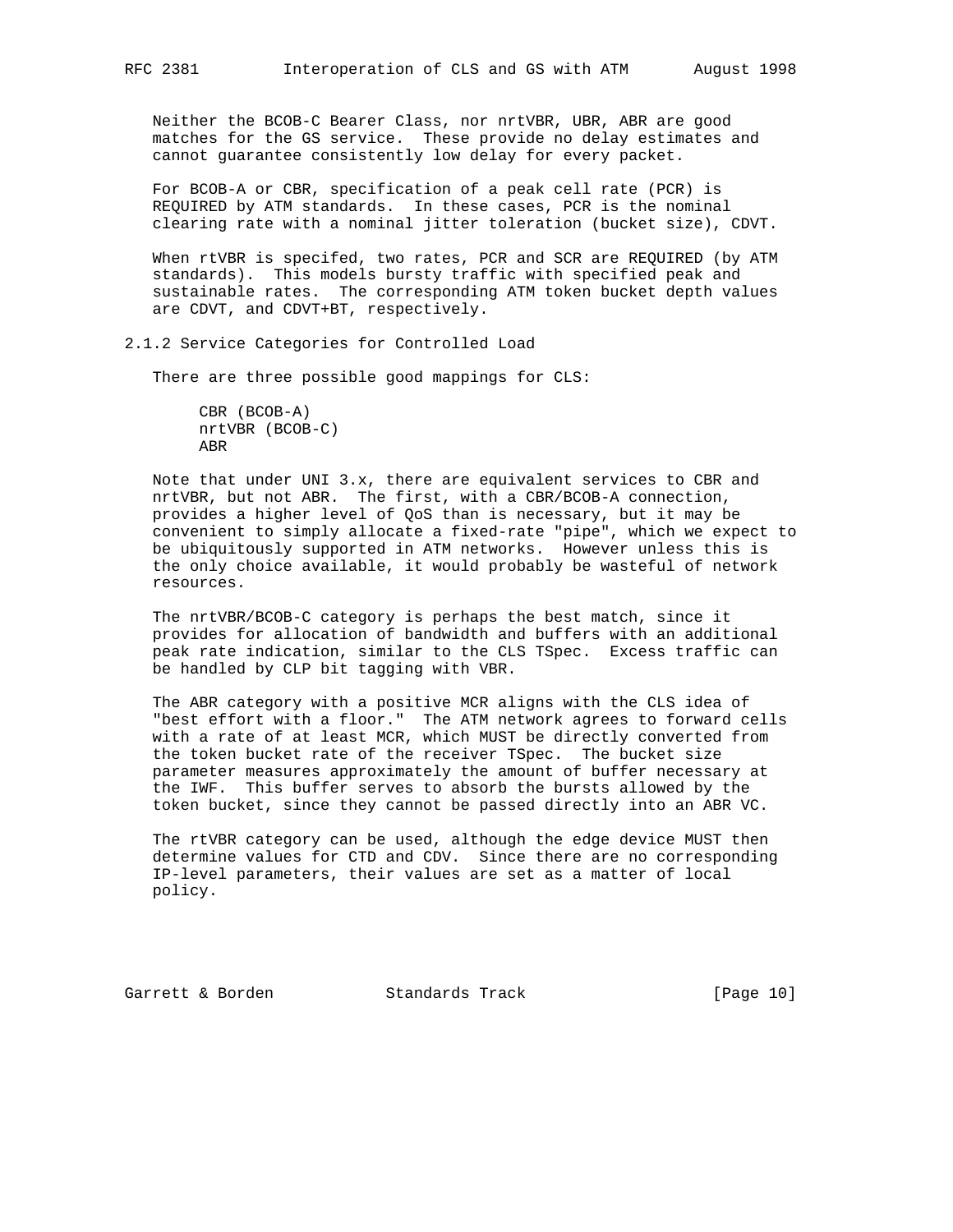The UBR category does not provide enough capability for Controlled Load. The point of CLS is to allow an allocation of resources. This is facilitated by the token bucket traffic descriptor, which is unavailable with UBR.

2.1.3 Service Categories for Best Effort

 All of the service categories have the capability to carry Best Effort service, but the natural service category is UBR (or, in UNI 3.x, BCOB-C or BCOB-X, with the best effort indication set). CBR or rtVBR clearly could be used, and since the service is not real-time, a nrtVBR connection could also be used. In these cases the rate parameter used reflects a bandwidth allocation in support of the ingress edge device's best effort connectivity to the egress edge router. It would be normal for traffic from many source/destination pairs to be aggregated on this connection; indeed, since Best Effort is the default IP behavior, the individual flows are not normally identified or accounted for. CBR may be a preferred solution in the case where best effort traffic is sufficiently highly aggregated that a simple fixed-rate pipe is efficient. Both CBR and nrt-VBR provide explicit bandwidth allocation which may be useful for billing purposes. In the case of UBR, the network operator SHOULD allocate bandwidth for the overall service through the admission control function, although such allocation is not done explicitly per VC.

 An ABR connection could similarly be used to support Best Effort traffic. Indeed, the support of data communications protocols such as TCP/IP is the explicit purpose for which ABR was designed. It is conceivable that a separate ABR connection would be made for each IP flow, although the normal case would probably have all IP Best Effort traffic with a common egress router sharing a single ABR connection.

 The rt-VBR service category may be considered less suitable, simply because both the real-time delay constraint and the use of SCR/BT add unnecessary complexity.

 See specifications from the IETF ion working group [10, 11] for related work on support of Best Effort service with ATM.

2.2 Cell Loss Priority Bit, Tagging and Conformance Definitions

 Each ATM cell header carries a Cell Loss Priority (CLP) bit. Cells with CLP=1 are said to be "tagged" or "marked" and have lower priority. This tagging may be done by the source, to indicate relative priority within the VC, or by a switch, to indicate traffic in violation of policing parameters. Options involving the use of tagging are decided at call setup time.

Garrett & Borden Standards Track [Page 11]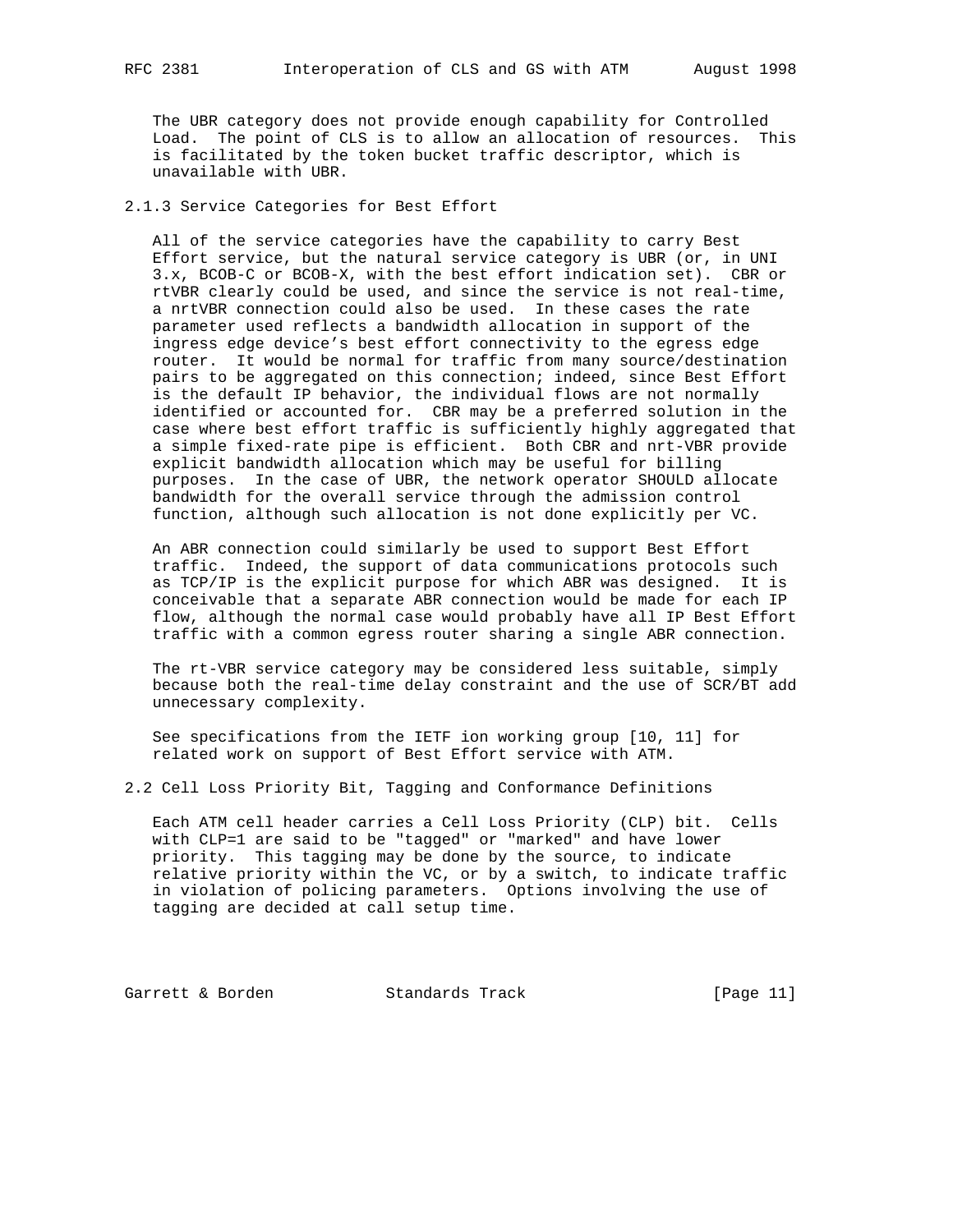A Conformance Definition is a rule that determines whether a cell is conforming to the traffic descriptor of the VC. The conformance definition is given in terms of a Generic Cell Rate Algorithm (GCRA), also known as a "leaky bucket" algorithm, for CBR and VBR services. The conformance definition also specifies rules for tagging traffic in excess of the {SCR, MBS} GCRA traffic descriptor. (Note, the term "compliance" in ATM is used to describe the behavior of a connection, as opposed to "conformance", which applies to a single cell.)

 The network may tag cells that are non-conforming, rather than dropping them if the VC set-up requests tagging and the network supports the tagging option. When tagging is used and congestion occurs, a switch MUST attempt to discard tagged cells in preference to discarding CLP=0 cells. However, the mechanism for doing this is completely implementation specific. The behavior that best meets the requirements of IP Integrated Services is where tagged cells are treated as "best effort" in the sense that they are transported when bandwidth is available, queued when buffers are available, and dropped when resources are overcommitted. ATM standards, however, do not explicitly specify treatment of tagged traffic. Providers of GS and CLS service with ATM subnetworks SHOULD ascertain the actual behavior of ATM implementation with respect to tagged cells.

 Since GS and CLS services REQUIRE excess traffic to be treated as best effort, the tagging option SHOULD always be chosen (if supported) in the VC setup as a means of "downgrading" the cells comprising non-conformant packets. The term "best effort" can be interpreted in two ways. The first is as a service class that, for example, may be implemented as a separate queue. The other sense is more generic, meaning that the network makes a best effort to transport the traffic. A reasonable interpretation of this is that a network with no contending traffic would transport the packet, while a very congested network would drop the packet. A mechanism that tags best effort packets with lower loss priority (such as with the ATM CLP bit) would drop some of these packets, but would not reorder the remaining ones with respect to the conforming portion of the flow. The "best effort" mechanism for excess traffic does not necessarily have to be the same as that for best effort "service", as long as it fits this generic sense of best effort.

 There are three conformance definitions of VBR service (for both rtVBR and nrtVBR) to consider. In VBR, only the conformance definition VBR.3 supports tagging and applies the GCRA with rate PCR to the aggregate CLP=0+1 cells, and another GCRA with rate SCR to the CLP=0 cells. This conformance definition SHOULD always be used with a VBR service supporting IP integrated services. For UBR service, conformance definition UBR.2 supports the use of tagging, but a CLP=1 cell does not imply non-conformance; rather, it may be used by the

Garrett & Borden Standards Track [Page 12]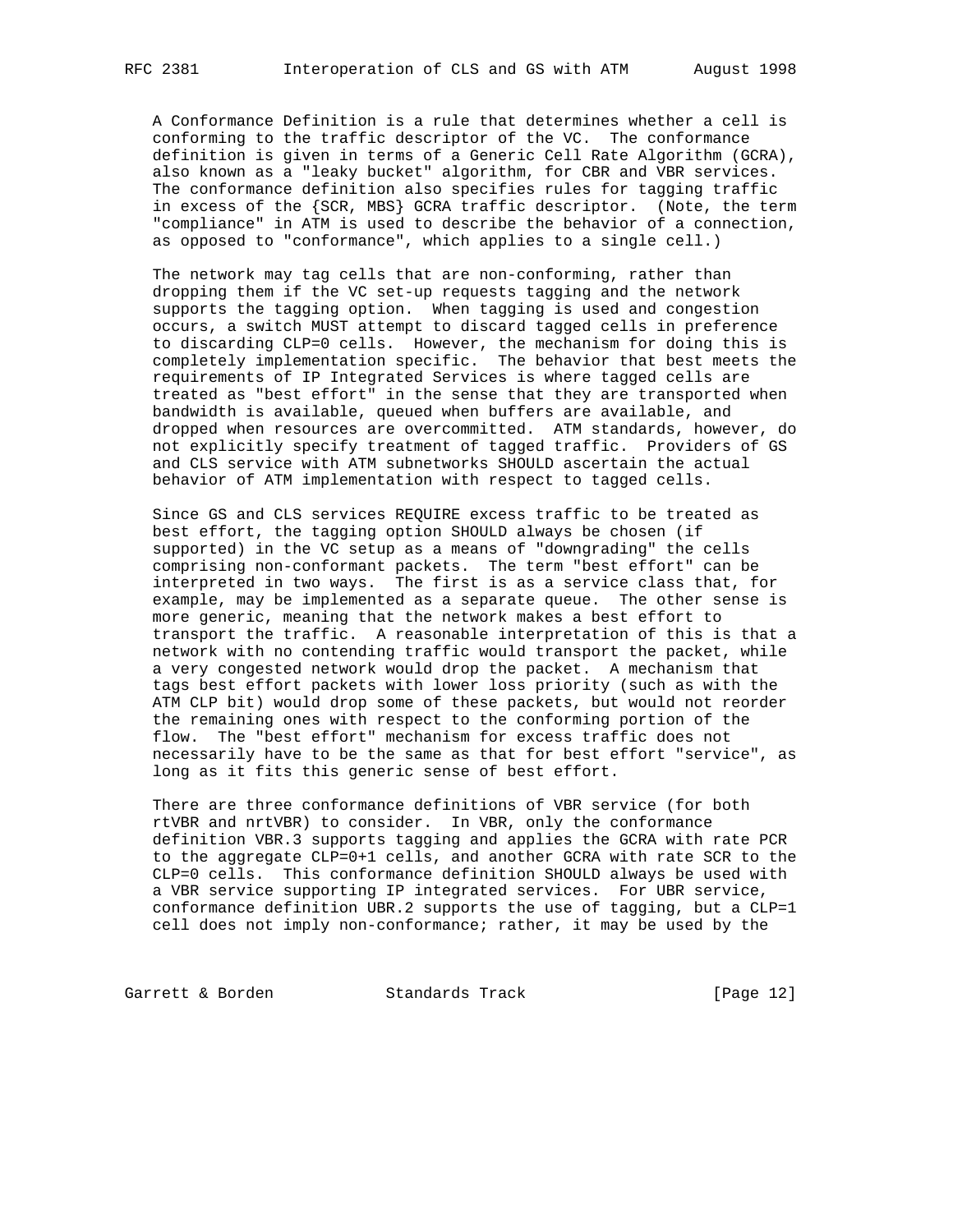network to indicate congestion.

 In TM/UNI 4.0 tagging is not a feature of the conformance definitions for the CBR or ABR service categories. (Since conformance definitions are generally network specific, some implementations CBR or ABR may, in fact, use tagging in some way.) Wherever an ATM network does support tagging, in the sense of transporting CLP=1 cells on a "best effort" basis, it is a useful and preferable mechanism for handling excess traffic.

 It is always better for the IWF to tag cells when it can anticipate that the ATM network would do so. This is because the IWF knows the IP packet boundaries and can tag all of the cells corresponding to a packet. If left to the ATM layer UPC, the network would inevitably drop some of the cells of a packet while carrying others, which would then be dropped by the receiver. Therefore, the IWF, knowing the VC GCRA parameters, SHOULD always anticipate the cells which will be tagged by the ATM UPC and tag all of the cells uniformly across each affected packet. See Section 3.2 for further discussion of excess traffic.

2.3 ATM Adaptation Layer

 The AAL type 5 encoding SHOULD be used, as specified in RFC 1483 and RFC 1755. For AAL-5, specification of the maximum SDU size in both the forward and reverse directions is REQUIRED. Both GS and CLS specify a maximum packet size, M, as part of the TSpec and this value SHOULD be used (corrected for AAL headers) as the maximum SDU in each direction for unicast connections, and for unidirectional point-to multipoint connections. When multiple flows are aggregated into a single VC, the M parameters of the receiver TSpecs are merged according to rules given in the GS and CLS specs.

2.4 Broadband Low Layer Information

 The B-LLI Information Element is transferred transparently by the ATM network between the edge devices and is used to specify the encapsulation method. Multiple B-LLI IEs may be sent as part of negotiation. The LLC/SNAP encapsulation [18] SHOULD be supported as the default, but "null" or "VC encapsulation" MAY also be allowed. Implementations SHOULD follow RFC 1577 [19] and RFC 1755 [10] for BLLI usage.

### 2.5 Traffic Descriptors

 The ATM traffic descriptor always contains a peak cell rate (PCR) (for each direction). For VBR services it also contains a sustainable cell rate (SCR) and maximum burst size (MBS). The SCR

Garrett & Borden Standards Track [Page 13]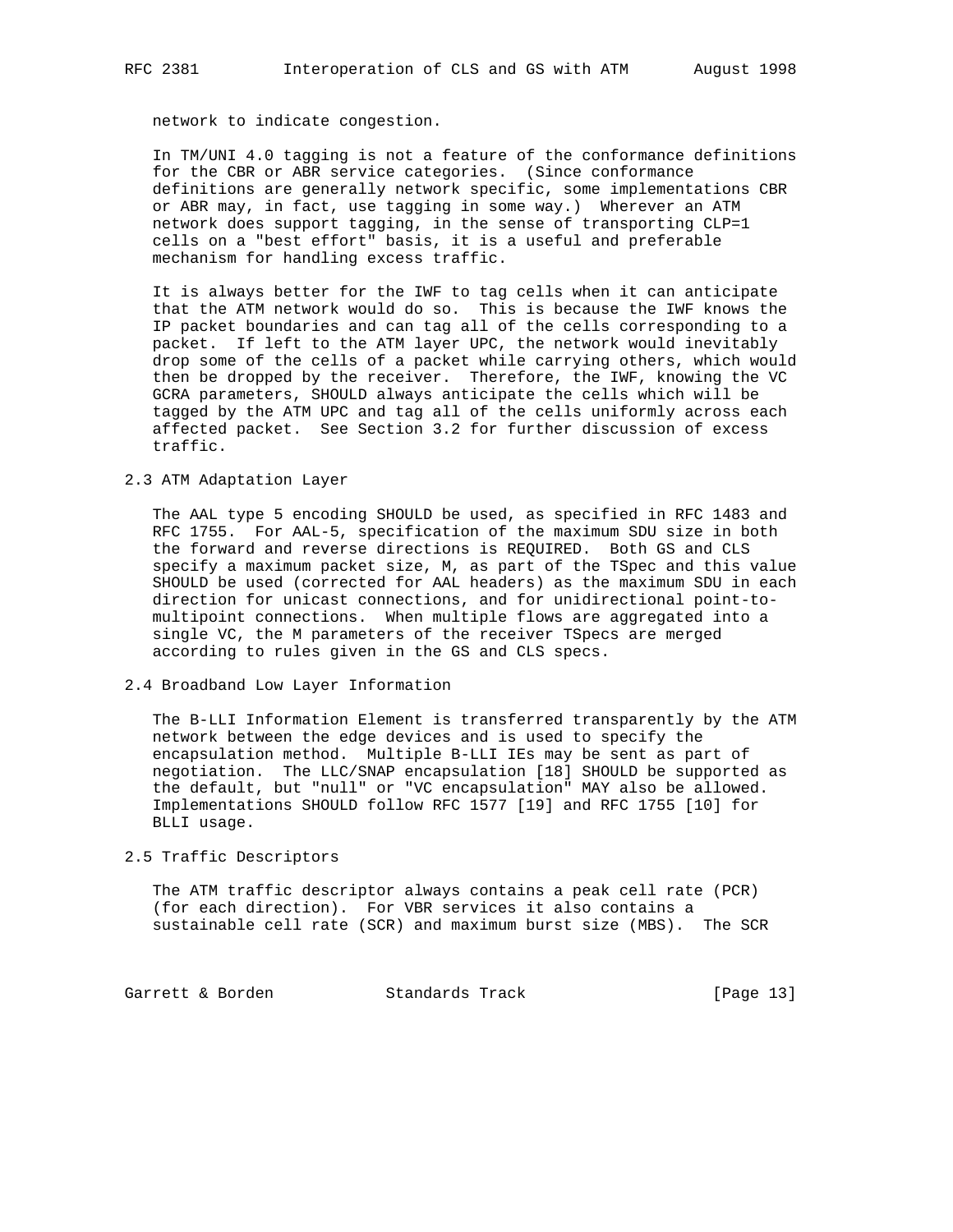and MBS form a leaky bucket pair (rate, depth), while the bucket depth parameter for PCR is CDVT. Note that CDVT is not signalled explicitly, but is determined by the network operator, and can be viewed as a measure of the jitter imposed by the network.

 Since CDVT is generally presumed to be small (equivalent to a few cells of token bucket depth), and cannot be set independently for each connection, it cannot be used to account for the burstiness permitted by b of the IP-layer TSpec. Additional buffering may be needed at the IWF to account for the depth of the token bucket.

 The ATM Burst Tolerance (BT) is equivalent to MBS (see TM 4.0 [6] for the exact equation). They are both expressions of the bucket depth parameter associated with SCR. The units of BT are time while the units of MBS are cells. Since both SCR and MBS are signalled, they can be computed directly from the IP layer traffic description. The specific manner in which resources are allocated from the traffic description is implementation specific. Note that when translating the traffic parameters, the segmentation overhead and minimum policed unit need to be taken into account (see Section 4.1 below).

 In ATM UNI Signalling 4.0 there are the notions of Alternative Traffic Descriptors and Minimal Traffic Descriptors. Alternative Traffic Descriptors enumerate other acceptable choices for traffic descriptors and are not considered here. Minimal Traffic Descriptors are used in "negotiation," which refers to the specific way in which an ATM connection is set up. To illustrate, roughly, taking PCR as an example: A minimal PCR and a requested PCR are signalled, the requested PCR being the usual item signalled, and the minimal PCR being the absolute minimum that the source edge device will accept. When both minimal and requested parameters are present, the intermediate switches along the path may reduce the requested PCR to a "comfortable" level. This choice is part of admission control, and is therefore implementation specific. If at any point the requested PCR falls below the minimal PCR then the call is cleared. Minimal Traffic Descriptors can be used to present an acceptable range for parameters and ensure a higher likelihood of call admission. In general, our discussion of connection parameters assumes the values resulting from successful connection setup.

 The Best Effort indicator (used only with UBR) and Tagging indicators (see Section 2.2) are also part of the signalled information element (IE) containing the traffic descriptor. In the UNI 4.0 traffic descriptor IE there is an additional parameter, the Frame Discard indicator, which is discussed below in Section 2.7.

Garrett & Borden Standards Track [Page 14]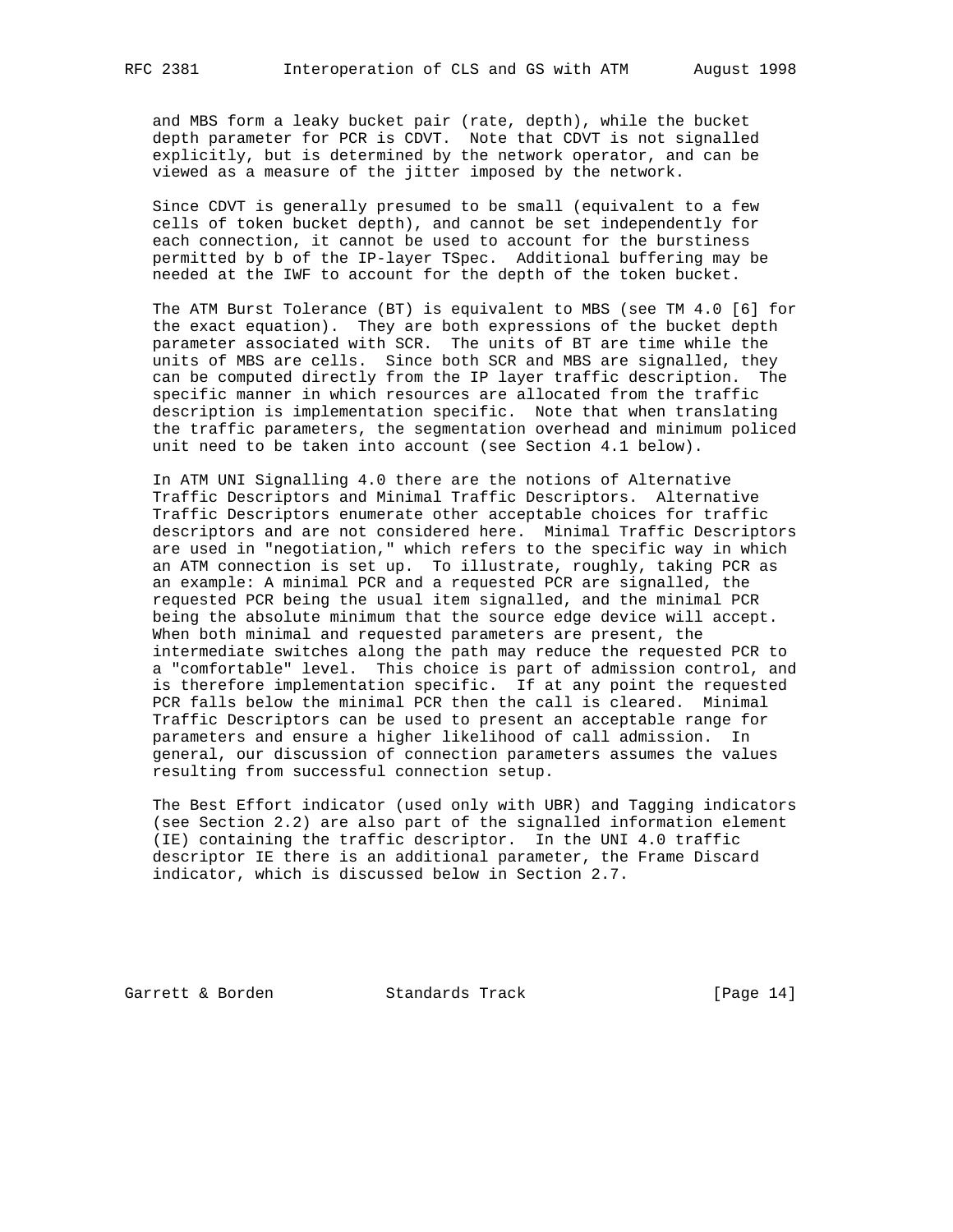# 2.5.1 Translating Traffic Descriptors for Guaranteed Service

 For Guaranteed Service the source TSpec contains peak rate, rate and and bucket depth parameters, p\_s, r\_s, b\_s. The receiver TSpec contains corresponding parameters  $p_r$ ,  $r_r$ ,  $b_r$ . The (receiver) RSpec also has a rate, R. The two different TSpec rates are intended to support receiver heterogeneity, in the sense that receivers can accept different rates representing different subsets of the sender's traffic. Whenever rates from different receivers differ, the values MUST always be merged appropriately before being mapping into ATM parameters.

 Note that when the sender and receiver TSpec rates r\_s, r\_r differ, there is no mechanism specified (in either rsvp or the int-serv specs) for indicating which subset of the traffic is to be transported. Implementation of this feature is therefore completely network specific. The policing and scheduling mechanisms may simply be parameterized with the (lower) receiver rate, resulting in the random loss of traffic sufficient to make up the difference in rates.

 The receiver TSpec rate describes the traffic for which resources are to be reserved, and may be used for policing, while the RSpec rate (which cannot be smaller) is used (perhaps in an implementation specific way) to modify the allocated service bandwidth in order to reduce the delay.

 When mapping Guaranteed Service onto a rtVBR VC, the ATM traffic descriptor parameters (PCR, SCR, MBS) can be set cannonically as:

 There are a number of conditions that may lead to different choices. The following discussion is not intended to set hard requirements, but to provide some interpretation and guidance on the bounds of possible parameter mappings. The ingress edge device generally includes a buffer preceding the ATM network interface. This buffer can be used to absorb bursts that fall within the IP-level TSpec, but not within the ATM traffic descriptor. The minimal REQUIREMENT for guaranteed service is that the delay in this buffer MUST NOT exceed b/R, and the delays within the ATM network MUST be accurately accounted for in the values of Adspec parameters C and D advertised by the ingress router (see Section 3.3 below).

 If either an edge device buffer of size b\_r exists or the ATM maximum burst size (MBS) parameter is at least b\_r, then the various rate parameters will generally exhibit the following relationship:

Garrett & Borden Standards Track [Page 15]

 $PCR = p_r$  $SCR = R$  $MBS = b_r$ .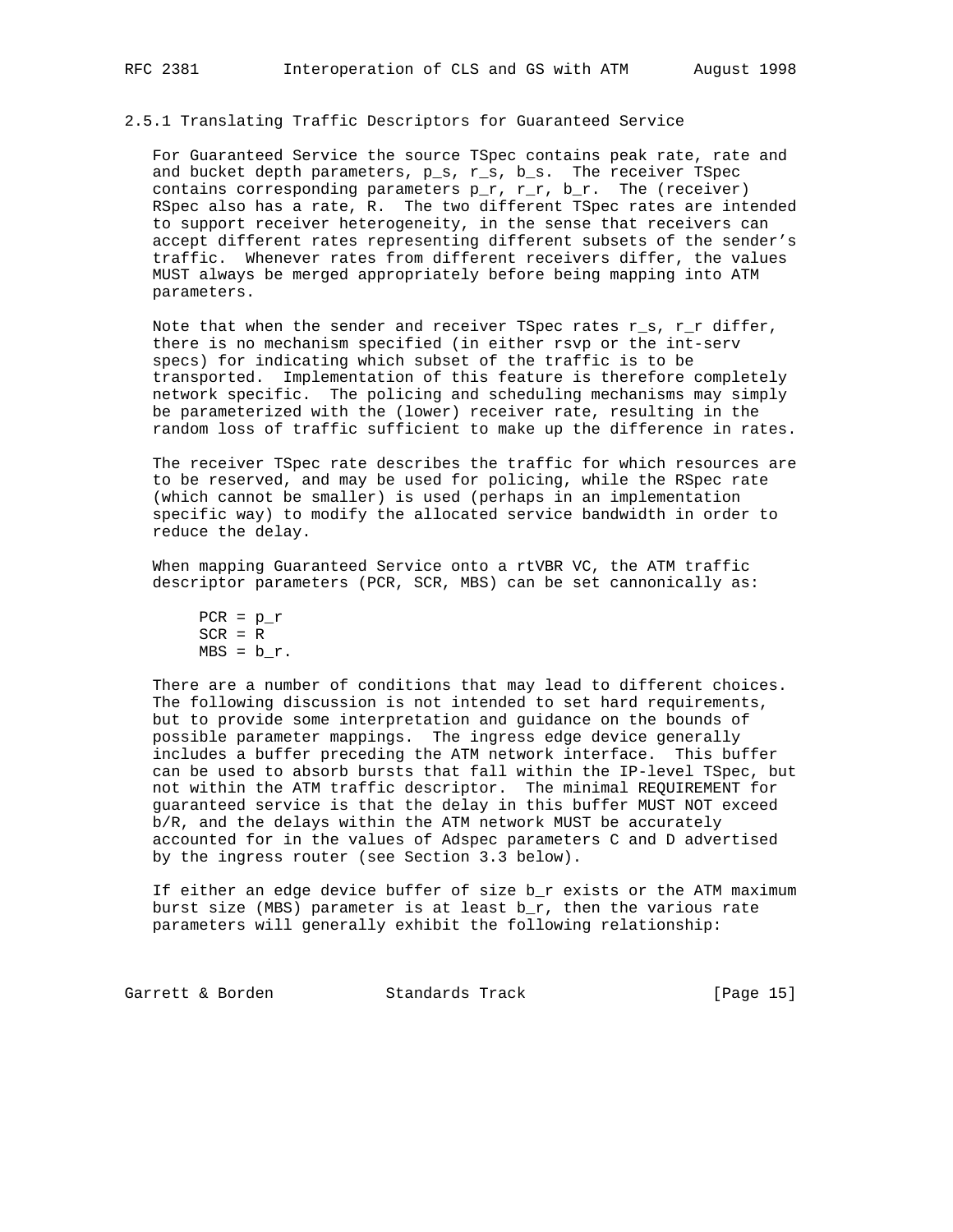$r_r < = SCR$  <= R <= PCR <= APB <= line rate

 $r_r \leq r$   $p_r \leq \text{APB}$ 

 APB refers to the General Characterization Parameter, AVAILABLE\_PATH\_BANDWIDTH, which is negotiated in the Adspec portion of the PATH message. APB reflects the narrowest bottleneck rate along the path, and so is always no larger than the local line rate. The receiver SHOULD choose a peak rate no greater than APB for the reservation to be accepted, although the source peak rate, p\_s, could be higher, as the source does not know the value of APB. There is no advantage to allocating any rate above APB of course, so it is an upper bound for all the other parameters.

We might normally expect to find  $R \leq p_r$ , as would be necessary for the simple mapping of PCR =  $p_r$ , SCR = R given above. However, a receiver is free to choose  $R > p_r$  to lower the GS delay [8]. In this case, PCR cannot be set below R, because a burst of size b arriving into the buffer MUST be cleared at rate R to keep the first component of GS delay down to b/R. So here we will have PCR = R. It may seem that PCR =  $p_r$  would be sufficient to avoid buffer overflow, since data is generated at the source at a rate bounded by  $p_r$ . However, setting PCR  $\langle$  R, can result in the delay bound advertised by C and D not being met. Also, traffic is always subject to jitter in the network, and the arrival rate at a network element can exceed p\_r for short periods of time.

In the case  $R \leq p_r$ , we may still choose PCR such that  $R \leq PCR \leq$  p\_r. The edge device buffer is then necessary (and sufficient) to absorb the bursts (limited to size  $b_r + C_s$ sum + R  $D_s$ sum) which arrive faster than they depart. For example, it may be the case that the cost of the ATM VC depends on PCR, while the cost of the Internet service reservation is not strongly dependent on the IP-level peak rate. The user may then have an incentive to set  $p$   $r$  to APB, while the operator of the IP/ATM edge router has an incentive to reduce PCR as much as possible. This may be a realistic concern, since the charging models of IP and ATM are historically different as far as usage sensitivity, and the value of  $p_r$ , if set close to APB, could be many times the nominal GS allocated rate of R. Thus, we can set PCR to R, with a buffer of size  $b_r + C_s$ sum + R  $D_s$ sum, with no loss of traffic, and no violation of the GS delay bound.

 A more subtle, and perhaps controversial case is where we set SCR to a value below R. The major feature of the GS service is to allow a receiver to specify the allocated rate R to be larger than the rate r\_r sufficient to transport the traffic, in order to lower the queueing delay (roughly) from  $b/r$  + C\_TOT/r + D\_TOT to  $b/R$  + C\_TOT/R + D\_TOT. To effectively allocate bandwidth R to the flow, we set SCR

Garrett & Borden Standards Track [Page 16]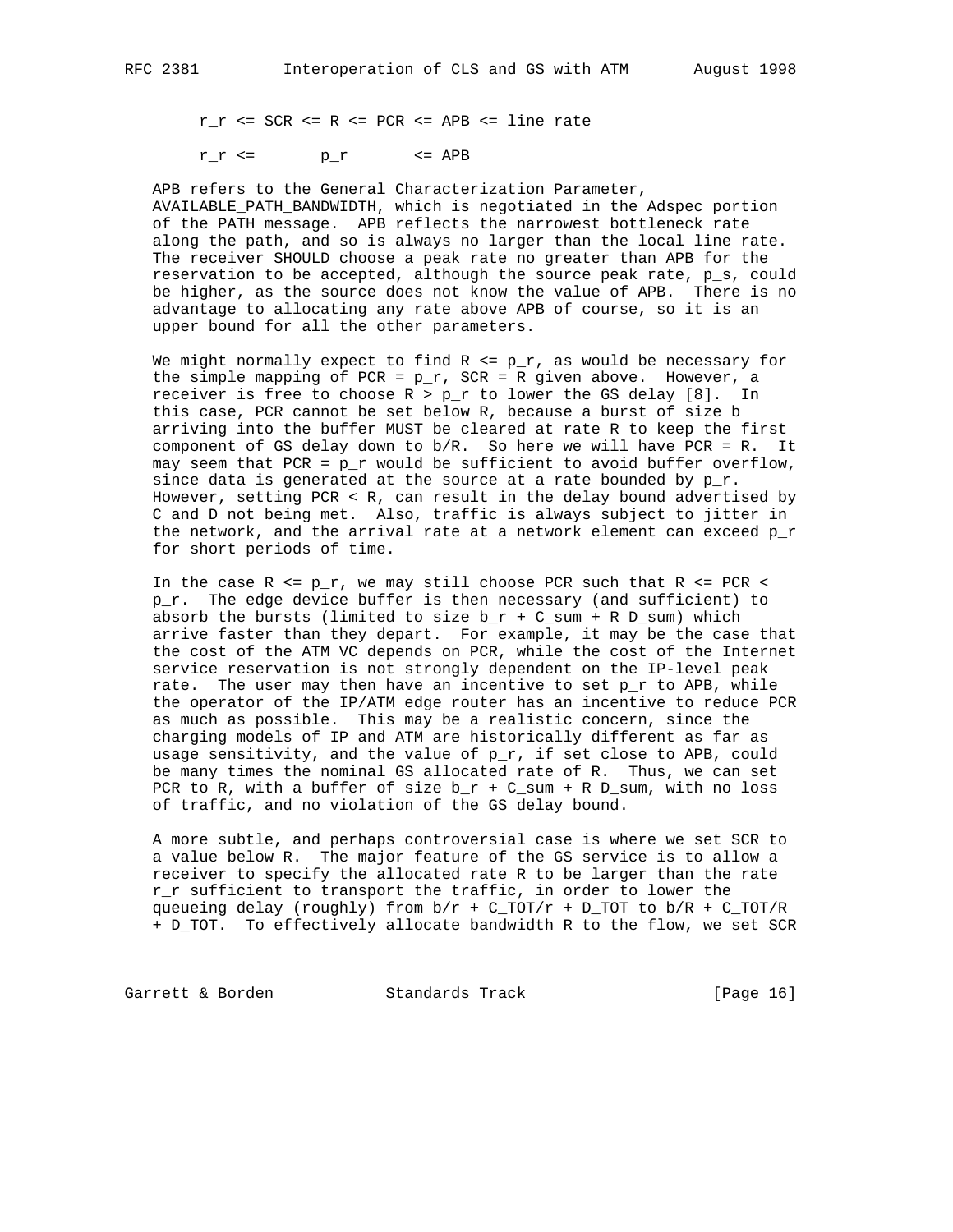to match R. (Note it is unnecessary in any case to set SCR above R, so the relation, SCR <= R, is still true.) It is possible to set SCR to a value as low as r\_r, without violating the delay bounds or overflowing the edge device buffer. With PCR = R, a burst of size b will be buffered and sent into the ATM network at rate R, so the last byte suffers delay only b/R. Any further traffic will be limited to rate  $r_r$ , which is SCR, so with the arriving and departing rates matched, its delay will also be no more than b/R.

 While this scenario meets the GS service requirements, the penalty for allocating  $SCR = r_r$  rather than R is that the delay in the ATM network will have a component of MBS/SCR, which will be b/r rather than b/R, contained in the D term advertised for the ATM sub-network (see further discussion in Section 3.3 below). It is also true that allocating r instead of R in a portion of the path is rather against the spirit of GS. As mentioned above, this mapping may however be useful in practice in the case where pricing in the ATM network leads to different incentives in the tradeoff between delay and bandwidth than those of the user who buys IP integrated services.

 Another point of view on parameter mapping suggests that SCR may merely reflect the traffic description, hence SCR =  $r_r$ , while the service requirement is expressed in the QoS parameter as CDV = b/R. Thus the ATM network may internally allocate bandwidth R, but it is free to use other methods as well to achieve the delay constraint. Mechanisms such as statistical flow/connection aggregation may be implemented in the ATM network and hidden from the user (or parameter mapping module in the edge router) which sees only the interface implemented in the signalled parameters.

 Note that this discussion considers an edge device buffer size of b\_r. In practice, it may be necessary for the AAL/segmentation module to buffer M bytes in converting packets to cells. Also an additional amount of buffer equal to C\_sum + R D\_sum is generally necessary to absorb jitter imposed by the upstream network [8].

 With ATM, it is possible to have little or no buffer in the edge router, because the ATM VC can be set to accept bursts at peak rate. This may be unusual, since the edge router normally has enough buffer to absorb bursts according to the TSpec token bucket parameters. We consider two cases. First, if PCR >=  $p_r$ , then MBS can be set to  $b_r$  and no buffering is necessary to absorb non-excessive bursts. The extra buffering needed to absorb jitter can also be transferred to MBS. This effectively moves the buffering across the UNI into the ATM network.

Garrett & Borden Standards Track [Page 17]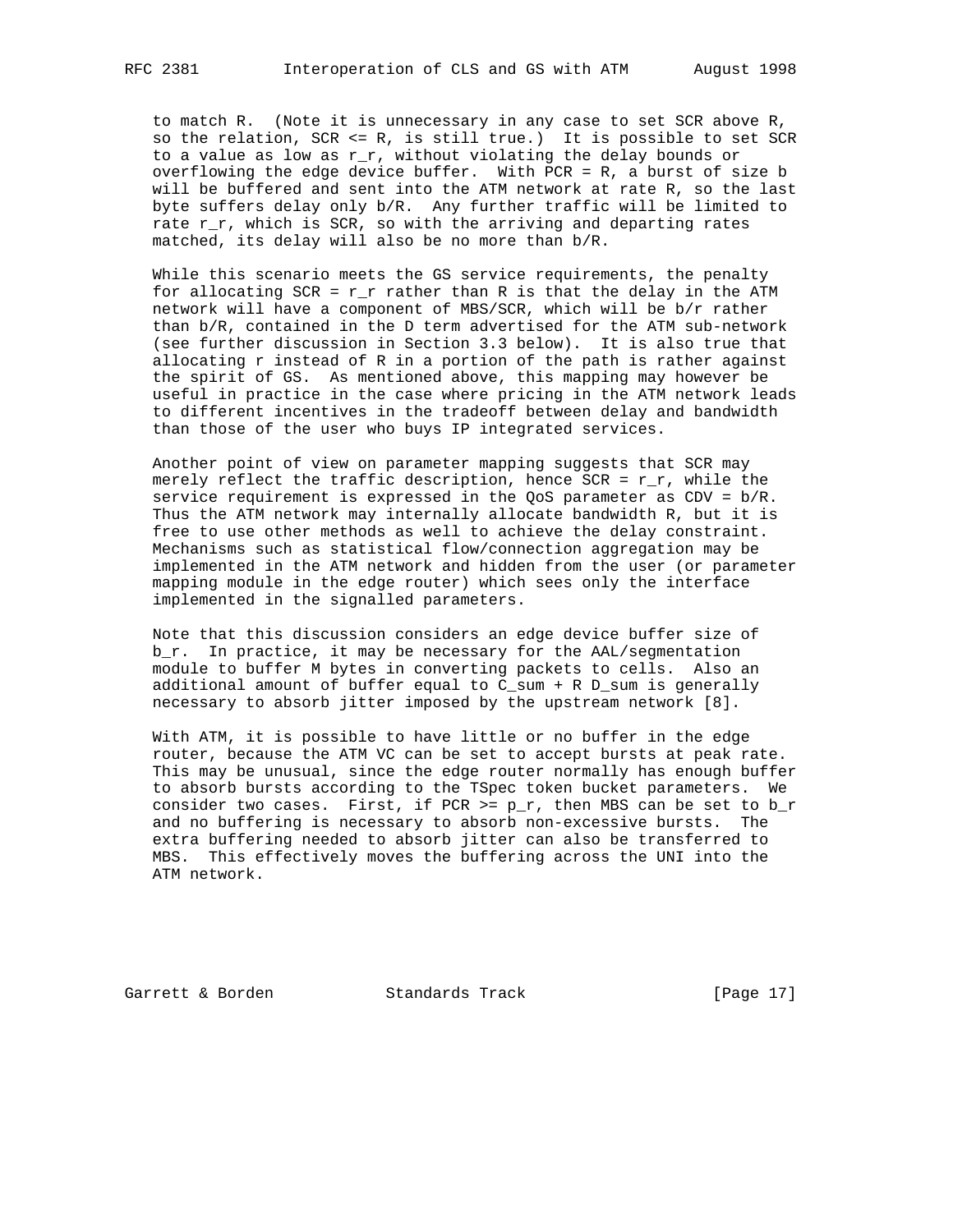For completeness, we consider an edge router with no burst-absorbing buffers and an MBS parameter of approximately zero. In this case it is sufficient to set the rate parameters to PCR =  $SCR = max (R, p_r)$ . This amounts to peak-rate allocation of bandwidth, which will not usually be very cost effective. This case may be relevant where the IP routers and ATM switches differ substantially in their buffering designs. IP-level users may typically specify much larger burst parameters than can be handled in the ATM subnet. Peak-rate bandwidth allocation provides a means to work around this problem. It is also true that intermediate tradeoffs can be formulated, where the burst-absorbing buffer is less than b bytes, and SCR is set above R and below p\_r. Note that jitter-absorbing buffers (C\_sum + R D\_sum) can not be avoided, generally, by increasing ATM rates, unless SCR is set to exceed the physical line rate(s) into the edge device for the flow.

For GS over CBR, the value of PCR may be mapped to the RSpec rate R, if the edge device has a buffer of size  $b_r + C_s$ sum + R D\_sum. With little or no burst buffering, the requirements resemble the zero buffer case above, and we have PCR =  $max(R, p_r)$ . Additional buffers sufficient to absorb network jitter, given by C\_sum, D\_sum, MUST always be provided in the edge router, or in the ATM network via MBS.

## 2.5.2 Translating Traffic Descriptors for Controlled Load Service

 The Controlled Load service TSpec has a peak rate, p, a "token bucket" rate, r, and a corresponding token bucket depth parameter, b. The receiver TSpec values are used to determine resource allocation, and a simple mapping for the nrtVBR service category is given by,

```
PCR = p_rSCR = r_rMBS = b_r.
```
 The discussions in the preceding section on using edge device buffers to reduce PCR and/or MBS apply generally to the CLS over nrtVBR case as well. Extra buffers to accommodate jitter accumulated (beyond the b\_r burst size allowed at the source) MUST be provided. For CLS, there are no Adspec parameters C and D, so the dimensioning of such buffers is an implementation design issue.

For ABR VCs, the TSpec rate  $r_r$  is used to set the minimum cell rate (MCR) parameter. Since there is no corresponding signalled bucket depth parameter, the edge device SHOULD have a buffer of at least  $b_r$  bytes, plus additional buffers to absorb jitter. With ABR, the ATM network can quickly throttle the actual transfer rate down to MCR, so a source transmitting above that rate can experience high loss at the

Garrett & Borden Standards Track [Page 18]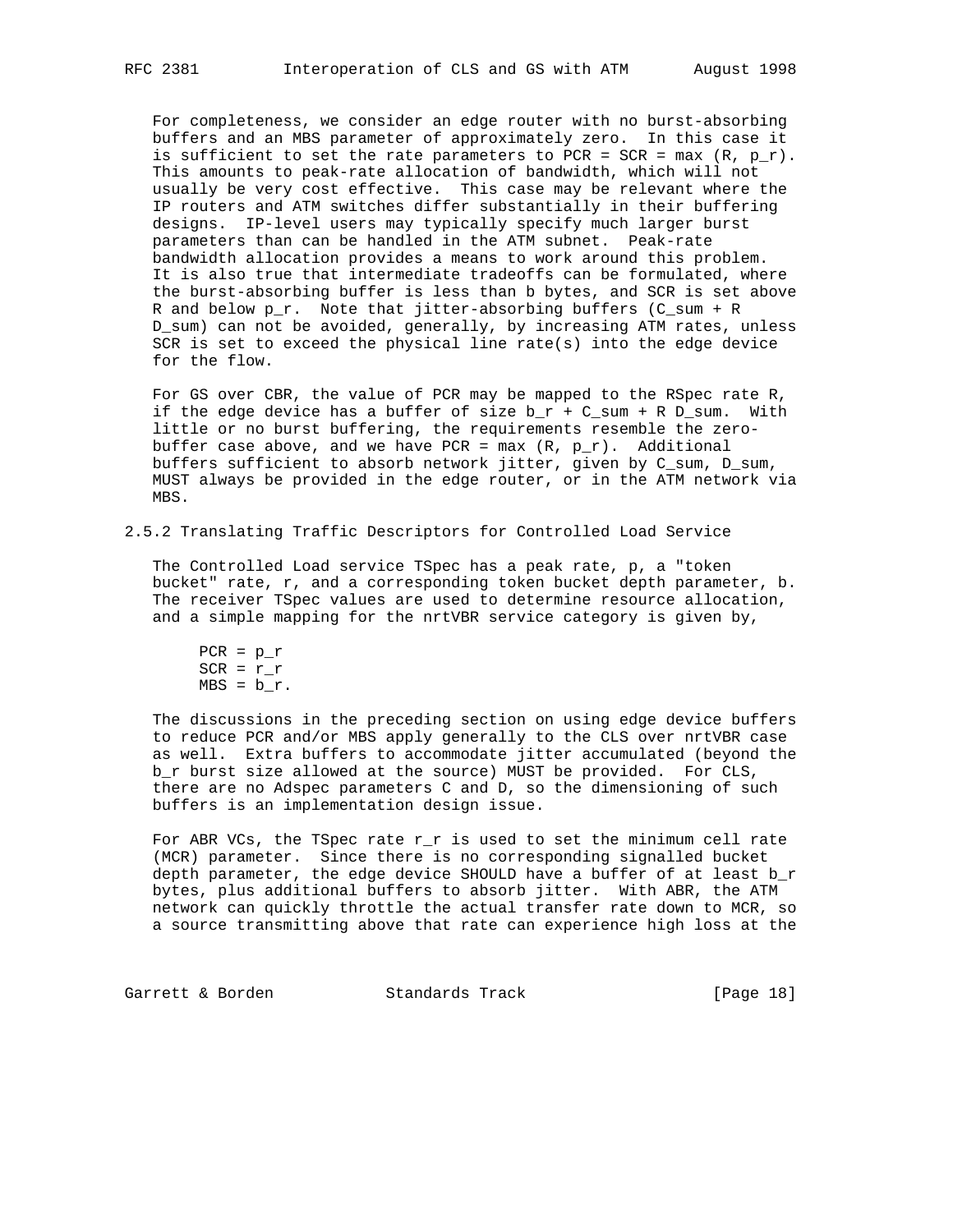ingress edge device when the ATM network becomes congested.

For CBR, the TSpec rate  $r_r$  sets a lower bound on PCR, and again, the available buffering in the edge device SHOULD be adequate to accommodate possible bursts of b\_r.

 The REQUIREMENT for CLS that network delays approximate "best-effort service under unloaded conditions", is interpreted here to mean that it would be sufficient to allocate bandwidth resources so that the last byte of a burst of size  $b_r$  sees a delay approximately  $b_r/r_r$ . For example, a network element with no cross-traffic, a work conserving scheduler and an output link rate of r\_L, might provide delays in the range from  $M/r_L$  to  $b_T/r_L$ , that are much lower than  $b_r/r_r$ . While the access to the full link bandwidth  $(r_l)$ , as reflected in this example, is a more literal interpretation of delay "under unloaded conditions" for a shared link, an ATM VC may only have access to bandwidth equal to its nominal allocation (some implementation specific function of SCR and PCR).

2.5.3 Translating Traffic Descriptors for Best Effort Service

 For Best Effort service, there is no traffic description. The UBR service category allows negotiation of PCR simply to allow the source to discover the smallest physical bottleneck along the path. The ingress edge router may set PCR to the ATM line rate, and then when the VC setup is complete, the returned value indicates an upper bound on throughput. For UBR service, resources may be allocated for the overall service (i.e., not per-VC) using the (implementation specific) admission control features of the ATM switches.

 Often a service provider will statically configure large VCs with a certain bandwidth allocation to handle all best effort traffic between two edge routers. ABR, CBR or nrtVBR VCs are appropriate for this design, with traffic parameters set to comfortably accommodate the expected traffic load. See IETF ION specifications for IP over ATM signalling [10, 11].

2.6 QoS Classes and Parameters

 In UNI 3.x the quality of service is indicated by a single parameter called "QoS Class," which is essentially an index to a network specific table of values for the actual QoS parameters. In TM/UNI 4.0 three QoS parameters may be individually signalled, and the signalled values override those implied by the QoS Class, which is still present. These parameters are the Cell Loss Ratio (CLR), Cell Transfer Delay (CTD), and Cell Delay Variation (CDV) [6].

Garrett & Borden Standards Track [Page 19]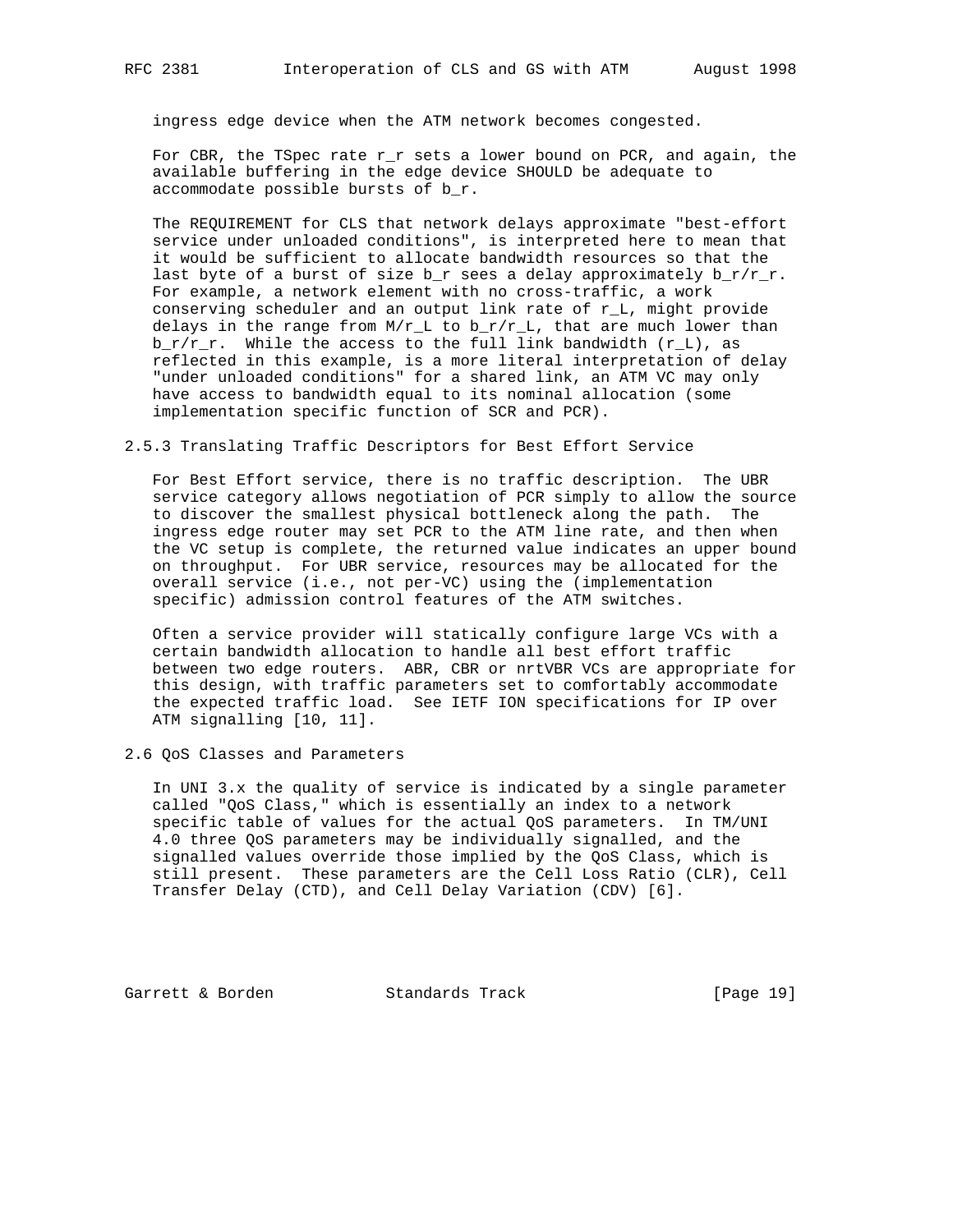A network provider may choose to associate other parameters, such as Severely Errored Cell Block Ratio, with a QoS Class definition, but these cannot be signalled individually. The ATM Forum UNI 3.0, 3.1 and TM 4.0 specs, following prior ITU specs, give vague qualitative definitions for QoS Classes 1 to 4. (QoS Class 0 is well-defined as "no QoS parameters defined".) Since our mapping is based on these specifications, we generally follow this guidance by setting the QoS Class value to 0 for UBR and ABR (as REQUIRED), 1 for CBR and rtVBR and 3 for nrtVBR. Note that the QoS Class follows the ATM service category, and not the IP service, to avoid combination that are unlikely to be supported. For example, if only nrtVBR is available for GS, then choosing QoS Class = 1 would probably result in connection failure. The QoS Class MUST NOT be interpreted as a way to add real-time behavior to an inherently non-real-time service.

 The ITU has included a standard set of parameter values for a (small) number of QoS Classes in the latest version of Recommendation I.356 [21]. Network providers may choose to define further network specific QoS Classes in addition to these. Note that the QoS class definitions in the new I.356 version might not align with the model we follow from the ATM Forum UNI specs. Apart from these definitions, there is no consistent agreement on QoS Class definitions among providers in practice.

 The ATM QoS parameters have no explicitly signalled IP layer counterparts. The values that are signalled in the ATM network are determined by the IP service definitions and knowledge of the underlying ATM network characteristics, as explained below.

 The ingress edge router SHOULD keep a table of QoS information for the set of egress routers that it may establish VCs with. This table may be simplified by using default values, but it will probably be good practice to maintain a table of current data for the most popular egress points. An edge device that initiates VC setup generally needs to have some way to propose initial value for CDV and CTD, even if they are changed by negotiation; so by positing such a table, we are not creating any new design burden. Cached information can be updated when VCs are successfully established, and to the extent that IP-layer reservations can wait for VCs to complete, the values can be refined through iterated negotiation.

 Both GS and CLS REQUIRE that losses of packets due to congestion be minimized, so that the loss rate is approximately the same as for an unloaded network. The characteristic loss behavior of the physical medium not due to congestion (e.g., bit errors or fading on wireless channels) determines the order of the permitted packet loss rate. The ingress edge device MUST choose a value of CLR that provides the appropriate IP-level packet loss rate. The CLR value may be uniform

Garrett & Borden Standards Track [Page 20]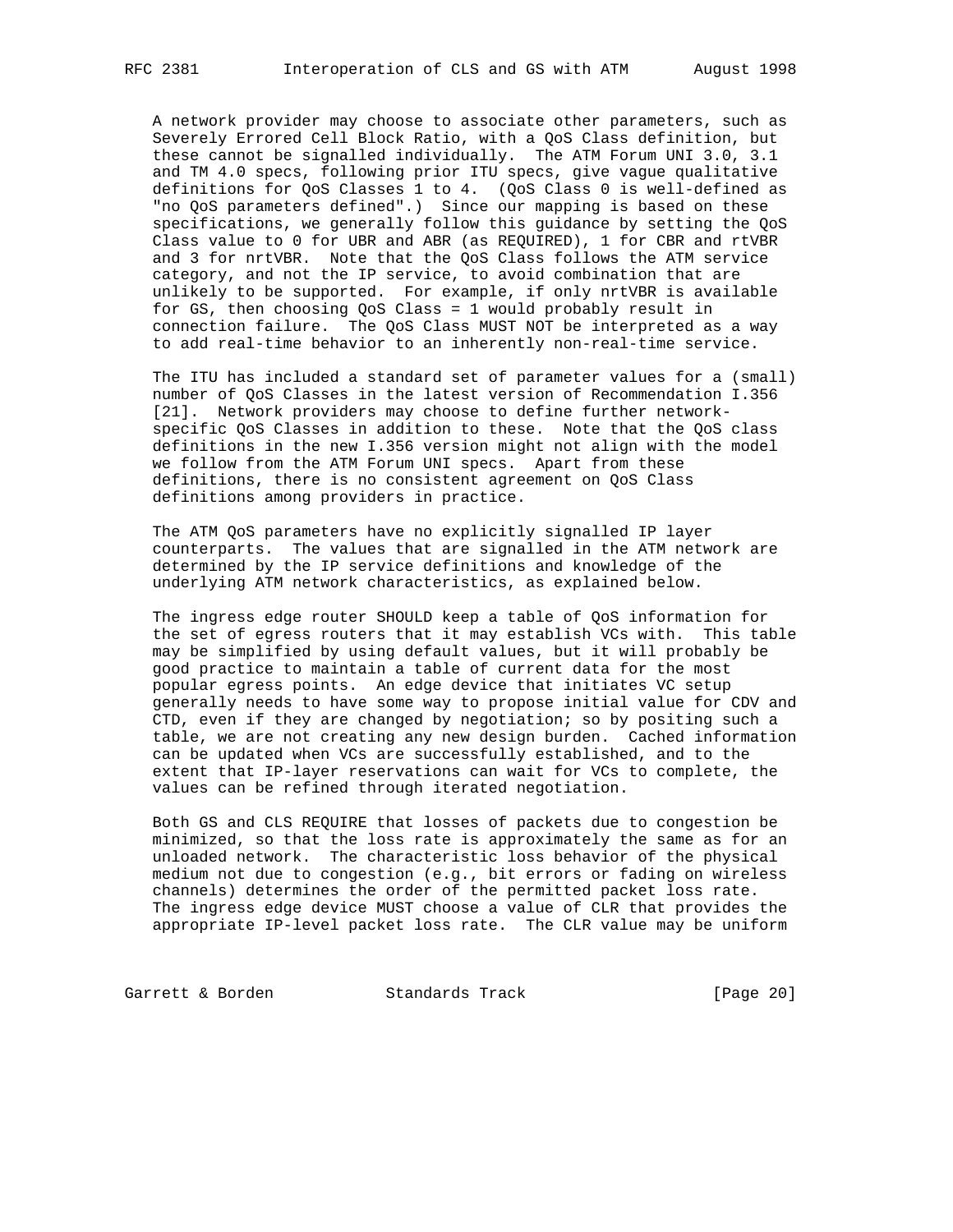over all egress points in the ATM network, or may differ, e.g., when wireless or satellite ATM links are in some paths. The determination of CLR MUST account for the effects of packet size distribution and ATM Frame Discard mode (which can change the effective packet loss rate by orders of magnitude [22]).

 The ingress router will also tabulate values for the Minimum Path Latency (MPL) and estimated queueing delays (D\_ATM) for each egress point. The latter will be used as part of the Adspec "D" parameter for GS, but its use here applies to CLS as well (when the VC setup includes delay parameters). MPL represents all constant (non congestion related) delays, including propagation delay. D\_ATM accounts for the variable component of delays in the ATM network. (It may depend on non-signalled parameters such as CDVT.) Given these quantities, a new VC can be set up with delay-related QoS parameters given by

 $CDV = D_ATM$  $CTD = D_ATM + MPL$ .

 (CDV and CTD may be adjusted (increased) by the slack term in GS, see Section 3.3 below.)

 It is interesting (and perhaps unfortunate) to note that in a typical GS/rtVBR service, the delay bound advertised can contain two components of b/R instead of one. Consider the simple case where SCR = R is the rate allocated to the flow in both IP routers and ATM switches along the path, and the buffer allocation is MBS = b. Parekh's theory [23], which is the basis of the GS delay formula [8] states that the b/R delay term occurs only once, because once a burst of size b has been served by a congested node at rate R, the packets will not arrive at a subsequent node as a single burst. However, we can't tell a priori if this bottleneck will occur in the ATM network or elsewhere in the IP network, so the declaration of CDV SHOULD account for it (i.e.,  $CDV \ge b/R$ ). Once CDV is set, the ATM network can impose this delay, whether or not the traffic arrives in a burst. Since the delay b/R can also occur elsewhere, it cannot be removed from the first term of the GS delay formula. The ATM b/R delay component appears in the third term of the GS delay formula, D\_tot. See Section 3.3 below for more on GS Adspec parameters. This effect may be mitigated when the ATM network employs more efficient statistical resource allocation schemes.

Garrett & Borden Standards Track [Page 21]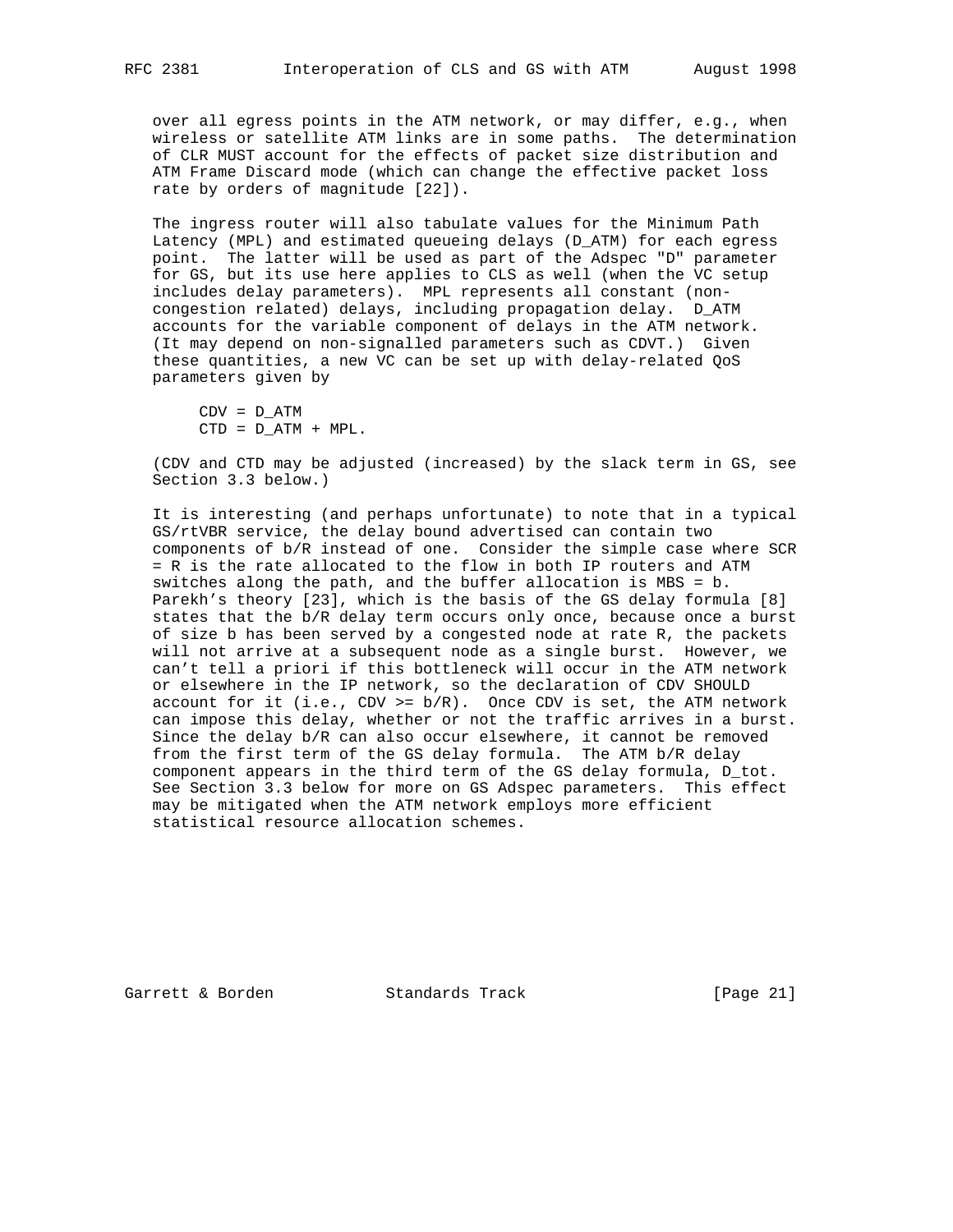# 2.7 Additional Parameters -- Frame Discard Mode

 TM/UNI 4.0 allows the user to choose a mode where the ATM network is aware, for the purpose of congestion management, of PDUs larger than an ATM cell (i.e., AAL PDUs that correspond in our context to IP packets). This facilitates implementation of algorithms such as partial packet discard, where a dropped cell causes subsequent cells in the same AAL-5 PDU to be dropped as well. Several other applicable buffer management schemes have been proposed [22, 24].

 Frame discard can improve the efficiency and performance of end-to end protocols such as TCP, since the remaining cells of a damaged PDU are generally useless to the receiver. For IP over ATM, Frame Discard MUST always be indicated, if available.

3.0 Additional IP-Integrated Services Protocol Features

3.1 Path Characterization Parameters for IP Integrated Services with ATM

 This section discusses the setting of General Characterization Parameters (GCPs) at an ATM egress edge router. GCPs are signalled from IP source to IP destination, and modified by intermediate nodes using the Adspec portion of PATH messages in rsvp. The GS-specific Adspec parameters are discussed below in Section 3.3. These parameters are denoted as <x,y> where x is the service and y is the parameter number. Service number 1 indicates default or general parameter values. Please refer to [25] for definitions and details.

 The IS break bit <1,2> MUST, of course, be left alone by implementations following these guidelines (as they are presumably IS-aware). Similarly, the router MUST always increment IS\_HOPS <1,4>. The GS and CLS service-specific break bits, <2,2> and <5,2> respectively, MUST be set if the support of the service is inadequate. In general GS is adequately supported by CBR (BCOB-A) and rtVBR service categories, and not adequately supported by UBR, ABR and nrtVBR because delays are not controlled. CLS may be adequately supported by all service categories except UBR (or Best Effort in UNI 3.x). See Sections 5, 6 for further discussion.

 For GS, the ATM network MUST meet the delay performance advertised through the Adspec parameters, MPL, C, and D. If it cannot predictably meet these requirements, the GS break bit MUST be set. Similarly both break bits MUST be set if reservations are honored, but sufficient resources to avoid congestion loss are not allocated in practice. If the service break bits are not set, then the corresponding service hop counters, <2,4>, <5,4>, MUST be incremented.

Garrett & Borden Standards Track [Page 22]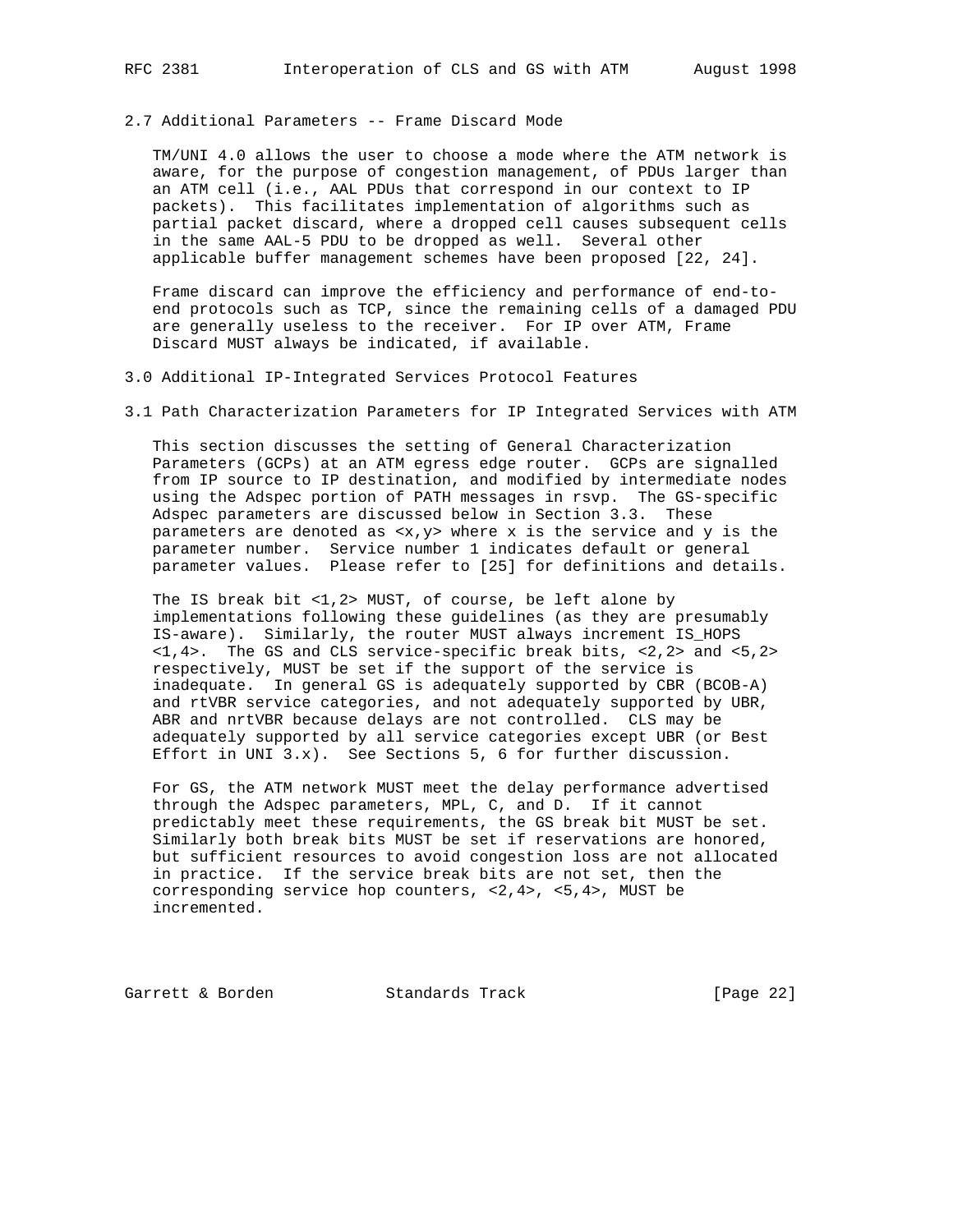The Available Path Bandwidth (APB) parameters  $\langle x, 6 \rangle$  indicate the minimum physical bottleneck rate along the path. This may be discoverable in an ATM network as the negotiated PCR value for any UBR VC along the same path. This value MUST be corrected for AAL, ATM and physical-layer headers, as necessary, to reflect the effective IP datagram bandwidth. With ATM, it is possible that there is some policy limitation on the value of PCR, below the physical link bottleneck. In this case, the advertised value of APB (in general, and for each service if the values of APB signalled are service specific) MUST reflect this limit, since excess traffic beyond this rate will be dropped. (Note that there is no tagging of traffic in excess of PCR for TM/UNI 4.0.) These values SHOULD generally be cached by the ingress router for the set of egress routers with which it typically needs to establish VCs. The APB parameters are only adjusted down, to reflect the minimum as the composed value.

 In the case of a multipoint VC, several parameters can be different for each egress point, e.g., because the characteristics of the physical links of the VC branches differ. When this occurs, the IWF at the egress routers MUST correct these values in PATH messages as they exit the ATM network. (We use the word "correct" because the ingress router SHOULD set the parameters to a value that is appropriate for the largest number of branches, or a value that would do the least harm if the egress routers failed to correct such parameters for each branch.) This is the only case where the egress router needs to operate on rsvp control messages. (A similar correction MUST be implemented for any non-rsvp set-up mechanism). The parameters for which such correction is REQUIRED are the Available Path Bandwidth (APB), the Minimum Path Latency (MPL), the Path MTU (although for ATM/AAL-5 this may typically be constant), and the ATM-specific components of the GS Adspec parameters C\_ATM and D\_ATM.

 The ingress router table SHOULD store values for the ATM-network MPL <x,7> for the various egress points. The composed values <x,8> are formed by addition and forwarded along the path. In the cases where ATM routing chooses different paths, depending on the service category, for VCs to a given egress point, the table will generally reflect different values for each service. If the ATM network is very large and complex, it may become difficult to predict the routes that VCs will take once they are set up. This could be a significant source of misconfiguration, resulting in discrepancies between GS delay advertisements and actual results. The RSpec Slack term may be useful in mitigating this problem.

 AAL-5 will support any message size up to 65,535 bytes, so setting the AAL SDU to the receiver TSpec M parameter value (plus 8 bytes for

Garrett & Borden Standards Track [Page 23]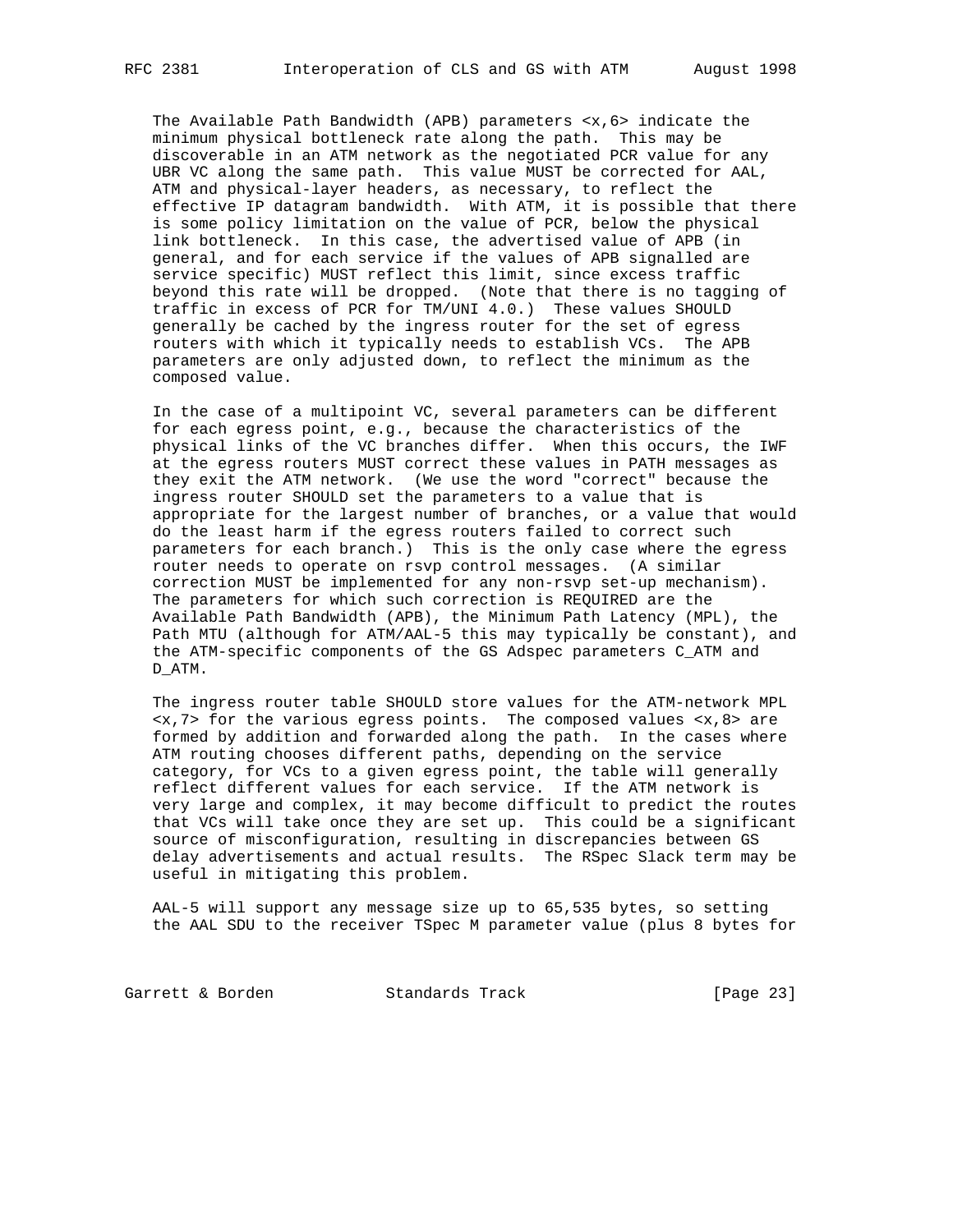the LLC/SNAP header) will generally not be an issue. In the PATH Adspec, however, the PATH\_MTU parameter <x,10> for each service SHOULD be set to 9188 bytes, which is the default MTU for AAL-5 [19].

3.2 Handling of Excess Traffic

 For IP Integrated Services, network elements will transport traffic in excess of the TSpec parameters whenever physical resources (bandwidth, buffers and processing) are available. (In CLS a "network element MUST attempt to forward the excess traffic on a best-effort basis" under certain conditions; and in GS a traffic policers "SHOULD relegate non-conforming datagrams to best effort".) While excess traffic SHOULD be supported on a best effort basis, it MUST NOT interfere with the QoS (delay and loss) of conforming CLS and GS traffic, nor with normal service of non-reserved best effort traffic.

 There are several solutions with ATM: the most attractive is to use a VBR service category (with an appropriate conformance definition) and tag excess traffic as low priority using the CLP bit. This avoids reordering of the flow, but necessitates careful design of the egress router scheduler. To avoid reordering, the excess traffic can be queued with conforming traffic. A threshold SHOULD be used to ensure that conforming traffic is not unnecessarily delayed by the excess. Also, for GS, the extra delay that would be incurred due to excess traffic in the queue ahead of conforming packets would have to be accurately reflected in the delay advertisement. Note that the ingress router SHOULD tag all cells of each non-conforming packet, rather than letting the ATM network apply tagging due to ATM-level non-conformance.

 There is no requirement in ATM standards that tagged cells, marked either by the user or by policing, be transported if possible. Therefore, the operator of an edge router supporting IP-IS SHOULD ascertain the actual behavior of the ATM equipment in the path, which may span multiple administrative domains in the ATM network. If tagged cells are simply dropped at some point, regardless of load, then the operator may consider setting the break bit, at least for CLS service.

 The other solutions generally involve a separate VC to carry the excess. A distinct VC can be set up for each VC supporting a GS or CLS flow, or, if many flows are aggregated into a single QoS VC, then another VC can handle the excess traffic for that set of flows. A VC can be set up to handle all excess traffic from the ingress router to the egress point. Since the QoS of the excess traffic is not particularly constrained, the design is quite flexible. However, using a separate VC may cause misordering of packets within a flow.

Garrett & Borden Standards Track [Page 24]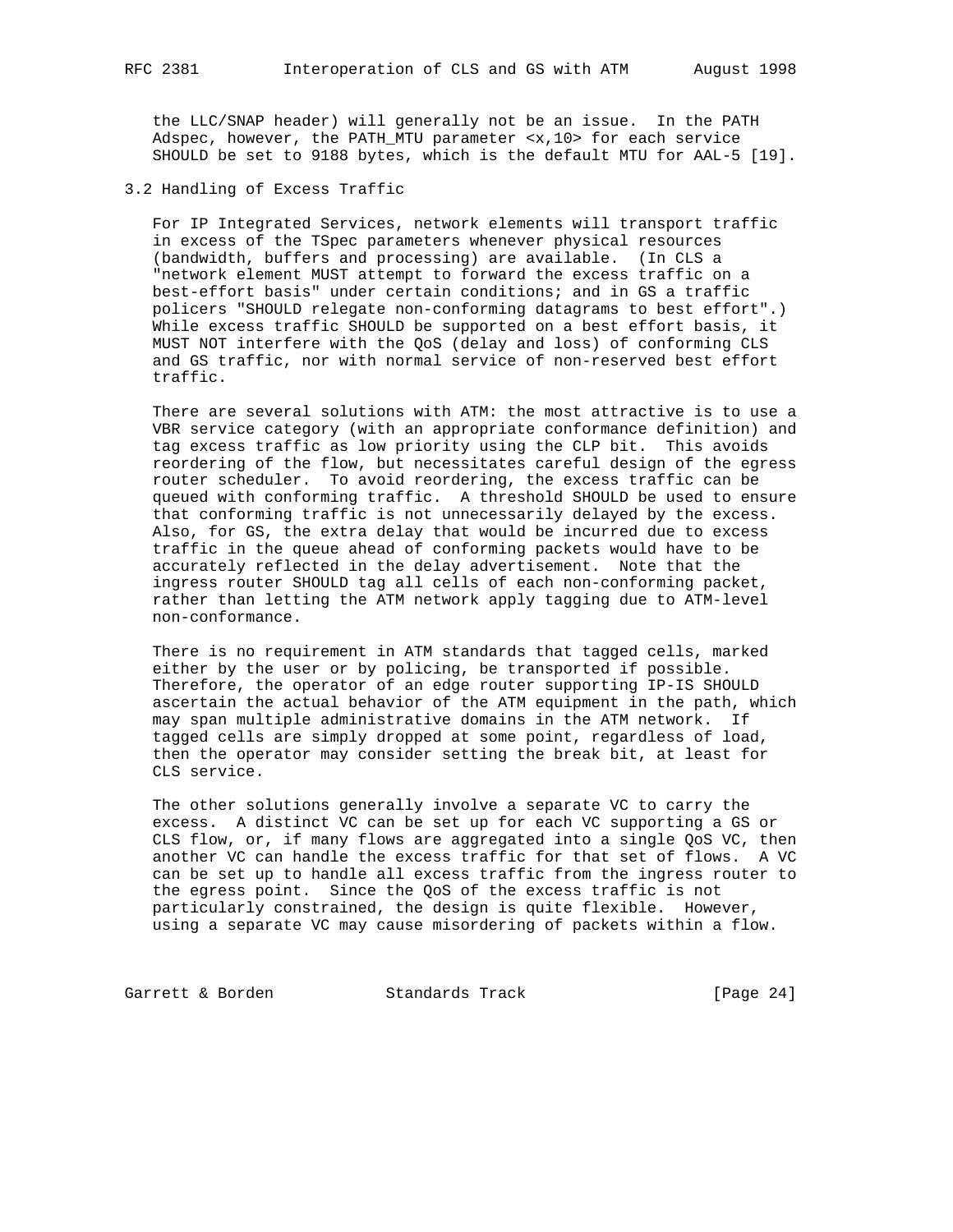The service category for the excess-traffic VC may typically be UBR or ABR, although one could use CBR or nrtVBR if the excess traffic were predictable enough to know what rate to allocate. (This wouldn't normally be expected for excess traffic, though.)

 Whether a separate VC is used may be influenced by the design of the router scheduler. The CLS spec suggests two possible implementations: one where excess traffic shares the Best Effort class scheduler allocation, but at lower priority than other best effort traffic. The other, where a separate allocation is made. The first would allow excess traffic to use the same VC as normal best effort traffic, and the second would suggest a separate VC.

 TM/UNI 4.0. does not support tagging of traffic in excess of PCR. Although UNI 3.x does have a separate PCR parameter for CLP=0 cells only, we do not recommend using this feature for reasons of interoperability with TM/UNI 4.0 equipment. This restricts CBR VCs to use solutions other than tagging. The value of PCR can be set higher than necessary for conformant traffic, in an effort to support excess traffic on the same VC. In some cases this may be a viable solution, such as when there is little additional cost imposed for a high PCR. If PCR can be set as high as APB, then the excess traffic is fully accommodated.

3.3 Use of Guaranteed Service Adspec Parameters and Slack Term

 The Adspec is used by the Guaranteed Service to allow a receiver to calculate the worst-case delay associated with a GS flow. Three quantities, C, D, and MPL, are accumulated (by simple addition of components corresponding to each network element) in the PATH message from source to receiver. The resulting delay values can be different for each unique receiver. The maximum delay is computed as

delay  $\leq$  b\_r/R + C\_TOT/R + D\_TOT + MPL

 The Minimum Path Latency (MPL) includes propagation delay, while b\_r/R accounts for bursts due to the source and C and D include other queueing, scheduling and serialization delays. (We neglect the effect of maximum packet size and peak rate here; see the GS specification [8] for a more detailed equation.) The service rate requested by the receiver, R, can be greater than the TSpec rate,  $r_r$ , resulting in lower delay. The burst size,  $b_r$ , is the leaky bucket parameter from the receiver TSpec.

 The values of C and D that a router advertises depend on both the router packet scheduler and the characteristics of the subnet attached to the router. Each router (or the source host) takes responsibility for its downstream subnet in its advertisement. For

Garrett & Borden Standards Track [Page 25]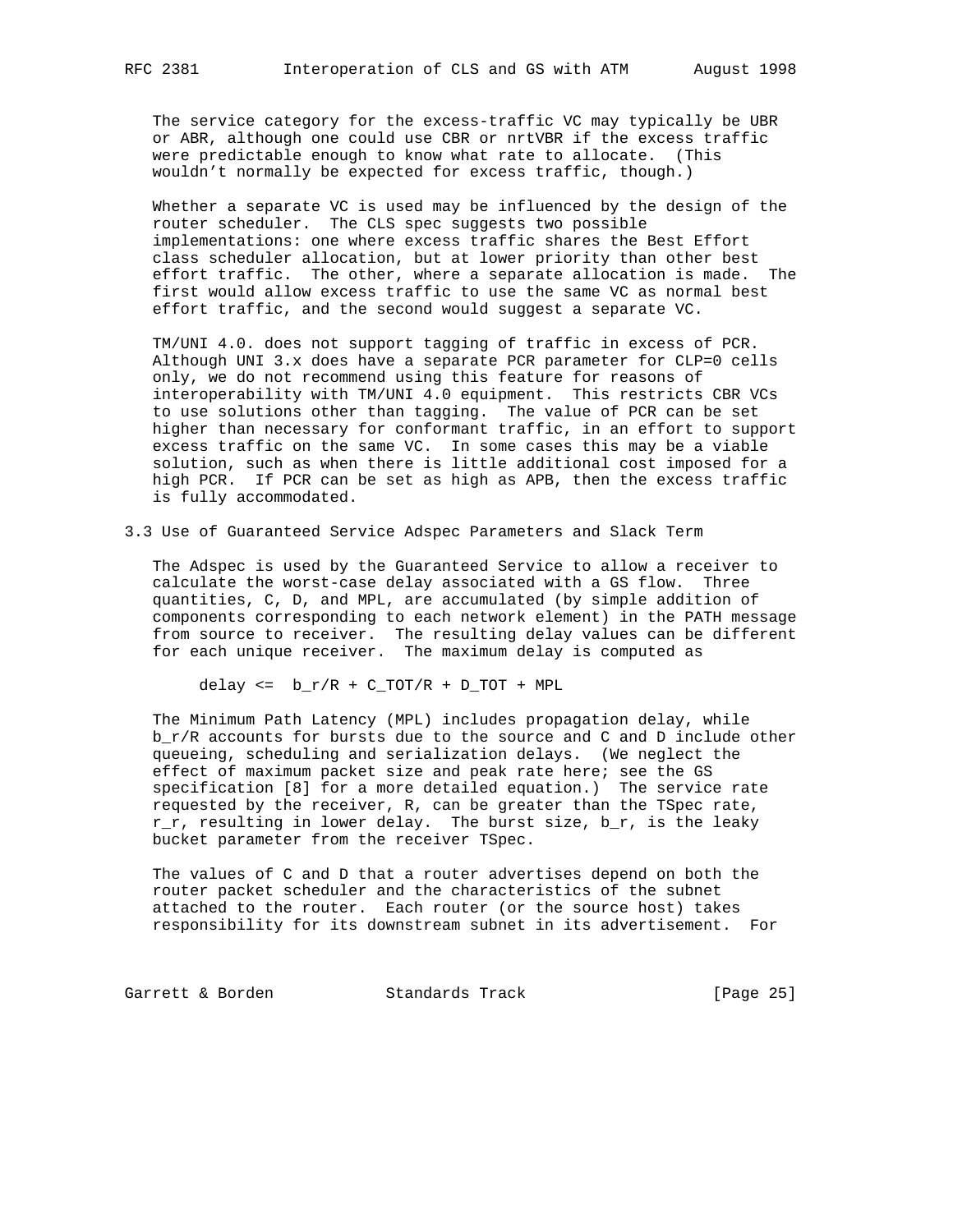example, if the subnet is a simple point-to-point link, the subnet specific parts of C and D need to account for the link transmission rate and MTU. An ATM subnet is generally more complex.

 For this discussion, we consider only the ATM subnet-specific components, denoted C\_ATM and D\_ATM. The ATM network can be represented as a "pure delay" element, where the variable queueing delay, given by CVD is captured in D\_ATM, and C\_ATM is set to zero. It is possible to use C\_ATM only when the ATM service rate equals R. This may be the case, for example with a CBR VC with PCR = R.

 Usually it will be simpler to just advertise the total delay variation (CDV) in D\_ATM.

 As discussed in Section 2.6, the edge router keeps a table with values of MPL and D\_ATM for each egress router it needs to share VCs with. The value of D\_ATM contributes to the D parameter advertised by the edge router, and SHOULD accurately reflect the CDV that the router will get in a VC when it is set up. Factors that affect CDV, such as statistical multiplexing in the ATM network, SHOULD be taken into account when compiling data for the router's table. In case of uncertainty, D\_ATM can be set to an upper bound. When an RESV message arrives, causing a VC to be set up, the requested values for CTD and CDV can be relaxed using the slack term in the receiver RSpec:

 $CTD = D_ATM + MPL + S_ATM$  $CDV = DATM + SATM$ .

 The term S\_ATM is the portion of the slack term applied to the ATM portion of the path. Recall that the slack term [8] is positive when the receiver can afford more delay than that computed from the Adspec. The ATM edge device may take part (or all) of the slack term, S. The distribution of delay slack among the nodes and subnets is network specific.

 Note that with multipoint VCs the egress edge router may need to correct advertised values of C and D. See discussion in Section 3.1.

4.0 Miscellaneous Items

## 4.1 Units Conversion

 All rates and token bucket depth parameters that are mapped from IP level parameters to ATM parameters MUST be corrected for the effects of added headers and the segmentation of packets into cells. At the IP layer, token bucket depths and rates are measured in bytes and bytes/sec, respectively, whereas for ATM, they are measured in cells

Garrett & Borden Standards Track [Page 26]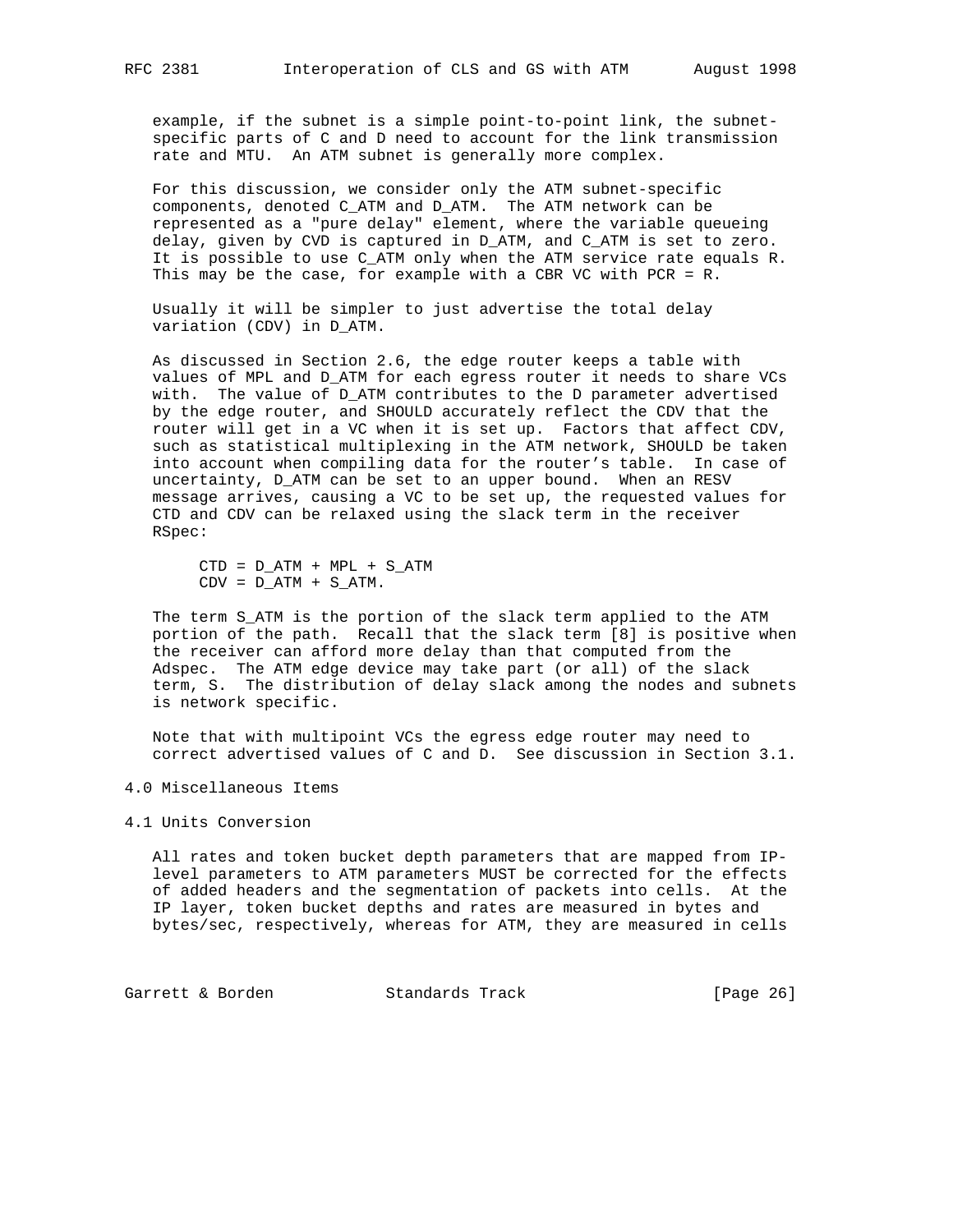and cells/sec.

 Each IP Packet is wrapped into an AAL-5 PDU, having a number of additional header bytes (8 for LLC/SNAP and perhaps others, e.g. 12 for MPOA, etc.), and an 8-byte AAL-5 trailer. The AAL-5 PDU is then segmented into multiple ATM cells, each having a 5-byte cell header followed by a 48-byte cell payload. The number of cells used to carry an IP packet with

 B = number of IP-packet Bytes, H = number of AAL-5 header bytes (LLC/SNAP etc.) C = number of cells,

is roughly

 $C = B/48$ ,

and more precisely

 $C = \text{floor}[(H + B + 8 + 47)/48]$ 

 where floor[] is rounds down to the nearest integer. The '8' accounts for the AAL-5 trailer and the '47' accounts for the last cell which may be only partially filled.

5.0 Summary of ATM VC Setup Parameters for Guaranteed Service

 This section describes how to create ATM VCs appropriately matched for Guaranteed Service. The key points are that real-time timing is REQUIRED, that the data flow may have a variable rate, and that demotion of non-conforming traffic to best effort is REQUIRED to be in agreement with the definition of GS. For this reason, we prefer an rtVBR service in which tagging is supported. Another good match is to use CBR with special handling of any non-conforming traffic, e.g., through another VC, since a CBR VC will not accommodate traffic in excess of PCR.

 Note, these encodings assume point to multipoint connections, where the backward channel is not used. If the IP session is unicast only, then a point-to-point VC may be used and the IWF may make use of the backward channel, with QoS parameters set appropriately for the service provided.

 We provide a mapping for all combinations of IP service and ATM service category, and comments indicating whether or not each combination meets the requirements of the IP-IS service.

Garrett & Borden Standards Track [Page 27]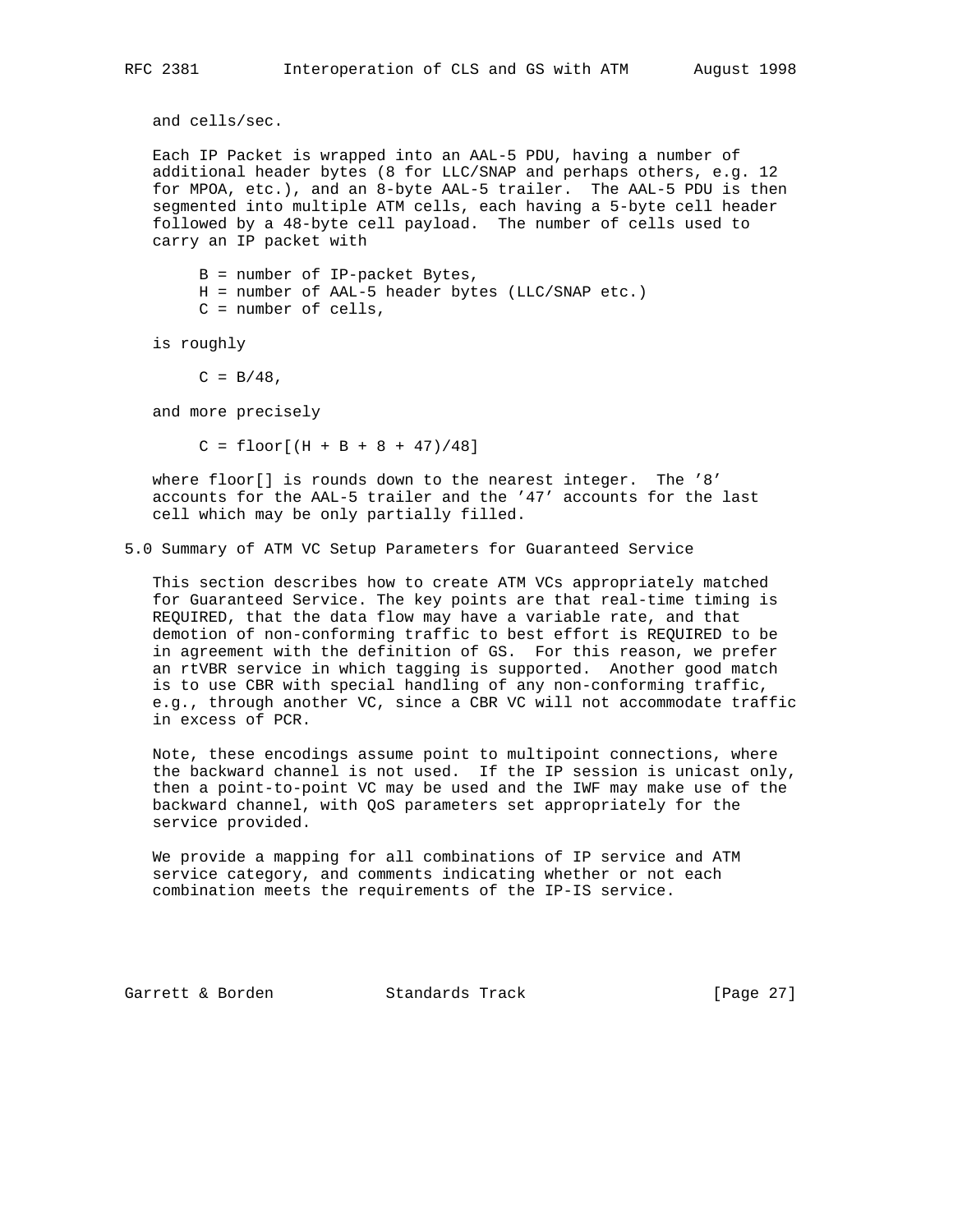# 5.1 Encoding GS Using Real-Time VBR (ATM Forum TM/UNI 4.0)

 RtVBR with conformance definition VBR.3 [6] MEETS the requirements of GS. AAL<br>Type

| Type<br>Forward CPCS-SDU Size                                                                  | 5<br>parameter M of rcvr TSpec + 8 Bytes             |                  |
|------------------------------------------------------------------------------------------------|------------------------------------------------------|------------------|
| Backward CPCS-SDU Size<br>SSCS Type                                                            | parameter M of rcvr TSpec + 8 Bytes<br>0 (Null SSCS) |                  |
| Traffic Descriptor<br>Forward PCR CLP=0+1                                                      |                                                      | Note 1           |
| Backward PCR CLP=0+1                                                                           | $\Omega$                                             |                  |
| Forward SCR CLP=0<br>Backward SCR CLP=0                                                        | $\Omega$                                             | Note 1           |
| Forward MBS (CLP=0)<br>Backward MBS (CLP=0)                                                    | $\Omega$                                             | Note 1           |
| BE indicator<br>Forward Frame Discard bit                                                      | NOT included<br>1                                    |                  |
| Backward Frame Discard bit                                                                     | $\mathbf{1}$                                         |                  |
| Tagging Forward bit<br>Tagging Backward bit                                                    | 1 (Tagging requested)<br>1 (Tagging requested)       |                  |
| Broadband Bearer Capability<br>Bearer Class<br>ATM Transfer Capability                         | $16 (BCOB-X)$<br>(Real time VBR)<br>9                | Note 2<br>Note 3 |
| Susceptible to Clipping<br>User Plane Configuration                                            | 00 (Not Susceptible)<br>01 (Point-to-Multipoint)     |                  |
| Broadband Low Layer Information<br>User Information Layer 2<br>Protocol                        | 12 (ISO 8802/2)                                      |                  |
| User Information Layer 3<br>Protocol<br>ISO/IEC TR 9577 IPI                                    | 11 (ISO/IEC TR 9577)<br>204                          | Note 4           |
| QoS Class                                                                                      |                                                      |                  |
| QoS Class Forward<br>QoS Class Backward                                                        | 1<br>$\mathbf{1}$                                    | Note 5<br>Note 5 |
| Extended QoS Parameters<br>Acceptable Forward CDV<br>Acceptable Forward CLR<br>Forward Max CTD |                                                      | Note 6           |
| Note 1: See discussion in Section 2.5.1.                                                       |                                                      |                  |
|                                                                                                |                                                      |                  |
|                                                                                                |                                                      |                  |

Garrett & Borden Standards Track [Page 28]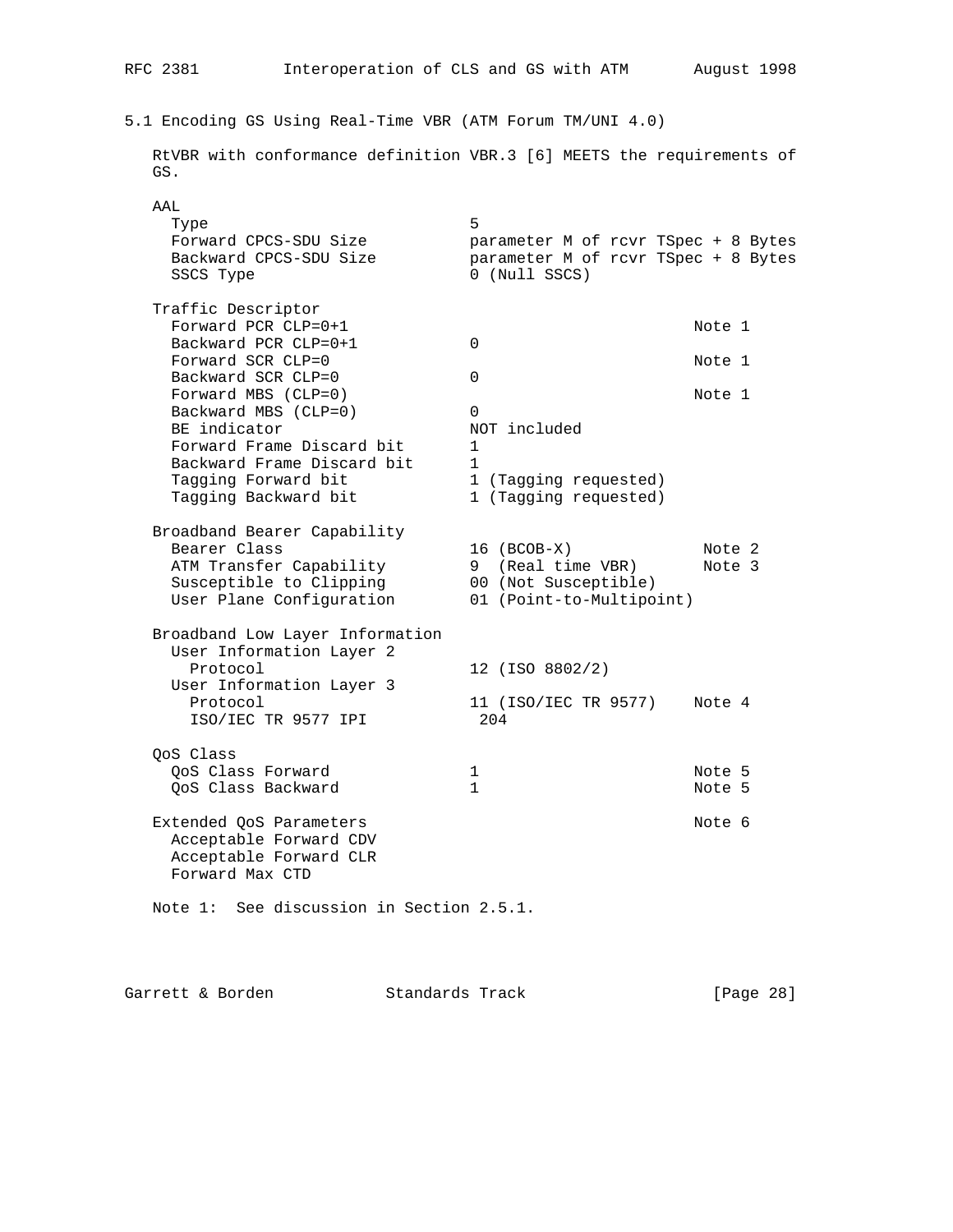Note 2: Value 3 (BCOB-C) can also be used. If Bearer Class C is chosen the ATC field MUST be absent. Note 3: The ATC value 19 is not used. The value 19 implies that the CLR objective applies to the aggregate CLP=0+1 stream and

RFC 2381 Interoperation of CLS and GS with ATM August 1998

- that does not give desirable treatment of excess traffic. Note 4: For QoS VCs supporting GS or CLS, the layer 3 protocol SHOULD be specified. For BE VCs, it can be left unspecified, allowing the VC to be shared by multiple protocols, following RFC 1755.
- Note 5: Cf ITU Rec. I.356 [21] for new QoS Class definitions.
- Note 6: See discussion in Section 2.6.

User Information Layer 3

5.2 Encoding GS Using CBR (ATM Forum TM/UNI 4.0)

 A CBR VC MEETS the requirements of GS. The main advantage of this is that CBR is widely supported; the disadvantage is that data flows might not fill the pipe (utilization loss) and there is no tagging option available. Excess traffic MUST be handled using a separate VC.

| AAT.                                                                 |                                                                                                  |
|----------------------------------------------------------------------|--------------------------------------------------------------------------------------------------|
| Type<br>Forward CPCS-SDU Size<br>Backward CPCS-SDU Size<br>SSCS Type | 5<br>parameter M of rcvr TSpec + 8 Bytes<br>parameter M of rcvr TSpec + 8 Bytes<br>0 (Null SSCS) |
| Traffic Descriptor<br>Forward PCR $CLP=0+1$                          | Note 1                                                                                           |
| Backward PCR $CLP=0+1$                                               | $\Omega$                                                                                         |
| BE indicator                                                         | NOT included                                                                                     |
| Forward Frame Discard bit                                            | 1                                                                                                |
| Backward Frame Discard bit                                           | 1                                                                                                |
| Tagging Forward bit                                                  | 0 (Tagging not requested)                                                                        |
| Tagging Backward bit                                                 | 0 (Tagging not requested)                                                                        |
| Broadband Bearer Capability                                          |                                                                                                  |
| Bearer Class                                                         | $16$ (BCOB-X)<br>Note 2                                                                          |
| ATM Transfer Capability                                              | (CBR)<br>Note 3<br>5                                                                             |
| Susceptible to Clipping                                              | 00 (Not Susceptible)                                                                             |
| User Plane Configuration                                             | 01 (Point-to-Multipoint)                                                                         |
| Broadband Low Layer Information<br>User Information Layer 2          |                                                                                                  |
| Protocol                                                             | 12 (ISO 8802/2)                                                                                  |

Protocol 11 (ISO/IEC TR 9577) Note 4 ISO/IEC TR 9577 IPI 204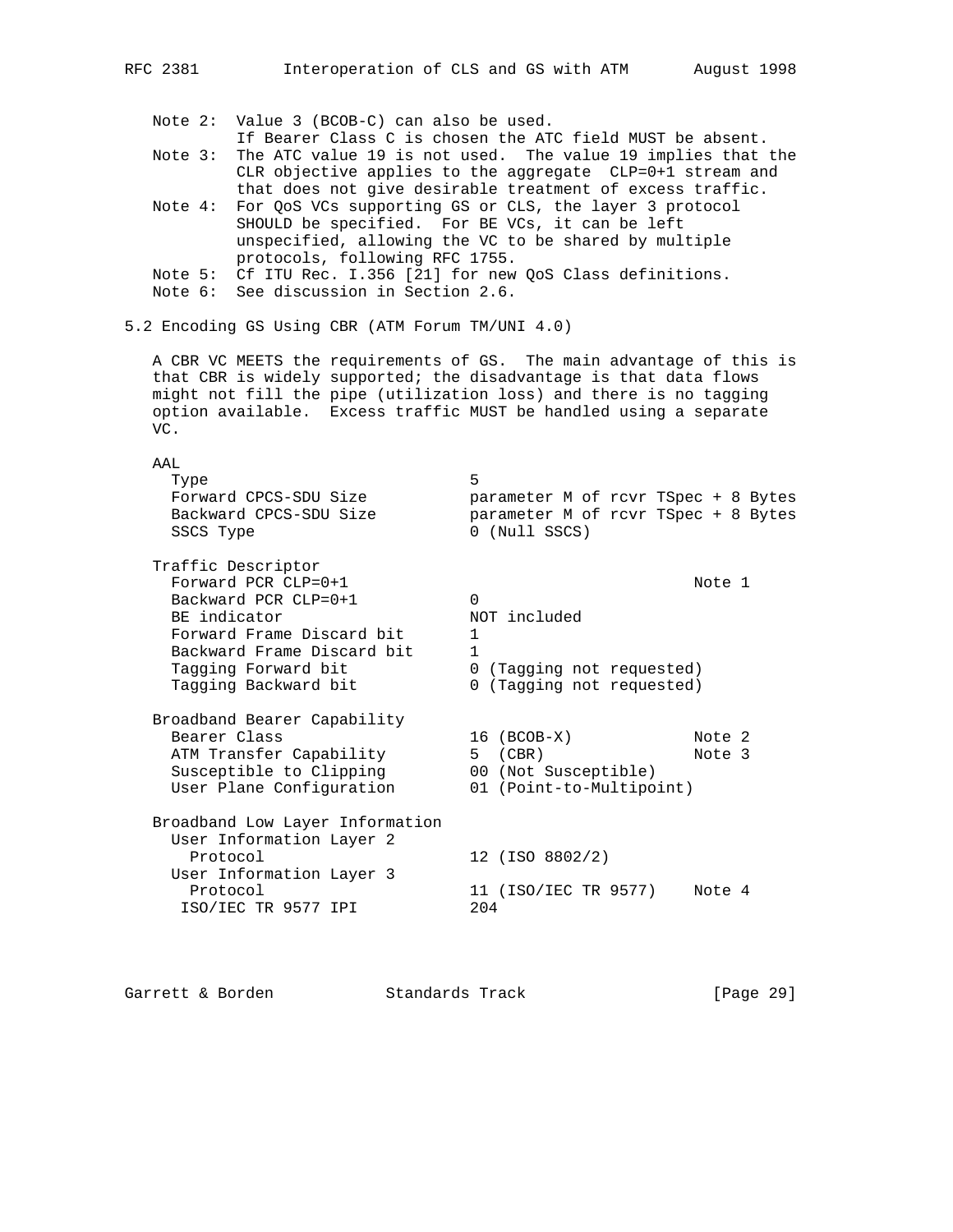| OoS Class | OoS Class Forward<br>OoS Class Backward                                                                                    | 1<br>1 | Note 5<br>Note 5 |  |
|-----------|----------------------------------------------------------------------------------------------------------------------------|--------|------------------|--|
|           | Extended QoS Parameters<br>Acceptable Forward CDV<br>Acceptable Forward CLR<br>Forward Max CTD                             |        | Note 6           |  |
|           | Note 1: See discussion in Section 2.5.1.                                                                                   |        |                  |  |
|           | Note 2: Value 1 (BCOB-A) can also be used.                                                                                 |        |                  |  |
|           | If Bearer Class A is chosen the ATC field MUST be absent.                                                                  |        |                  |  |
|           | Note 3: The ATC value 7 is not used. The value 7 implies CLR<br>objective applies to the aggregate CLP=0+1 stream and that |        |                  |  |
|           | does not give desirable treatment of excess traffic.                                                                       |        |                  |  |
| Note 4:   | For QoS VCs supporting GS or CLS, the layer 3 protocol                                                                     |        |                  |  |
|           | SHOULD be specified. For BE VCs, it can be left                                                                            |        |                  |  |
|           | unspecified, allowing the VC to be shared by multiple                                                                      |        |                  |  |
|           | protocols, following RFC 1755.                                                                                             |        |                  |  |
|           | Note 5: Cf ITU Rec. I.356 [21] for new QoS Class definitions.                                                              |        |                  |  |
|           | Note 6: See discussion in Section 2.6.                                                                                     |        |                  |  |

5.3 Encoding GS Using Non-Real-Time VBR (ATM Forum TM/UNI 4.0)

 NrtVBR does not provide delay guarantees and is NOT RECOMMENDED for GS. If GS/nrtVBR is used and network utilization is low, the delay may be 'reasonable', but will not be controlled. The encoding of GS with nrtVBR is the same as that for CLS using nrtVBR. See Section 6.1 below.

5.4 Encoding GS Using ABR (ATM Forum TM/UNI 4.0)

 GS using ABR is a very unlikely combination, and DOES NOT meet the service requirements of GS. The objective of the ABR service is to provide "low" loss rates. The delay objectives for ABR SHOULD be expected to be very loose. If ABR were used for GS, the VC parameters would follow as for CLS over ABR. See Section 6.2.

5.5 Encoding GS Using UBR (ATM Forum TM/UNI 4.0)

 The UBR service is the lowest common denominator of the services. It cannot provide delay or loss guarantees, and therefore DOES NOT meet the requirements of GS. However if it is used for GS, it will be encoded in the same way as Best Effort over UBR, with the exception that the Forward PCR would be determined from the peak rate of the receiver TSpec. See Section 7.1.

Garrett & Borden Standards Track [Page 30]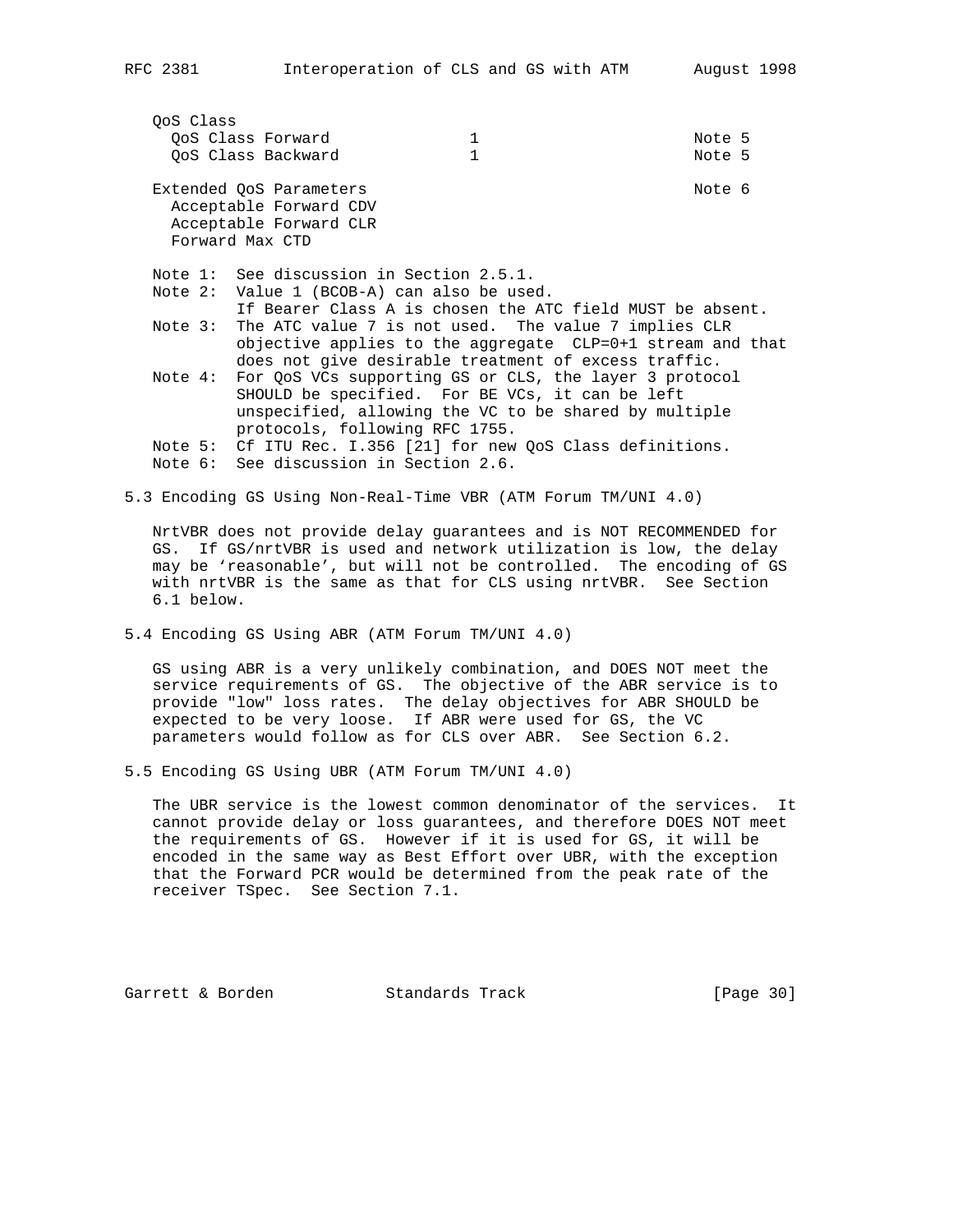5.6 Encoding GS Using ATM Forum UNI 3.0/3.1 Specifications

 It is not recommended to support GS using UNI 3.x VBR mode because the BCOB-C Bearer Class does not represent real-time behavior. Also, Appendix F of the UNI 3.1 specification precludes the specification of traffic type "VBR" with the timing requirement "End to End timing Required" in conjunction with Bearer Class X.

 A CBR VC MEETS the requirements of GS. The following table specifies the support of GS using CBR.

 AAL Type 5 Forward CPCS-SDU Size parameter M of rcvr TSpec + 8 Bytes Backward CPCS-SDU Size parameter M of rcvr TSpec + 8 Bytes Mode 1 (Message mode) Note 1 SSCS Type 0 (Null SSCS) Traffic Descriptor Forward PCR CLP=0<br>Backward PCR CLP=0 0<br>0 Backward PCR CLP=0<br>Forward PCR CLP=0+1 Forward PCR CLP=0+1  $\blacksquare$ Backward PCR CLP=0+1 0 BE indicator and the NOT included Tagging Forward bit 1 (Tagging requested) Tagging Backward bit 1 (Tagging requested) Broadband Bearer Capability 16 (BCOB-X) Note 3<br>001 (Constant Bit Rate) Traffic Type  $001$  (Constant Bit Rate) Timing Requirements 01 (Timing Required) Susceptible to Clipping 00 (Not Susceptible) User Plane Configuration 01 (Point-to-Multipoint) Broadband Low Layer Information User Information Layer 2 Protocol 12 (ISO 8802/2) User Information Layer 3 Protocol 11 (ISO/IEC TR 9577) Note 4 ISO/IEC TR 9577 IPI 204 QoS Class Note 5 QoS Class Forward 1 QoS Class Backward 1 Note 1: Only included for UNI 3.0. Note 2: See discussion in Section 2.5.1. PCR CLP=0 SHOULD be set Garrett & Borden Standards Track [Page 31]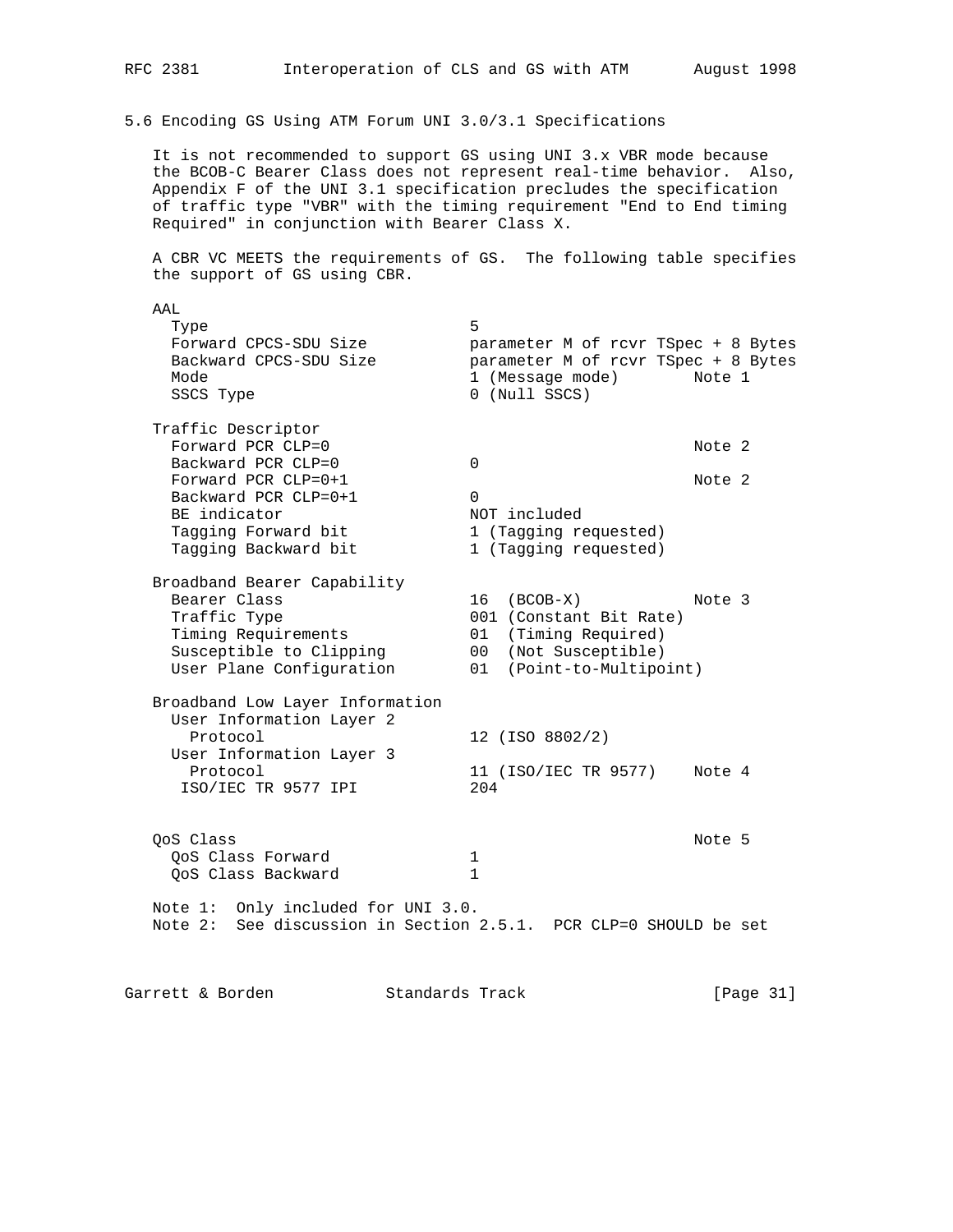identical to PCR CLP=0+1. Although this could potentially allow a CBR VC to carry excess traffic as tagged cells, it is not recommended since it is not supported in UNI 4.0

- Note 3: Value 1 (BCOB-A) can also be used. If BCOB-A is used Traffic Type and Timing Requirements fields are not included.
- Note 4: For QoS VCs supporting GS or CLS, the layer 3 protocol SHOULD be specified. For BE VCs, it can be left unspecified, allowing the VC to be shared by multiple protocols, following RFC 1755.
- Note 5: QoS Parameters are implied by the QoS Class.
- 6.0 Summary of ATM VC Setup Parameters for Controlled Load Service

 This section describes how to create ATM VCs appropriately matched for Controlled Load Service. CLS traffic is partly delay tolerant and has variable rate. NrtVBR and ABR (TM/UNI 4.0 only) are the best choices for supporting CLS.

 Note, these encodings assume point to multipoint connections where the backward channel is not used. If the IP session is unicast only, then a point-to-point VC may be used and the IWF may make use of the backward channel, with QoS parameters set appropriately for the service provided.

 We provide a mapping for all combinations of IP service and ATM service category, and comments indicating whether or not each combination meets the requirements of the IP-IS service.

6.1 Encoding CLS Using Non-Real-Time VBR (ATM Forum TM/UNI 4.0)

NrtVBR MEETS the requirements for CLS.

| A A L                      |                                     |
|----------------------------|-------------------------------------|
| Type                       | 5                                   |
| Forward CPCS-SDU Size      | parameter M of rcvr TSpec + 8 Bytes |
| Backward CPCS-SDU Size     | parameter M of rcvr TSpec + 8 Bytes |
| SSCS Type                  | 0 (Null SSCS)                       |
|                            |                                     |
| Traffic Descriptor         |                                     |
| Forward PCR $CLP=0+1$      | Note 1                              |
| Backward PCR $CLP=0+1$     | 0                                   |
| Forward SCR CLP=0          | Note 1                              |
| Backward SCR CLP=0         | 0                                   |
| Forward MBS $(CLP=0)$      | Note 1                              |
| Backward MBS (CLP=0)       | 0                                   |
| BE indicator               | NOT included                        |
| Forward Frame Discard bit  |                                     |
| Backward Frame Discard bit |                                     |
|                            |                                     |

| Standards Track<br>Garrett & Borden | [Page 32] |  |  |
|-------------------------------------|-----------|--|--|
|-------------------------------------|-----------|--|--|

 $\overline{A}$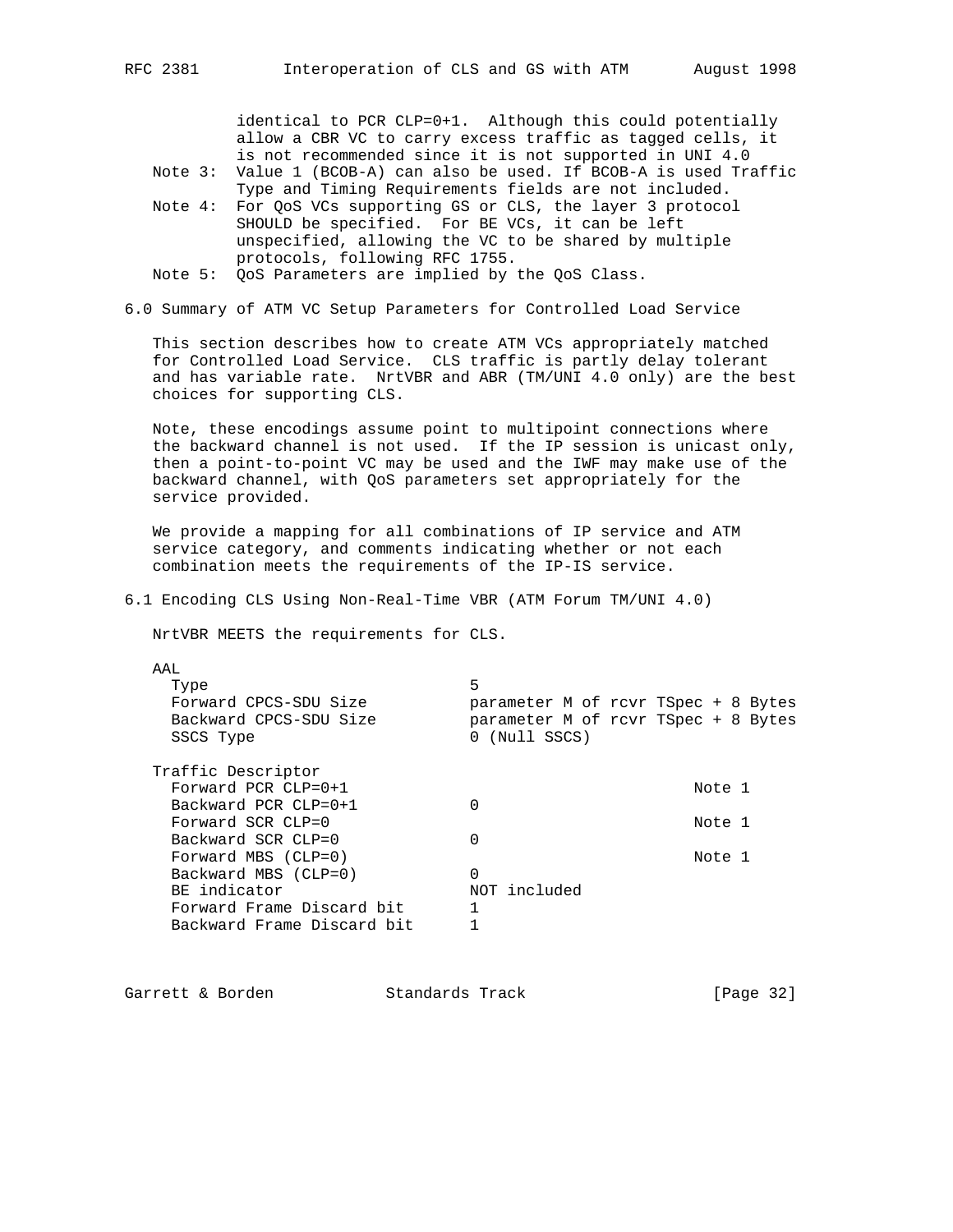| RFC 2381             | Interoperation of CLS and GS with ATM                                                                                                                                                                                                                                                                                              |                                                                                           | August 1998      |  |  |
|----------------------|------------------------------------------------------------------------------------------------------------------------------------------------------------------------------------------------------------------------------------------------------------------------------------------------------------------------------------|-------------------------------------------------------------------------------------------|------------------|--|--|
|                      | Tagging Forward bit<br>Tagging Backward bit                                                                                                                                                                                                                                                                                        | 1 (Tagging requested)<br>1 (Tagging requested)                                            |                  |  |  |
| Bearer Class         | Broadband Bearer Capability<br>ATM Transfer Capability<br>Susceptible to Clipping<br>User Plane Configuration                                                                                                                                                                                                                      | 16 (BCOB-X)<br>10 (Non-real time VBR)<br>00 (Not Susceptible)<br>01 (Point-to-Multipoint) | Note 2<br>Note 3 |  |  |
| Protocol<br>Protocol | Broadband Low Layer Information<br>User Information Layer 2<br>User Information Layer 3<br>ISO/IEC TR 9577 IPI                                                                                                                                                                                                                     | 12 (ISO 8802/2)<br>11 (ISO/IEC TR 9577)<br>204                                            | Note 4           |  |  |
| OoS Class            | QoS Class Forward<br>QoS Class Backward                                                                                                                                                                                                                                                                                            | 3<br>3                                                                                    | Note 5<br>Note 5 |  |  |
|                      | Extended QoS Parameters<br>Acceptable Forward CDV<br>Acceptable Forward CLR<br>Forward Max CTD                                                                                                                                                                                                                                     |                                                                                           | Note 6           |  |  |
| Note $3:$            | Note 1: See discussion in Section 2.5.2.<br>Note 2: Value 3 (BCOB-C) can also be used.<br>If Bearer Class C is used, the ATC field MUST be absent.<br>The ATC value 11 is not used. The value 11 implies CLR<br>objective applies to the aggregate CLP=0+1 stream and<br>that does not give desirable treatment of excess traffic. |                                                                                           |                  |  |  |
| Note 4:              | For QoS VCs supporting GS or CLS, the layer 3 protocol SHOULD<br>be specified. For BE VCs, it can be left unspecified, allowing<br>the VC to be shared by multiple protocols, following RFC 1755.<br>Note 5: Cf ITU Rec. I.356 [21] for new QoS Class definitions.                                                                 |                                                                                           |                  |  |  |
|                      | Note 6: See discussion in Section 2.6.<br>6.2 Encoding CLS Using ABR (ATM Forum TM/UNI 4.0)                                                                                                                                                                                                                                        |                                                                                           |                  |  |  |
| rate.                | ABR MEETS the requirements for CLS when MCR is set to the CLS TSpec                                                                                                                                                                                                                                                                |                                                                                           |                  |  |  |

AAL

| Type                   |                                     |  |  |  |  |
|------------------------|-------------------------------------|--|--|--|--|
| Forward CPCS-SDU Size  | parameter M of rcvr TSpec + 8 Bytes |  |  |  |  |
| Backward CPCS-SDU Size | parameter M of rcvr TSpec + 8 Bytes |  |  |  |  |

| Garrett & Borden | Standards Track | [Page 33] |
|------------------|-----------------|-----------|
|------------------|-----------------|-----------|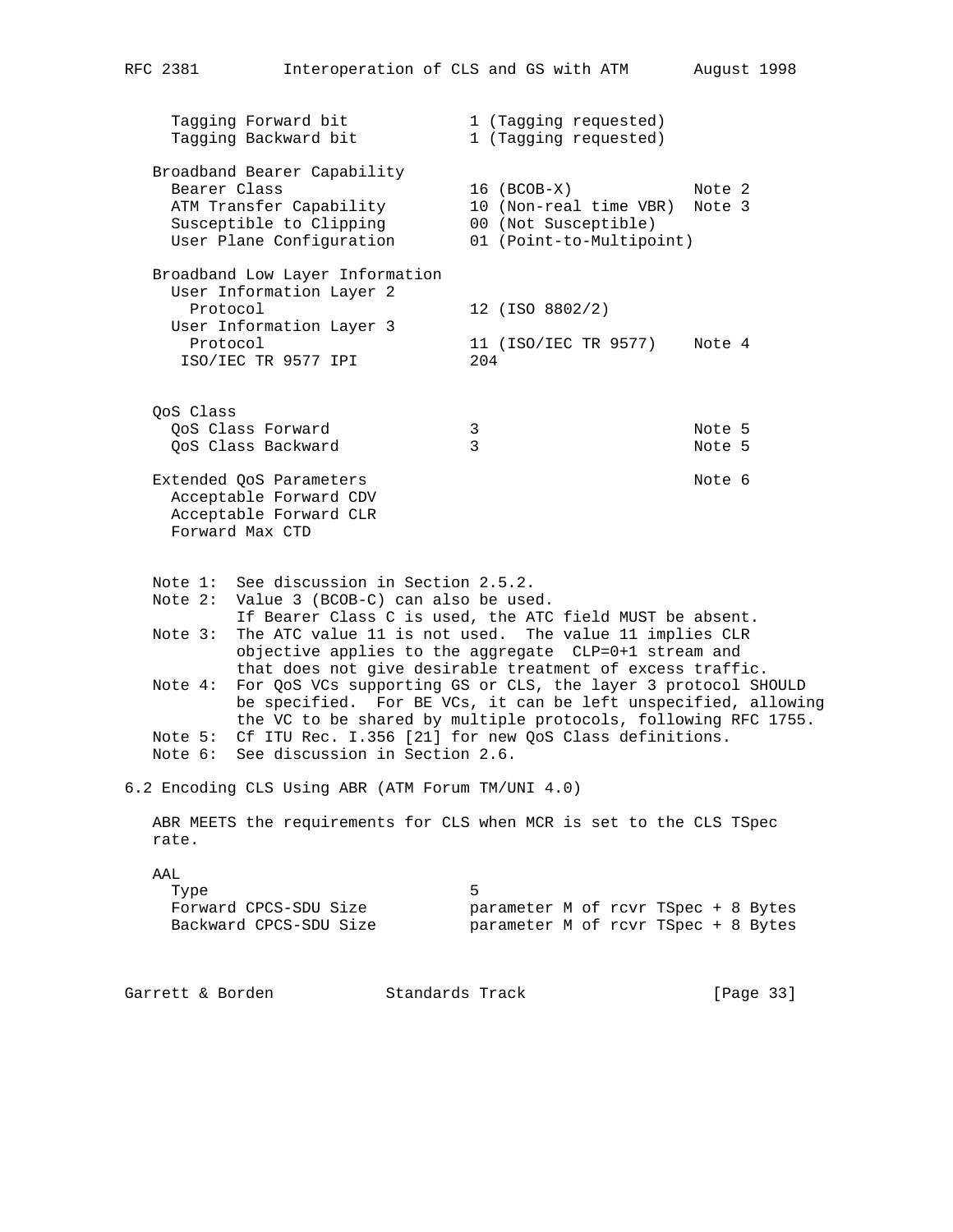SSCS Type 0 (Null SSCS) Traffic Descriptor Forward PCR CLP=0+1 Note 1 Backward PCR CLP=0+1 0 Forward MCR CLP=0+1  $\blacksquare$ Backward MCR CLP=0+1 0<br>BE indicator 0 0 0 NOT included BE indicator and the NOT included Forward Frame Discard bit 1 Backward Frame Discard bit 1 Tagging Forward bit 0 (Tagging not requested) Tagging Backward bit 0 (Tagging not requested) Broadband Bearer Capability Bearer Class 16 (BCOB-X) Note 2 ATM Transfer Capability 12 (ABR) Susceptible to Clipping 00 (Not Susceptible) User Plane Configuration 00 (Point-to-Point) Broadband Low Layer Information User Information Layer 2 Protocol 12 (ISO 8802/2) User Information Layer 3 Protocol 11 (ISO/IEC TR 9577) Note 3 ISO/IEC TR 9577 IPI 204 QoS Class QoS Class Forward  $\begin{array}{ccc} 0 & 0 & 0 \ 0 & 0 & 0 \end{array}$  Note 4 QoS Class Backward 0 Note 4 Extended QoS Parameters Note 5 Acceptable Forward CDV Acceptable Forward CLR Forward Max CTD ABR Setup Parameters Note 6 ABR Additional Parameters Note 6 Note 1: See discussion in Section 2.5.2. Note 2: Value 3 (BCOB-C) can also be used. If Bearer Class C is chosen the ATC field MUST be absent. Note 3: For QoS VCs supporting GS or CLS, the layer 3 protocol SHOULD be specified. For BE VCs, it can be left unspecified, allowing the VC to be shared by multiple protocols, following RFC 1755. Note 4: Cf ITU Rec. I.356 [21] for new QoS Class definitions. Note 5: See discussion in Section 2.6.

Garrett & Borden Standards Track [Page 34]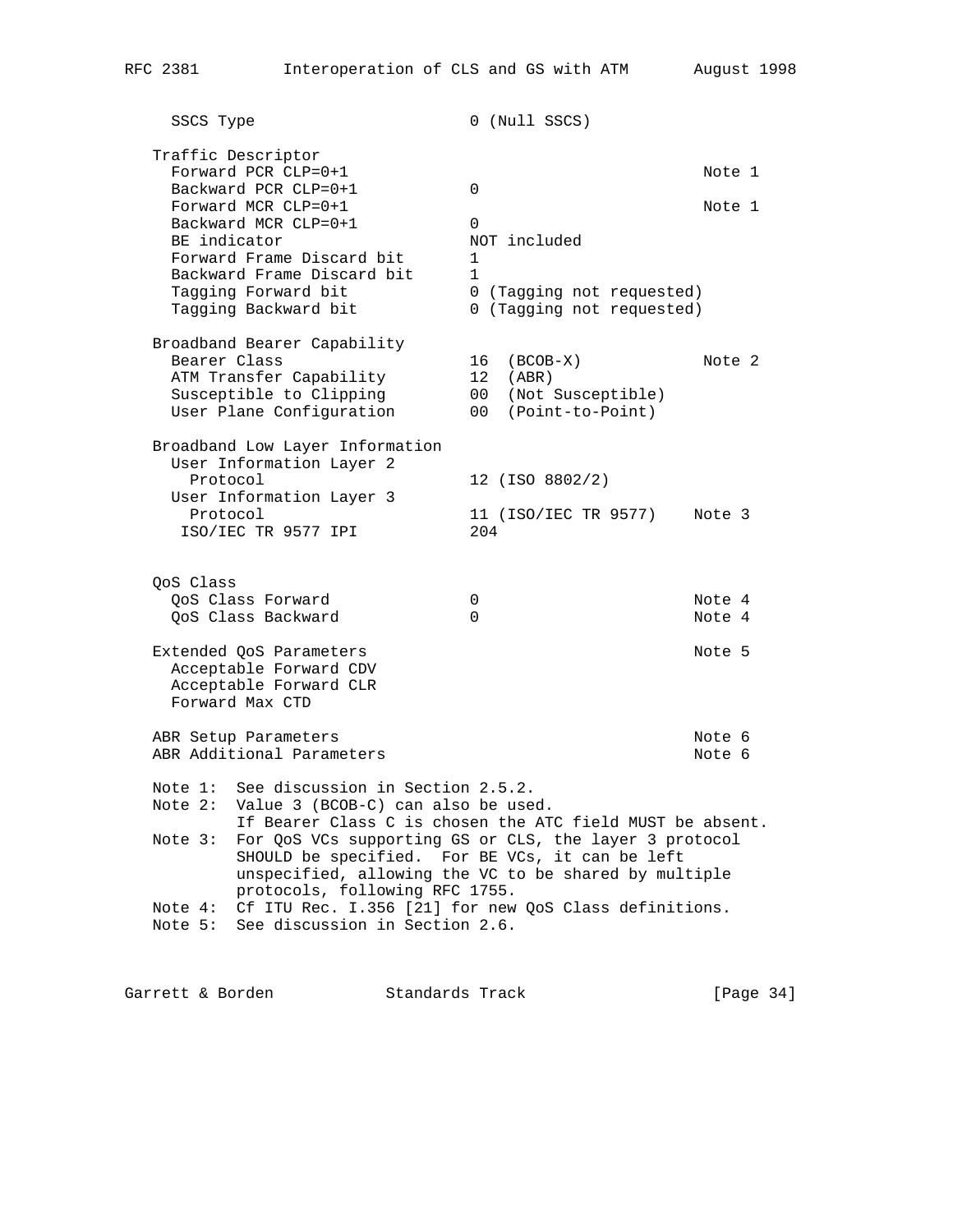Note 6: The ABR-specific parameters are beyond the scope of this document. These generally depend on local implementation and not on values mapped from IP level service parameters (except for MCR). See [6, 11] for further information.

6.3 Encoding CLS Using CBR (ATM Forum TM/UNI 4.0)

 Although CBR does not explicitly take into account the variable rate of source data, it may be convenient to use ATM connectivity between edge routers to provide a simple "pipe" service, as a leased line replacement. Since no tagging option is available with CBR, excess traffic MUST be handled using a separate VC. Under this condition, CBR MEETS the requirements of CLS.

 To use CBR for CLS, the same encoding for GS over CBR (Section 5.2) would be used. See discussion in Section 2.5.2.

6.4 Encoding CLS Using Real-Time VBR (ATM Forum TM/UNI 4.0)

 The encoding of CLS using rtVBR implies a hard limit on the end-to end delay in the ATM network. This creates more complexity in the VC setup than the CLS service requires, and is therefore not a preferred combination, although it DOES MEET the requirements of CLS.

 If rtVBR is used to encode CLS, then the encoding is essentially the same as that for GS. See discussions in Section 5.1 and Section 2.5.2.

6.5 Encoding CLS Using UBR (ATM Forum TM/UNI 4.0)

 This encoding gives no QoS guarantees and DOES NOT MEET the requirements of CLS. If used, it is coded in the same way as for BE over UBR (Section 7.1), except that the PCR would be determined from the peak rate of the receiver TSpec.

6.6 Encoding CLS Using ATM Forum UNI 3.0/3.1 Specifications

 This encoding is equivalent to the nrtVBR service category. It MEETS the requirements of CLS.

 AAL Type 5 SSCS Type 0 (Null SSCS)

 Forward CPCS-SDU Size parameter M of rcvr TSpec + 8 Bytes Backward CPCS-SDU Size parameter M of rcvr TSpec + 8 Bytes Mode 1 (Message mode) Note 1

Garrett & Borden Standards Track [Page 35]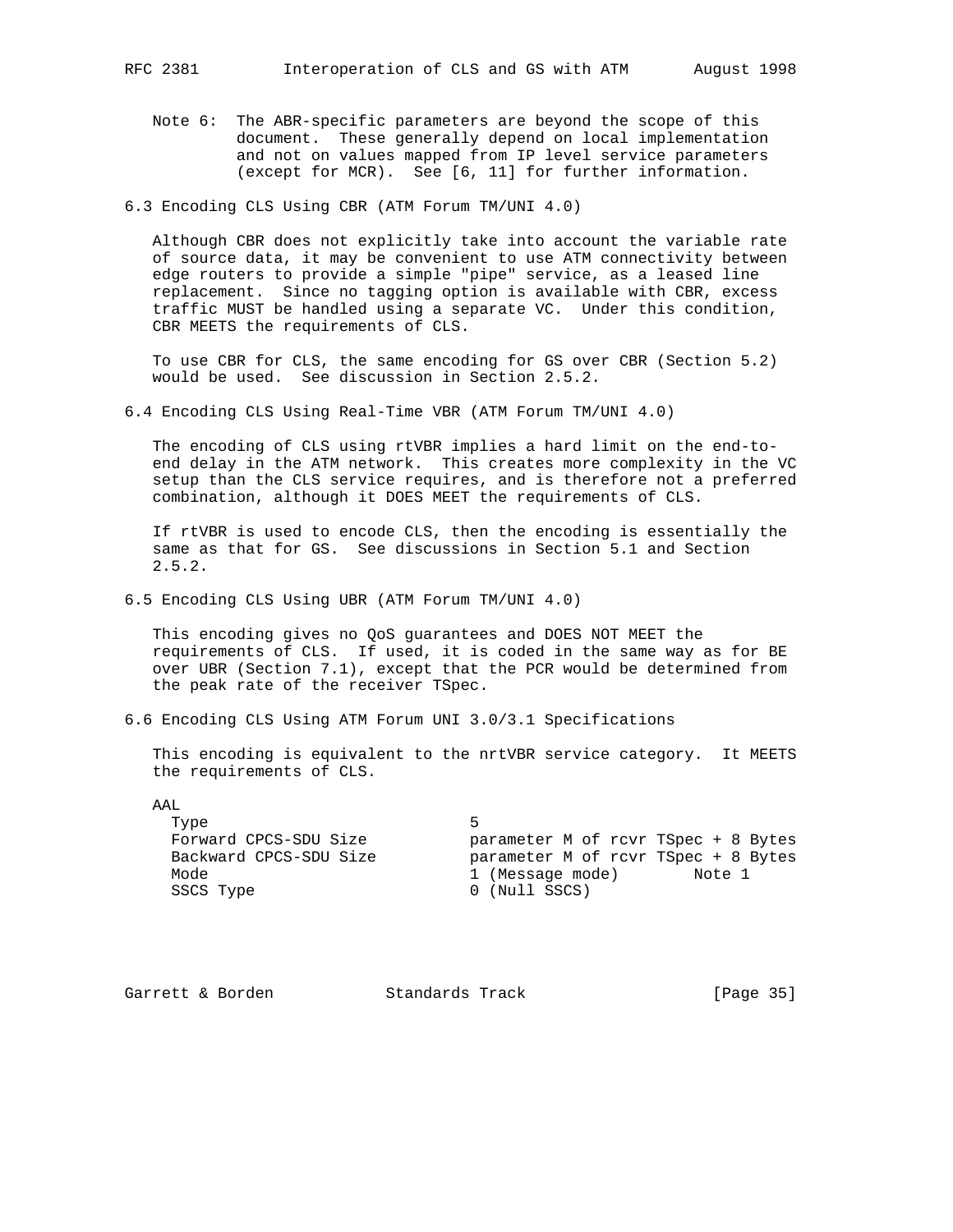Traffic Descriptor Forward PCR CLP=0+1  $\blacksquare$ Backward PCR  $CLP=0+1$  0 Forward SCR CLP=0  $\blacksquare$ Backward SCR CLP=0 0 Forward MBS (CLP=0) Note 2 Backward MBS (CLP=0) 0 BE indicator and the NOT included Tagging Forward bit 1 (Tagging requested) Tagging Backward bit 1 (Tagging requested) Broadband Bearer Capability Bearer Class 16 (BCOB-X) Note 3 Traffic Type  $010$  (Variable Bit Rate) Timing Requirements 00 (No Indication) Susceptible to Clipping 00 (Not Susceptible) User Plane Configuration 01 (Point-to-Multipoint) Broadband Low Layer Information User Information Layer 2 Protocol 12 (ISO 8802/2) User Information Layer 3 Protocol 11 (ISO/IEC TR 9577) Note 4 ISO/IEC TR 9577 IPI 204 QoS Class QoS Class Forward 3 Note 5 QoS Class Backward 3 Note 5 Note 1: Only included for UNI 3.0. Note 2: See discussion in Section 2.5.2. Note 3: Value 3 (BCOB-C) can also be used. If BCOB-C is used Traffic Type and Timing Requirements fields are not included. Note 4: For QoS VCs supporting GS or CLS, the layer 3 protocol SHOULD be specified. For BE VCs, it can be left unspecified, allowing the VC to be shared by multiple protocols, following RFC 1755. Note 5: Cf ITU Rec. I.356 [21] for new QoS Class definitions. QoS Parameters are implied by the QoS Class. 7.0 Summary of ATM VC Setup Parameters for Best Effort Service This section is provided for completeness only. The IETF ION working

 group documents on ATM signalling support for IP over ATM [10, 11] provide definitive specifications for Best Effort IP service over ATM.

Garrett & Borden Standards Track [Page 36]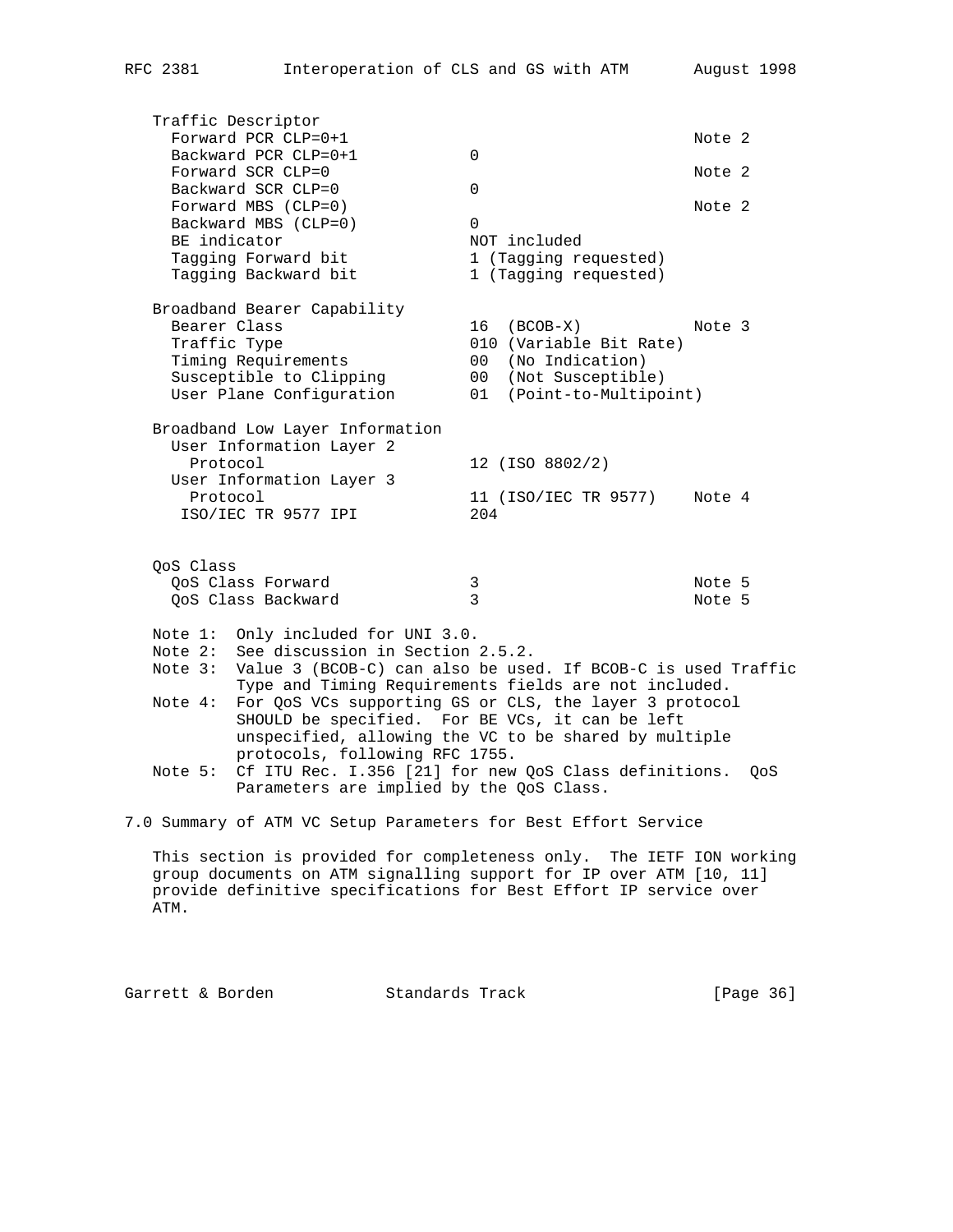The best-matched ATM service category to IP Best Effort is UBR. We provide the setup details for this case below. The BE service does not involve reservation of resources. ABR and nrtVBR are also well suited to BE service. See discussion in Section 2.1.3.

 Note, VCs supporting best effort service are usually point to point, rather than point to multipoint, and the backward channels of VCs are used. In cases where VCs are set up to support best effort multicast sessions, multipoint VCs can be used and the backward channels would be not have resources reserved. Related situations include transport of excess traffic on IP-multicast QoS sessions, or to support the subset of multicast end systems that have not made rsvp reservations. See the discussion on VC management in [12].

7.1 Encoding Best Effort Service Using UBR (ATM Forum TM/UNI 4.0)

| AAL<br>Type<br>Forward CPCS-SDU Size<br>Backward CPCS-SDU Size<br>SSCS Type                                                                                                                     | 5<br>9188 Bytes (default MTU for AAL-5)<br>9188 Bytes (default MTU for AAL-5)<br>0 (Null SSCS)  |        |
|-------------------------------------------------------------------------------------------------------------------------------------------------------------------------------------------------|-------------------------------------------------------------------------------------------------|--------|
| Traffic Descriptor<br>Forward PCR $CLP=0+1$<br>Backward PCR $CLP=0+1$<br>BE indicator<br>Forward Frame Discard bit<br>Backward Frame Discard bit<br>Tagging Forward bit<br>Tagging Backward bit | 0<br>included<br>$\mathbf{1}$<br>$\mathbf{1}$<br>1 (Tagging requested)<br>1 (Tagging requested) | Note 1 |
| Broadband Bearer Capability<br>Bearer Class<br>ATM Transfer Capability<br>Susceptible to Clipping<br>User Plane Configuration                                                                   | $16$ (BCOB-X)<br>10 (Non-real time VBR)<br>00 (Not Susceptible)<br>01 (Point-to-Multipoint)     | Note 2 |
| Broadband Low Layer Information<br>User Information Layer 2<br>Protocol                                                                                                                         | 12 (ISO 8802/2)                                                                                 | Note 3 |
| OoS Class<br>OoS Class Forward<br>OoS Class Backward                                                                                                                                            | 0<br>U                                                                                          |        |
| Note 1: See discussion in Section 2.5.3.<br>Note 2: Value 3 (BCOB-C) can also be used.                                                                                                          |                                                                                                 |        |

Garrett & Borden Standards Track [Page 37]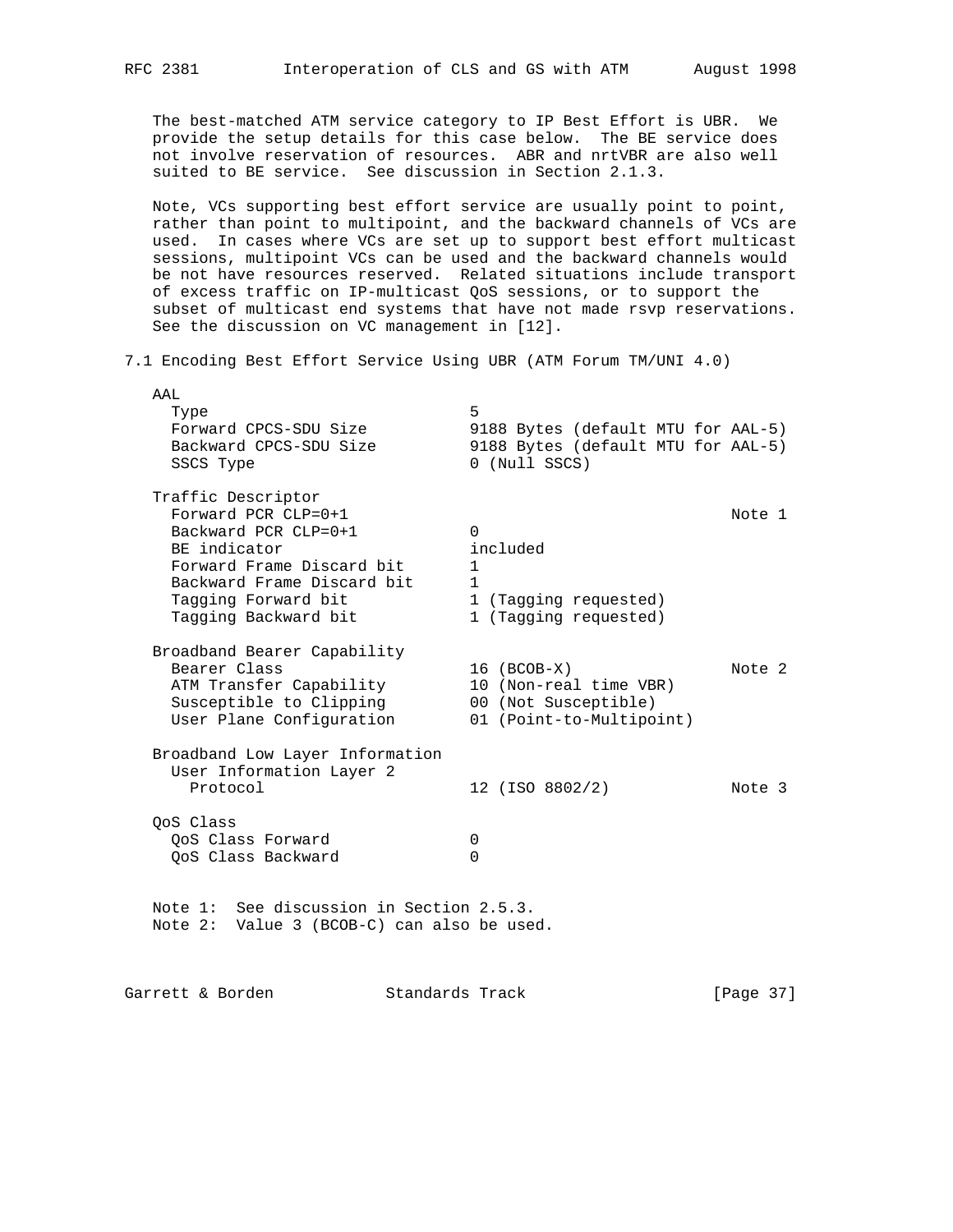If Bearer Class C is used, the ATC field MUST be absent Note 3: For QoS VCs supporting GS or CLS, the layer 3 protocol SHOULD be specified. For BE VCs, it can be left unspecified, allowing the VC to be shared by multiple protocols, following RFC 1755.

8.0 Security Considerations

 IP Integrated Services (including rsvp) and ATM are both complex resource reservation protocols, and SHOULD be expected to have complex feature interactions.

 Differences in IP and ATM billing styles could cause unforeseen problems since RESV messages can set up VCs. For example, an end user paying a flat rate for (non-rsvp aware) internet service may send an rsvp RESV message that encounters a (perhaps distant) ATM network with a usage-sensitive billing model. Insufficient authentication could result in services being accidentally billed to an innocent third party, intentional theft of service, or malicious denial of service attacks where high volumes of reservations consume transport or processing resources at the edge devices.

 The difference in styles of handling excess traffic could result in denial of service attacks where the ATM network uses transport resources (bandwidth, buffers) or connection processing resources (switch processor cycles) in an attempt to accommodate excess traffic that was admitted by the internet service.

 Problems associated with translation of resource reservations at edge devices are probably more complex and susceptible to abuse when the IP-ATM edge is also an administrative boundary between service providers. Note also that administrative boundaries can exist within the ATM cloud, i.e., the ingress and egress edge devices are operated by different service providers.

 Note, the ATM Forum Security Working Group is currently defining ATM-level security features such as data encryption and signalling authentication. See also the security issues raised in the rsvp specification [3].

9.0 Acknowledgements

 The authors received much useful input from the members of the ISSLL working group. In particular, thanks to Drew Perkins and Jon Bennett of Fore Systems, Roch Guerin of IBM, Susan Thomson and Sudha Ramesh of Bellcore.

Garrett & Borden Standards Track [Page 38]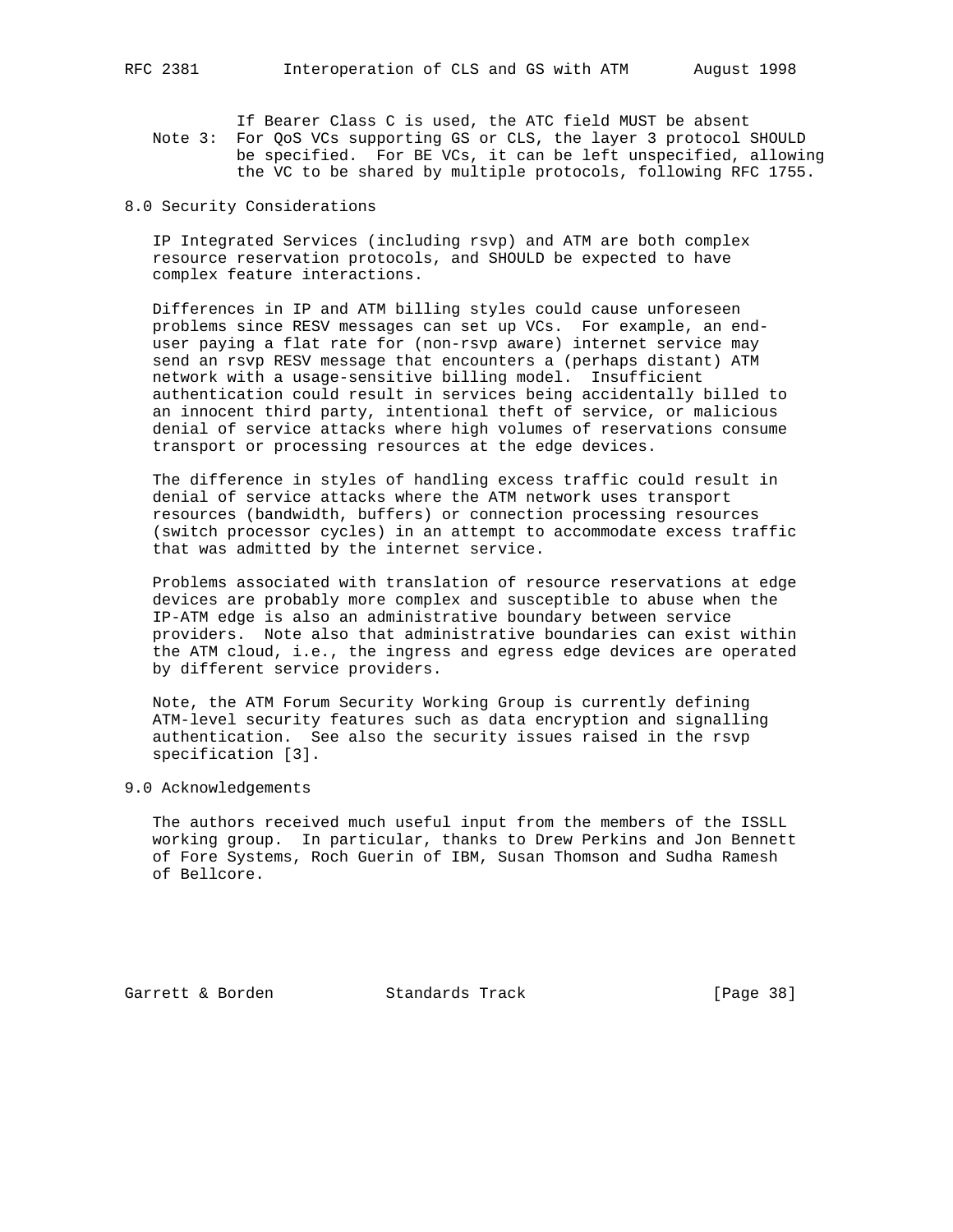# Appendix 1 Abbreviations

| AAL                  | ATM Adaptation Layer                            |
|----------------------|-------------------------------------------------|
| ABR                  | Available Bit Rate                              |
| APB                  | Available Path Bandwidth (int-serv GCP)         |
| <b>ATC</b>           | ATM Transfer Capability                         |
| ATM                  | Asynchronous Transfer Mode                      |
| $B-LLI$              | Broadband Low Layer Information                 |
| <b>BCOB</b>          | Broadband Connection-Oriented Bearer Capability |
| $BCOB - \{A, C, X\}$ | Bearer Class A, C, or X                         |
| ВE                   | Best Effort                                     |
| <b>BT</b>            | Burst Tolerance                                 |
| CBR.                 | Constant Bit Rate                               |
| CDV                  | Cell Delay Variation                            |
| <b>CDVT</b>          | Cell Delay Variation Tolerance                  |
| <b>CLP</b>           | Cell Loss Priority (bit)                        |
| <b>CLR</b>           | Cell Loss Ratio                                 |
| <b>CLS</b>           | Controlled Load Service                         |
| <b>CPCS</b>          | Common Part Convergence Sublayer                |
| <b>CTD</b>           | Cell Transfer Delay                             |
| EOM                  | End of Message                                  |
| <b>GCP</b>           | General Characterization Parameter              |
| GCRA                 | Generic Cell Rate Algorithm                     |
| GS                   | Guaranteed Service                              |
| ΙE                   | Information Element                             |
| IETF                 | Internet Engineering Task Force                 |
| <b>ION</b>           | IP Over Non-broadcast multiple access networks  |
| IP                   | Internet Protocol                               |
| <b>IPI</b>           | Initial Protocol Identifier                     |
| IS                   | Integrated Services                             |
| ISSLL                | Integrated Services over Specific Link Layers   |
| ITU                  | International Telecommunication Union           |
| IWF                  | Interworking Function                           |
| LIJ                  | Leaf Initiated Join                             |
| <b>LLC</b>           | Logical Link Control                            |
| <b>MBS</b>           | Maximum Burst Size                              |
| MCR                  | Minimum Cell Rate                               |
| MPL                  | Minimum Path Latency                            |
| MTU                  | Maximum Transfer Unit                           |
| nrtVBR               | Non-real-time VBR                               |
| <b>PCR</b>           | Peak Cell Rate                                  |
| PDU                  | Protocol Data Unit                              |
| <b>PVC</b>           | Permanent Virtual Connection                    |
| OoS                  | Quality of Service                              |
| RESV                 | Reservation Message (of rsvp protocol)          |
| <b>RFC</b>           | Request for Comments                            |
| RSVP                 | Resource Reservation Protocol                   |
| RSpec                | Reservation Specification                       |

Garrett & Borden Standards Track [Page 39]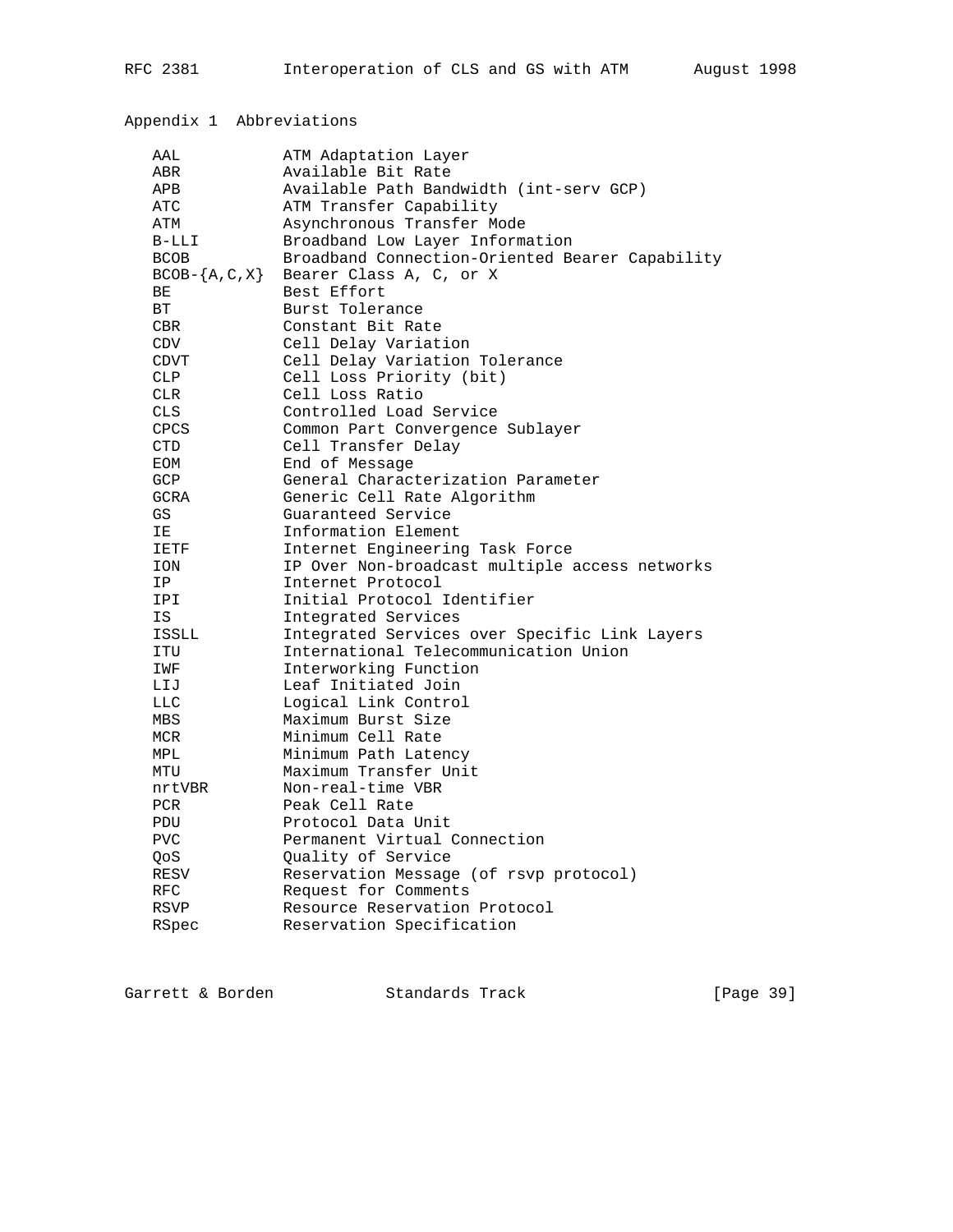| rtVBR      | Real-time VBR                                           |
|------------|---------------------------------------------------------|
| SCR        | Sustainable Cell Rate                                   |
| SDU        | Service Data Unit                                       |
| SNAP       | Subnetwork Attachment Point                             |
| SSCS       | Service-Specific Convergence Sub-layer                  |
| SVC.       | Switched Virtual Connection                             |
| TCP        | Transport Control Protocol                              |
| TM         | Traffic Management                                      |
| TSpec      | Traffic Specification                                   |
| UBR        | Unspecified Bit Rate                                    |
| UNI        | User-Network Interface                                  |
| UPC.       | Usage Parameter Control (ATM traffic policing function) |
| <b>VBR</b> | Variable Bit Rate                                       |
| VC         | (ATM) Virtual Connection                                |

REFERENCES

- [1] Bradner, S., "Key words for use in RFCs to Indicate Requirement Levels", BCP 14, RFC 2119, March 1997.
- [2] Braden, R., Clark, D., and S. Shenker, "Integrated Services in the Internet Architecture: an Overview", RFC 1633, June 1994.
- [3] Braden, R., Zhang, L., Berson, S., Herzog, S., and S. Jamin, "Resource ReSerVation Protocol (RSVP) - Version 1 Functional Specification", RFC 2205, September 1997.
- [4] The ATM Forum, "ATM User-Network Interface Specification, Version 3.0", Prentice Hall, Englewood Cliffs NJ, 1993.
- [5] The ATM Forum, "ATM User-Network Interface Specification, Version 3.1", Prentice Hall, Upper Saddle River NJ, 1995.
- [6] The ATM Forum, "ATM User-Network Interface (UNI) Signalling Specification, Version 4.0", July 1996. Available at ftp://ftp.atmforum.com/pub/approved-specs/af-sig-0061.000.ps.
- [7] The ATM Forum, "ATM Traffic Management Specification, Version 4.0", April 1996. Available at ftp://ftp.atmforum.com/pub/approved-specs/af-tm-0056.000.ps.
- [8] M. W. Garrett, "A Service Architecture for ATM: From Applications to Scheduling", IEEE Network Mag., Vol. 10, No. 3, pp. 6-14, May 1996.
- [9] Shenker, S., Partridge, C., and R. Guerin, "Specification of Guaranteed Quality of Service", RFC 2212, September 1997.

| [Page 40]<br>Standards Track<br>Garrett & Borden |
|--------------------------------------------------|
|--------------------------------------------------|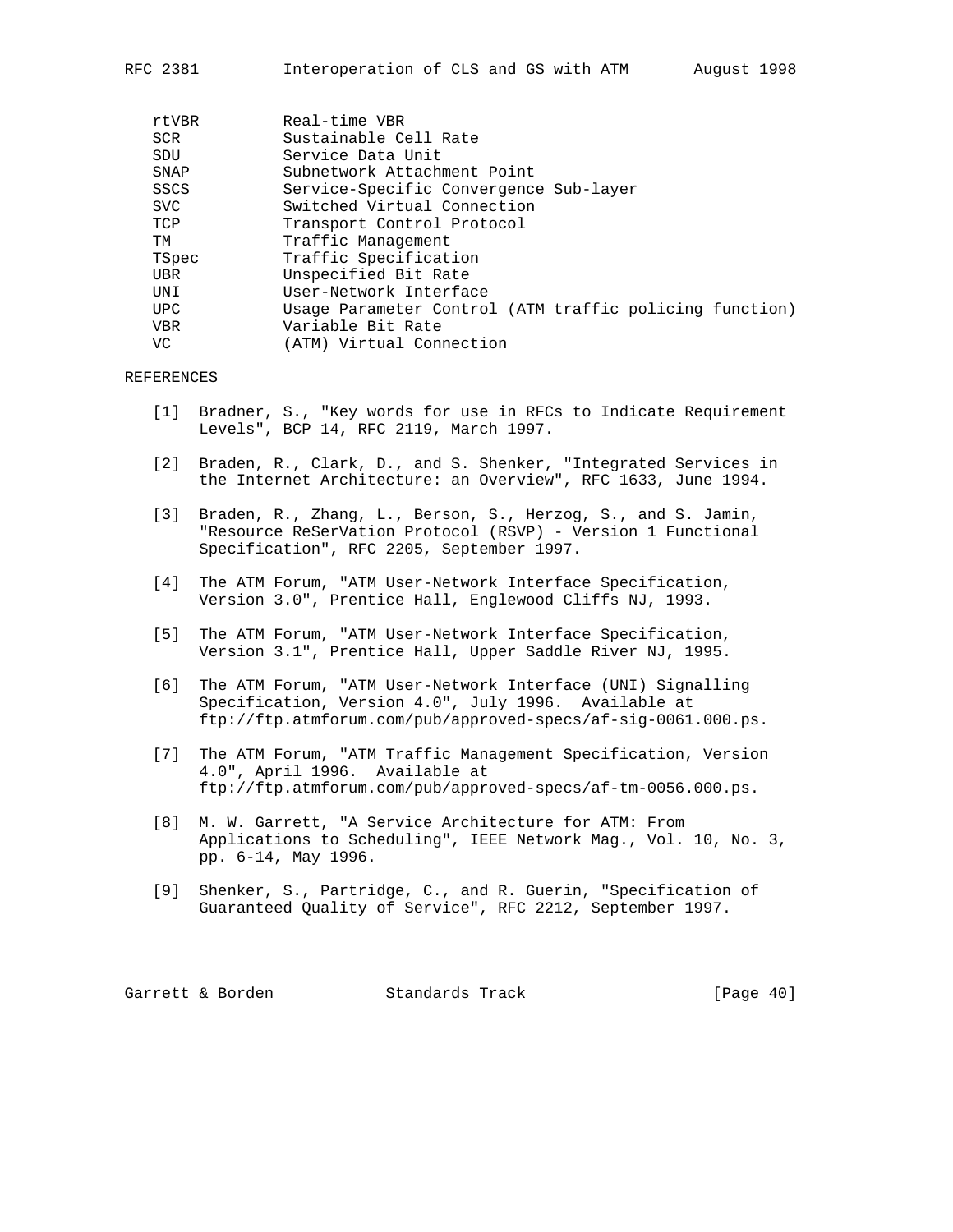- [10] Wroclawski, J., "Specification of the Controlled-Load Network Element Service", RFC 2211, September 1997.
- [11] Perez, M., Liaw, F., Mankin, A., Hoffman, E., Grossman, D., and A. Malis, "ATM Signaling Support for IP over ATM", RFC 1755, February 1995.
- [12] Maher, M., "ATM Signalling Support for IP over ATM UNI Signalling 4.0 Update", RFC 2331, April 1998.
- [13] Crawley, E., Berger, L., Berson, S., Baker, F., Borden, M., and J. Krawczyk, "A Framework for Integrated Services and RSVP over ATM", RFC 2382, August 1998.
- [14] Berger, L., "RSVP over ATM Implementation Requirements", RFC 2380, August 1998.
- [15] Berger, L., "RSVP over ATM Implementation Guidelines", BCP 24, RFC 2379, August 1998.
- [16] Shenker, S., and J. Wroclawski, "Network Element Service Specification Template", RFC 2216, September 1997.
- [17] Wroclawski, J., "The Use of RSVP with IETF Integrated Services", RFC 2210, September 1997.
- [18] Borden, M., Crawley, E., Davie, B., and S. Batsell, "Integration of Real-time Services in an IP-ATM Network Architecture", RFC 1821, August 1995.
- [19] Heinanen, J., "Multiprotocol Encapsulation over ATM Adaptation Layer 5", RFC 1483, July 1993.
- [20] Laubach, M., "Classical IP and ARP over ATM", RFC 1577, January 1994.
- [21] ITU Recommendation I.356, "B-ISDN ATM layer cell transfer performance", International Telecommunication Union, Geneva, October 1996.
- [22] A. Romanow, S. Floyd, "Dynamics of TCP Traffic over ATM Networks", IEEE J. Sel. Areas in Commun., Vol. 13, No. 4, pp. 633-41, May 1995.

Garrett & Borden Standards Track [Page 41]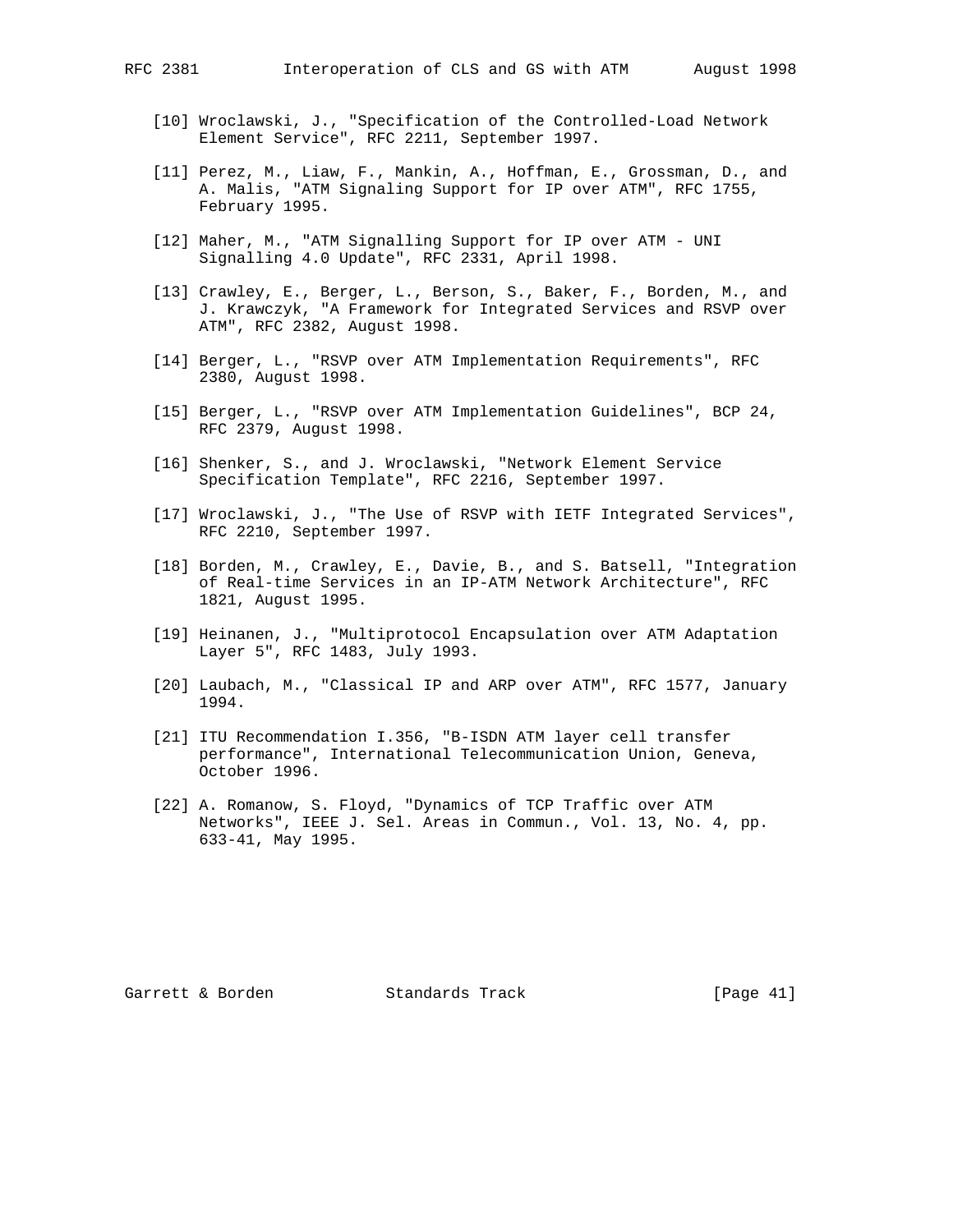- [23] A. K. Parekh, R. G. Gallager, "A Generalized Processor Sharing Approach to Flow Control in Integrated Services Networks: The Multiple Node Case", IEEE/ACM Trans. Networking, Vol. 2, No. 2, pp. 137-150, April 1994.
- [24] S. Floyd, V. Jacobson, "Link-sharing and Resource Management Models for Packet Networks", IEEE/ACM Trans. Networking, Vol. 3, No. 4, August 1995.
- [25] S. Shenker and J. Wroclawski, "General Characterization Parameters for Integrated Service Network Elements", RFC 2215, September 1997.

Authors' Addresses

 Mark W. Garrett Bellcore 445 South Street Morristown, NJ 07960 USA

 Phone: +1 201 829-4439 EMail: mwg@bellcore.com

 Marty Borden Bay Networks 42 Nagog Park Acton MA, 01720 USA

 Phone: +1 508 266-1011 EMail: mborden@baynetworks.com

Garrett & Borden Standards Track [Page 42]